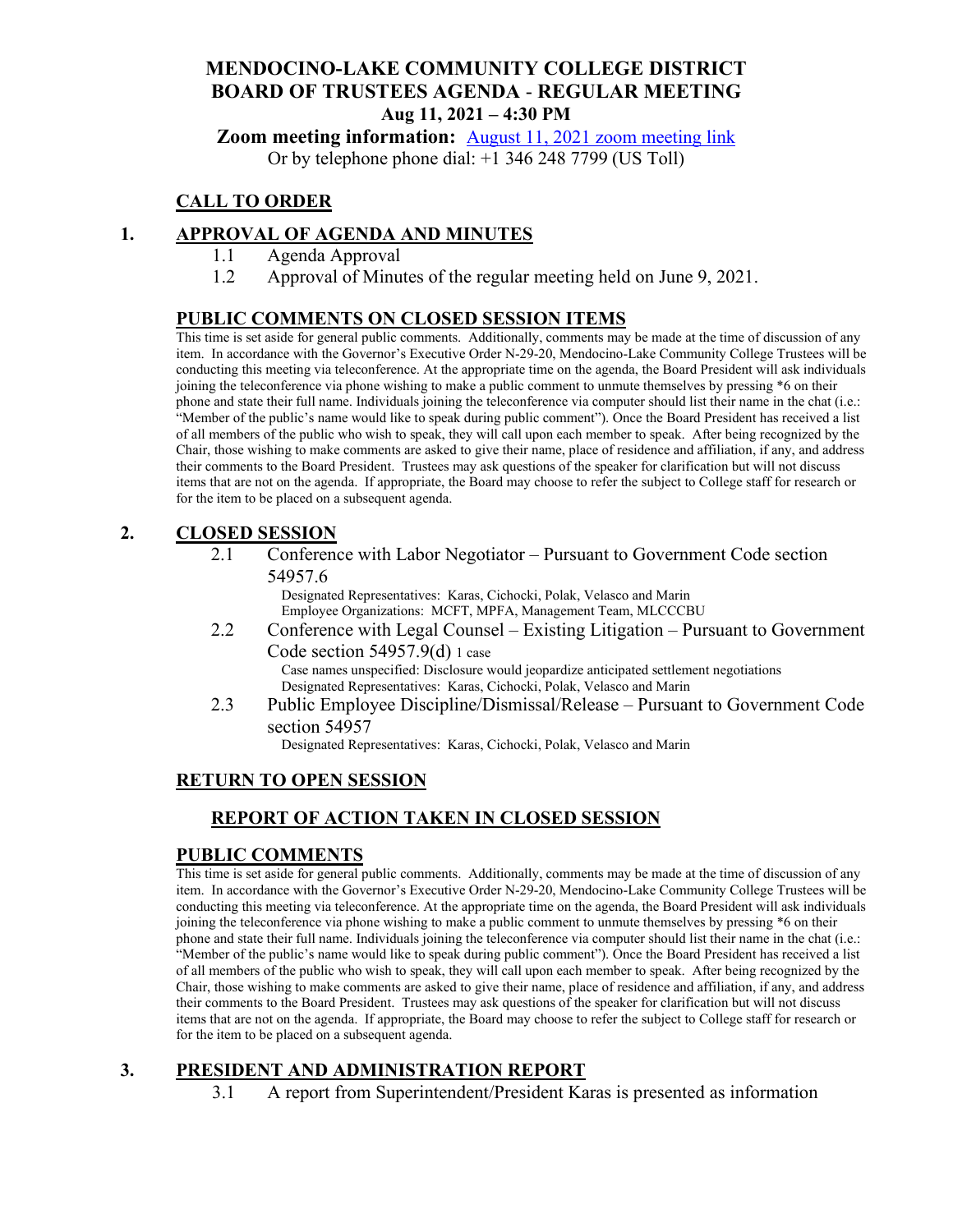# **CONSENT AGENDA**

# **4. Personnel**

- 4.1 Consideration to approve Personnel List Short Term Non-Continuing Employees
	- Recommendation to approve the list of short-term non-continuing personnel as presented
- 4.2 Consideration to approve Personnel List Part-Time Faculty Recommendation to approve the list of part-time faculty as presented
- 4.3 Consideration to approve List of Volunteers Recommendation to approve the list of volunteers as presented
- 4.4 Consideration to approve Employment Classified Recommendation to approve the employment of classified personnel as presented
- 4.5 Consideration to approve Employment Full-Time Faculty Recommendation to approve the full-time faculty contracts as presented
- 4.6 Consideration to approve Classified Transfer Recommendation to approve the classified transfer as presented
- 4.7 Consideration to approve Working Out of Class Compensation Recommendation to approve working out of class compensation as presented
- 4.8 Consideration to approve the Mendocino-Lake Community College Part-Time Faculty Bargaining Unit/MPFA2021/24 Tentative Agreement Recommendation to approve the 2021/24 tentative agreement as presented

# **5. Other Items**

- 5.1 Fiscal Report as of June 30, 2021
	- Recommendation to accept the report as presented
- 5.2 Donation Recommendation to accept the donated item as presented
- 5.3 2021/2022 Mendocino College Catalog Addendum Recommendation to approve the 2021/2022 catalog addendum as presented

# **6. ACTION ITEMS**

- 6.1 Contracts and Agreements Quarterly Ratification Recommendation to ratify the contracts and agreements as presented
- 6.2 2021-2022 Appropriation Limit Resolution 08-21-01 Recommendation to adopt resolution 08-20-01 and establish the District's 2021-22 appropriation limit as presented
- 6.3 Child Development Center Contract Resolution 08-21-02 Recommendation to adopt resolution 08-21-02 as presented
- 6.4 Child Development Center Contract Resolution 08-21-03 Recommendation to adopt resolution 08-21-03 as presented
- 6.5 Board Policy Deletion Second Reading Recommendation to approve the board policy deletion as presented

# **7. INFORMATIONAL ITEMS AND REPORTS**

- 7.1 Mendocino College Foundation, Inc. Mendocino College Foundation informational report
- 7.2 Constituent Group Reports Reports from constituent groups are presented as information

# **8. TRUSTEE COMMUNICATIONS**

- 8.1 Establishment of Board Policies and Procedures Ad-Hoc Committee Appointment of an ad-hoc committee to review policies and procedures in section two
- 8.2 Trustee Decorum
	- Board President will lead discussion on decorum
- 8.3 Trustee Reports

Written and oral reports from Trustees are presented as information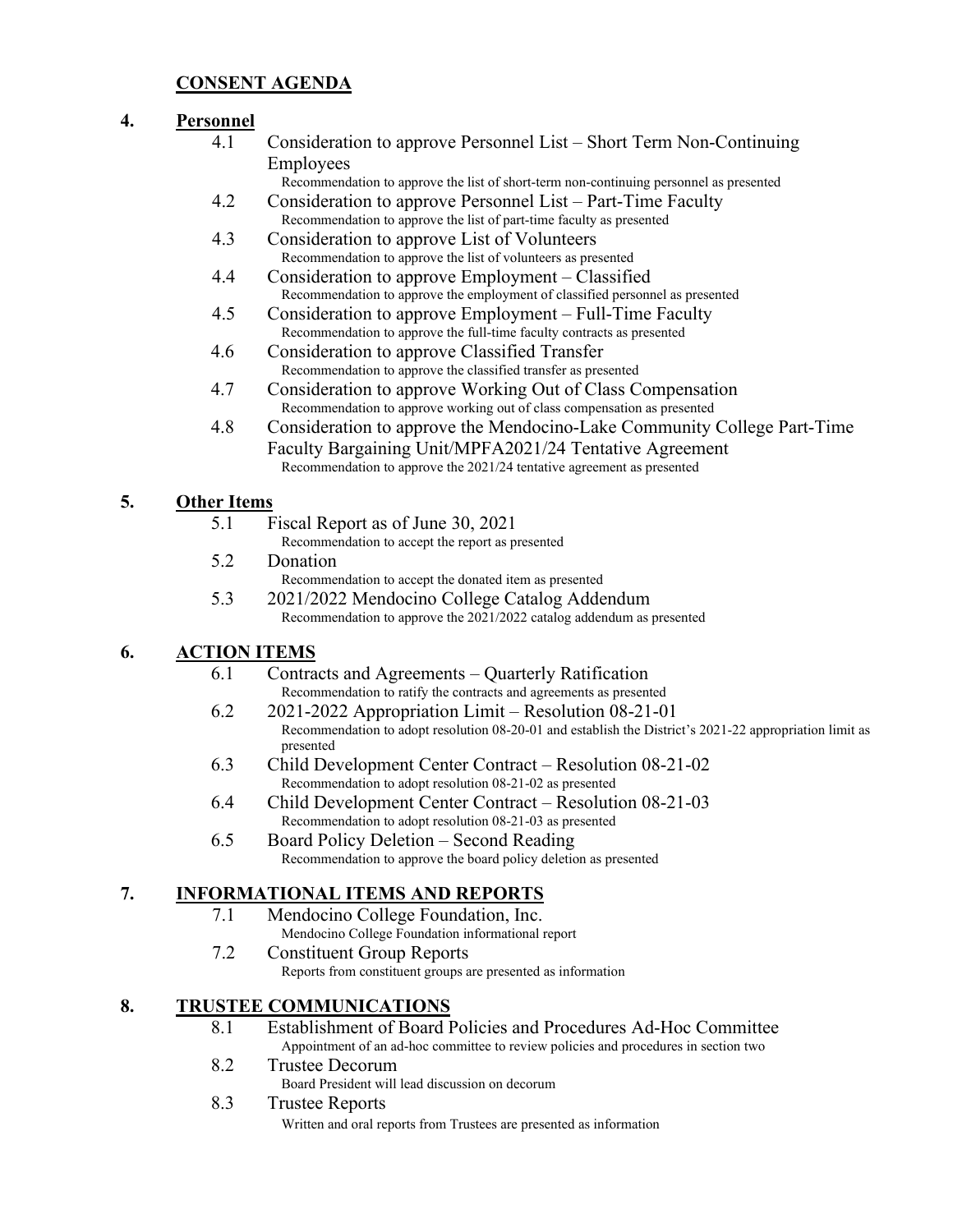#### 8.4 Future Agenda Items

Board discussion about topics to be included on future agendas

# **10. ADJOURNMENT**

**ADA Compliance: Persons with disabilities needing assistance, please notify the Superintendent/President's Office at 468-3071 no later than 24 hours prior to the scheduled meeting.** 

**Agenda Packet and Supporting Documents Notice: The agenda packet and supporting materials can be found on the college**  website at : **[Board of Trustee meeting documentation](https://www.mendocino.edu/botagendas)** 

#### *Future Board Meetings:*

• *Regular Meeting – Wednesday, September 8, 2021, 4:00 PM, Room 4210 and available via ZOOM*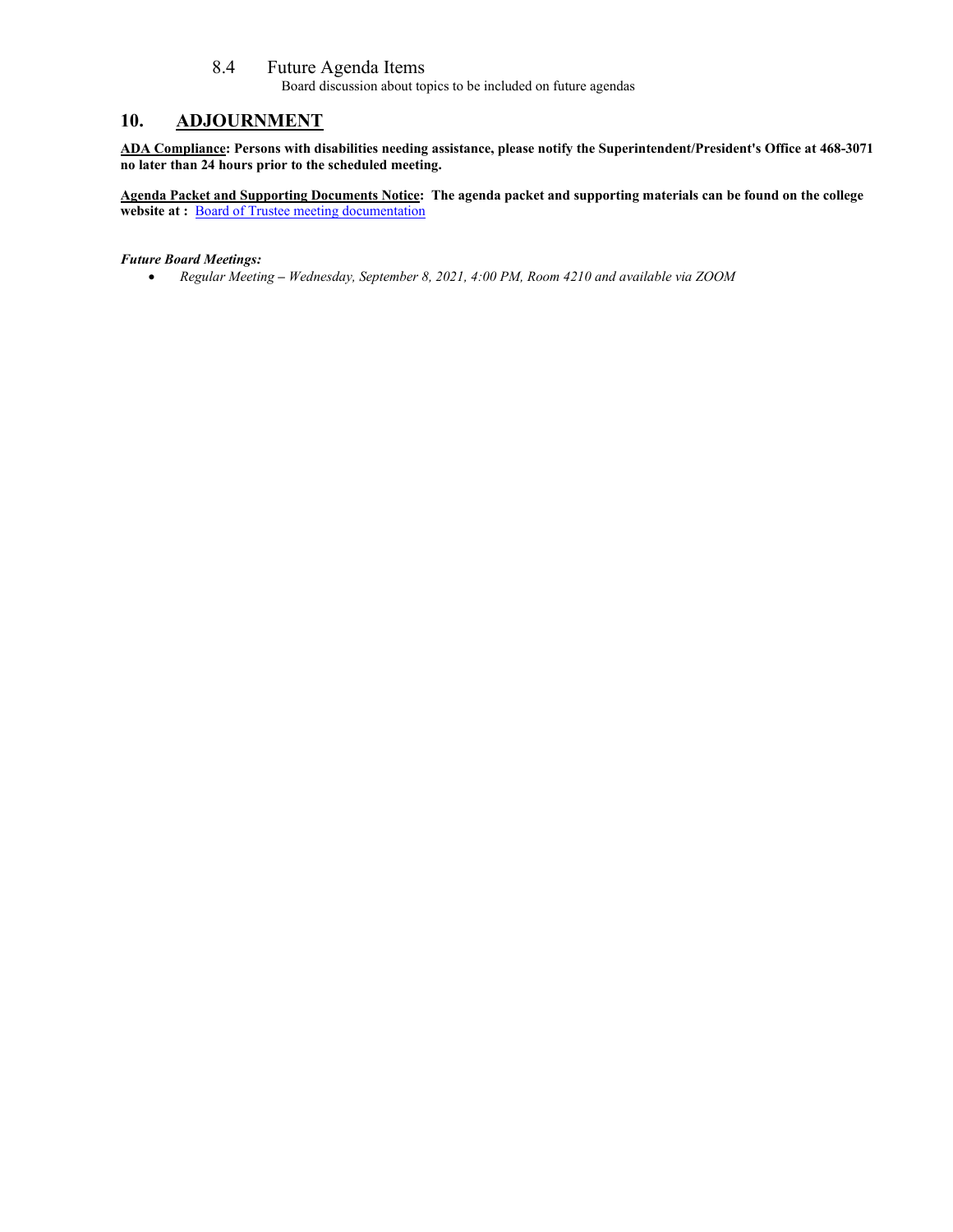# **MENDOCINO-LAKE COMMUNITY COLLEGE DISTRICT** MINUTES OF THE MEETING OF THE BOARD OF TRUSTEES

A regular meeting of the Mendocino-Lake Community College District Board of Trustees was convened on Wednesday, June 9, 2021 using ZOOM remote meeting technology.

| Call to Order                  | Trustee Pinoli, Board President, called the meeting to order at 4:30 PM.                                                                                                                                    |                                                                                                                                                                                                                                                                                                                                                     |  |                                                                                      |
|--------------------------------|-------------------------------------------------------------------------------------------------------------------------------------------------------------------------------------------------------------|-----------------------------------------------------------------------------------------------------------------------------------------------------------------------------------------------------------------------------------------------------------------------------------------------------------------------------------------------------|--|--------------------------------------------------------------------------------------|
| <b>Board Members</b>           | President<br>Vice President<br>Clerk<br>Trustee<br>Trustee<br>Trustee<br>Trustee<br><b>Student Trustee</b>                                                                                                  | Robert Jason Pinoli<br>Marie L. Myers<br>Ed Nickerman<br><b>Xochilt Martinez</b><br>John Tomkins<br>TeMashio Anderson<br>Noel O'Neill<br>Leonardo Rodriguez                                                                                                                                                                                         |  | present<br>present<br>present<br>present<br>present<br>present<br>present<br>present |
| Secretary                      | Timothy Karas, Superintendent/President                                                                                                                                                                     |                                                                                                                                                                                                                                                                                                                                                     |  |                                                                                      |
| <b>Support Staff</b>           |                                                                                                                                                                                                             |                                                                                                                                                                                                                                                                                                                                                     |  | Mary Lamb, Executive Assistant to the Superintendent/President                       |
| <b>Staff Representatives</b>   | Services (present)<br>Debra Polak, Vice President of Academic Affairs (present)<br>Ulises Velasco, Vice President of Student Services (present)<br>Nicole Marin, Director of Human Resources (present)      |                                                                                                                                                                                                                                                                                                                                                     |  | Eileen Cichocki, Assistant Superintendent/Vice President of Administrative           |
| Constituent<br>Representatives | Academic Senate<br>Catherine Indermill, President (present)<br><b>Classified Senate</b><br>Mayra Sanchez, President (present)<br>Janelle Bird, President (present)<br><b>Management Team</b>                |                                                                                                                                                                                                                                                                                                                                                     |  |                                                                                      |
| Agenda Approval                | M/S (Nickerman/Martinez) to approve the agenda as amended. The<br>amendment being item #4.10 pulled from the consent agenda for discussion<br>and approval. The matter was approved via the following vote: |                                                                                                                                                                                                                                                                                                                                                     |  |                                                                                      |
| <b>Approval of Minutes</b>     | Ayes<br><b>Noes</b><br>Abstentions<br>Absent<br>following vote:<br>Ayes<br><b>Noes</b><br>Abstentions<br>Absent                                                                                             | Nickerman, O'Neill, Martinez, Myers, Tomkins, Anderson,<br>and Pinoli<br>None<br>None<br>None<br>M/S Nickerman/Martinez) to approve the minutes of the regular board meeting<br>held on May 12, 2021 as presented. The matter was approved with the<br>Martinez, Nickerman, O'Neill, Myers, Tomkins, Anderson<br>and Pinoli<br>None<br>None<br>None |  |                                                                                      |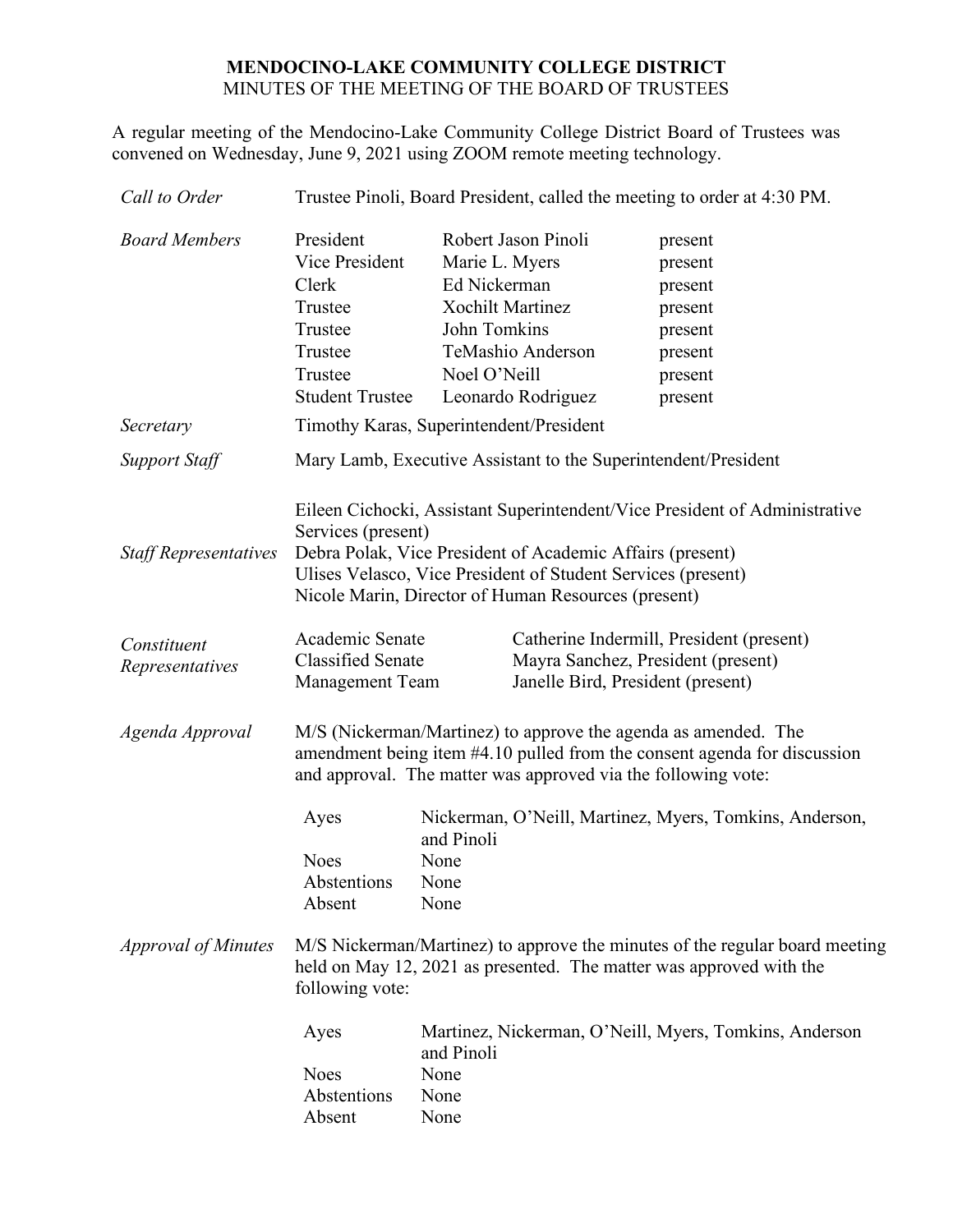*Public Comment on Closed Session Items* There were no comments made on closed session items.

#### **CLOSED SESSION**

The Board adjourned to Closed Session at 4:35 PM with Board President Pinoli stating only items 2.1, 2.3 and 2.4 would be discussed in closed session.

#### **OPEN SESSION**

*Report of Action Taken in Closed Session* The Board returned to open session at 5:30 PM with Board President Pinoli reporting there was no action taken in closed session. Board President Pinoli did report the board successfully completed the evaluation of the Superintendent/President which was discussed under item #2.4. *Public Comments* There were several comments made by members of the public at this time. C.J. Olson submitted a written comment advocating for telecommuting by college staff members. Each of the trustees received a copy of his comments. In addition, they were posted on the college website for the public to review. Toni Fort addressed the board regarding a telecommuting policy. She advocated for the trustees to include an option for employees to be able to telecommute as we move forward to returning to the campus. Tony Novelli addressed the board regarding the elimination of board policy 718 regarding Teaching by Staff members. He also addressed the issue of college employees being able to telecommute as well. **OATH OF OFFICE** The Oath of Office was administered to newly elected Student Trustee Leonardo Rodriguez by Board President Pinoli. Upon completion of the oath, Mr. Rodriguez assumed his duties as Student Trustee. **PRESIDENT AND ADMINISTRATION REPORT** A written report was presented by Superintendent/President Karas who added the following information: Superintendent/President Karas welcomed the new Student Trustee Leonardo Rodriguez. He stated the enrollment snapshot included in the packet is a little outdated. Summer school began this last Monday with a few classes being offered on ground. Enrollment is looking like it will be meeting out three-year average. Currently, we are working to remove some fraudulent enrollments which will result in some lower enrollment numbers as we move forward. He added he will have an updated full report in August.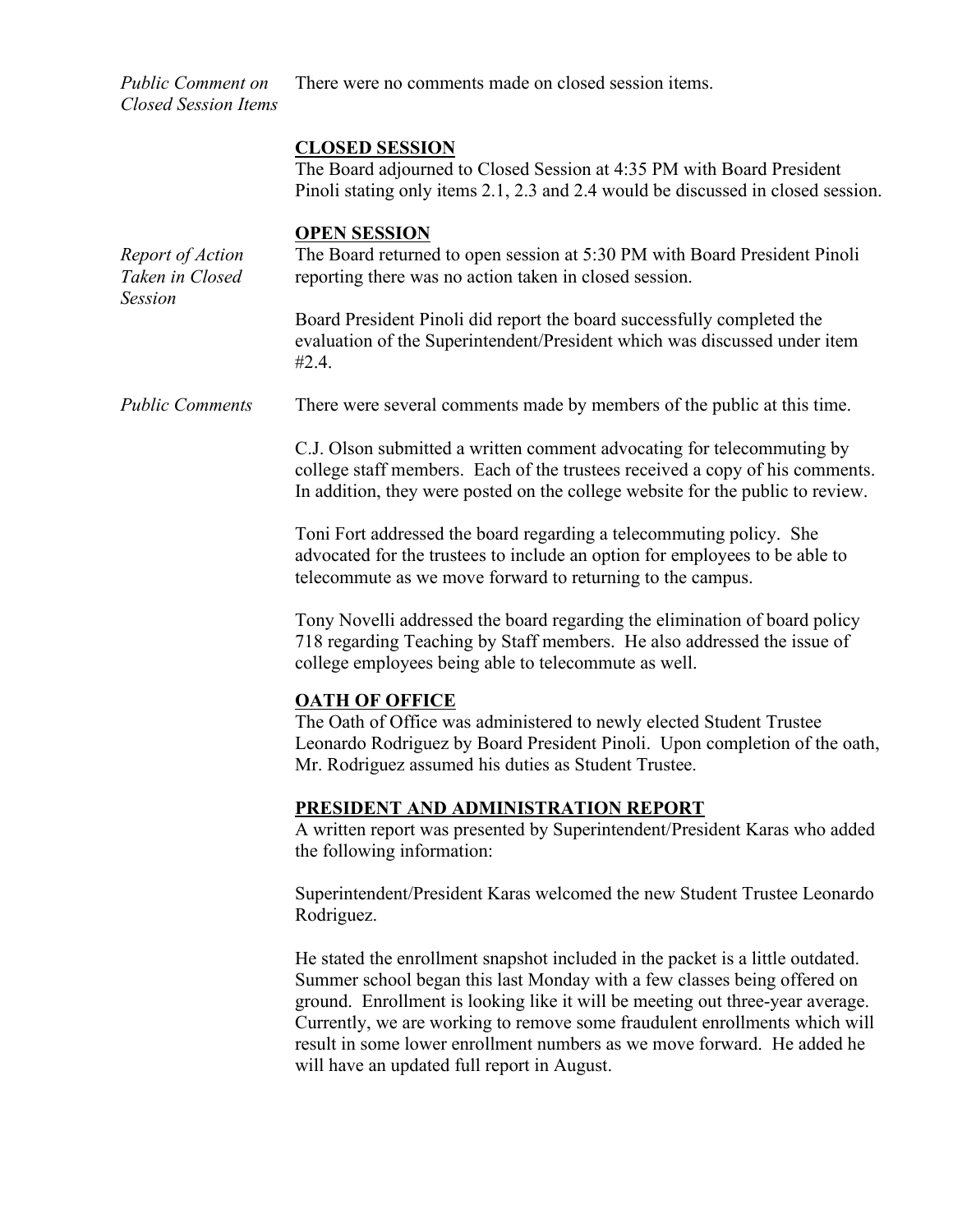He informed the board he traveled to Round Valley yesterday where he met for three hours with the District Superintendent and the Principal from Round Valley High School. He will be returning sometime in the fall to meet with them again.

Superintendent/President Karas shared more information about the Blue Zone on the Coast in response to Trustee Myers question. Regarding the Construction Grant, the deliverables included in the grant did not include working with high school students. The monies are being used mostly to hire the full-time faculty member and other faculty in support of the program.

#### **CONSENT AGENDA**

M/S (Nickerman/Tomkins) Board of Trustees does hereby approve the Consent Agenda as presented. The consent agenda was approved with the following vote:

| Martinez, Nickerman, Myers, Anderson, O'Neill, Tomkins, |
|---------------------------------------------------------|
|                                                         |
|                                                         |
|                                                         |
|                                                         |
|                                                         |
|                                                         |

Items with an asterisk \* were approved by one motion as the Consent Agenda.

#### **Personnel**

\*RESOLVED, That the Mendocino-Lake Community College District Board of Trustees does hereby ratify the employment of the short-term noncontinuing (STNC) employees as submitted and presented at the meeting pending receipt of all necessary employment eligibility requirements.

\*RESOLVED, That the Mendocino-Lake Community College District Board of Trustees does hereby approve the employment of the Part-Time Faculty for the Summer 2021 semester as presented pending receipt of all necessary employment eligibility requirements.

\*RESOLVED, That the Mendocino-Lake Community College District Board of Trustees hereby employs Mayra Sanchez, effective July 1, 2021; pending receipt of all necessary employment eligibility requirements.

\*RESOLVED, That the Mendocino-Lake Community College District Board of Trustees hereby employs Apryl Guisasola as a tenure-track full-time Equity Counselor effective July 1, 2021; Mr. Kurt Voigt as a tenure-track full-time instructor in Agriculture effective August 13, 2021; and Mr. Jose Hernandez Venegas as a temporary, categorical full-time instructor as CAMP Counselor

*Consideration to approve Personnel List – Short Term Non-Continuing Employees*

*Consideration to approve personnel List – Part-Time Faculty*

*Consideration to approve Employment – Classified*

*Consideration to approve Employment – Full-Time Faculty*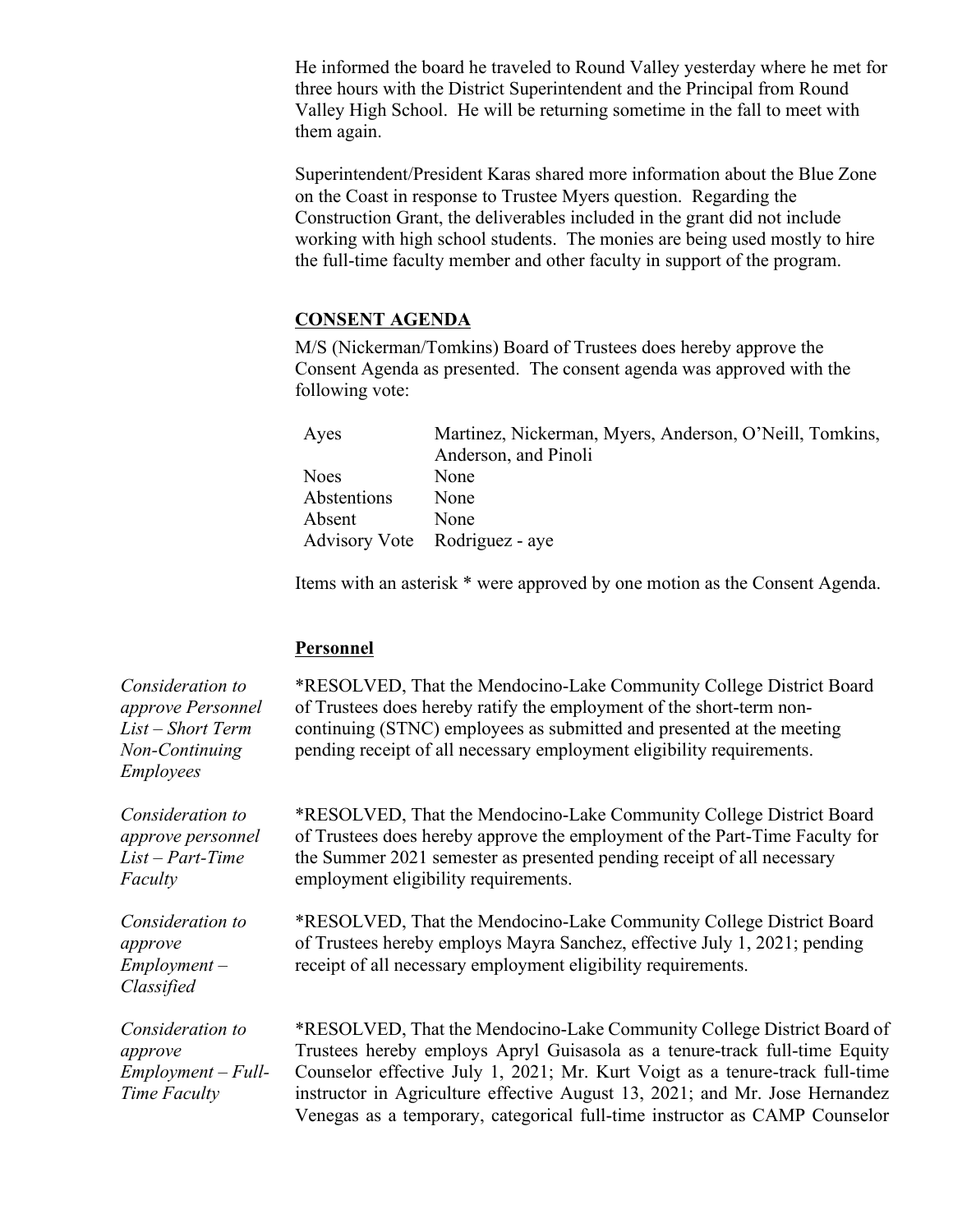effective July 1 2021, pending receipt of all necessary employment eligibility requirements.

\*RESOLVED, That the Mendocino-Lake Community College District Board of Trustees hereby employs Janet Jones, effective July 1, 2021; pending receipt of all necessary employment eligibility requirements.

\*RESOLVED, That the Mendocino-Lake Community College District Board of Trustees hereby employs Monica Flores, Director of Lake Center, effective: July 1, 2021, pending receipt of all necessary employment eligibility requirements.

\*RESOLVED, That the Mendocino-Lake Community College District Board of Trustees hereby approves the three-month categorically funded faculty contract for Brenda Estrada, FYI Counselor effective July 1, 2021 through September 30, 2021 as presented.

\*RESOLVED, That the Mendocino-Lake Community College District Board of Trustees hereby approves the classified administrator contract for Mariana Garcia Martinez, Program Manager, CAMP (Categorical) effective July 1, 2021 through June 30, 2022 as presented.

\*RESOLVED, That the Mendocino-Lake Community College District Board of Trustees hereby ratifies the resignation of Marianna Cooper, Admissions and Records Specialist effective July 8, 2021.

\*RESOLVED, That the Mendocino-Lake Community College District Board of Trustees hereby ratifies the 2021/22 salary schedule adjustment between the Mendocino-Lake Community College District and the Vice Presidents.

# **Other Items**

*Fiscal Report as of April 30, 2021* \*RESOLVED, That the Mendocino-Lake Community College District Board of Trustees hereby accept the fiscal report as of April 30, 2021 as presented.

*Donation* \*RESOLVED, That the Mendocino-Lake Community College District Board of Trustees hereby accepts the donation to Mendocino College by Parducci Cellars/Mendocino Wine Company.

#### **ACTION ITEM:**

*Consideration to approve Mendocino-Lake Community College Management Team 2021/22 Tentative Agreement* After reviewing the information provided, the board took the following action: M/S (Myers/Nickerman) that the Mendocino-Lake Community College District Board of Trustees hereby ratifies the 2021/22 Tentative Agreement between the Mendocino-Lake Community College District and the Mendocino-Lake Community College Management Team. Ayes Martinez, Nickerman, Myers, Anderson, O'Neill, Tomkins, Anderson, and Pinoli

*Consideration to approve Employment – Confidential Consideration to approve Employment – Educational Administrator Consideration to approve Categorically-Funded Faculty Contracts Consideration to approve Classified Administrator Contracts*

*Consideration to ratify Resignation - Classified*

*Consideration to approve the Vice President Salary Schedule 2021/22*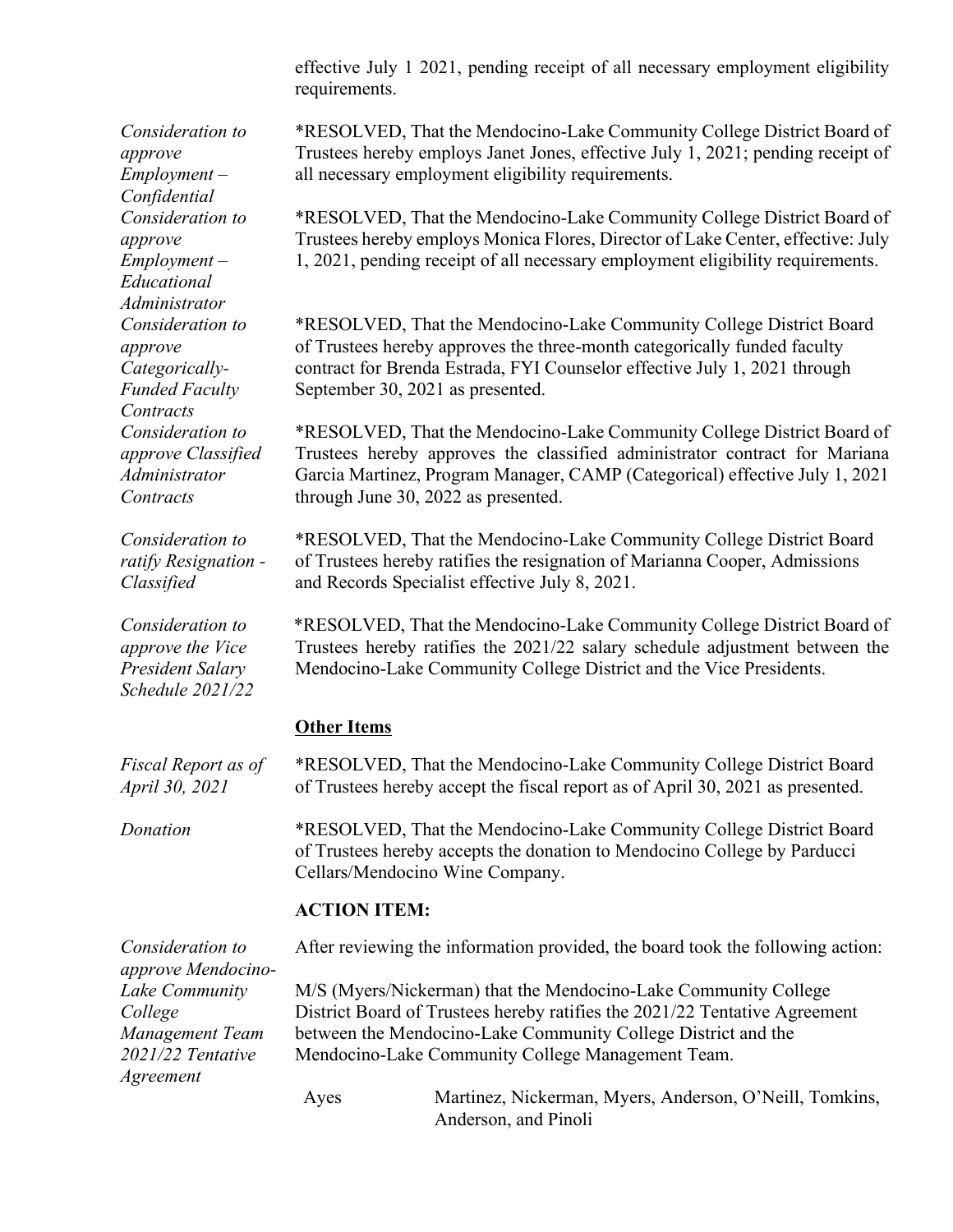| <b>Noes</b> | None                          |
|-------------|-------------------------------|
| Abstentions | None                          |
| Absent      | None                          |
|             | Advisory Vote Rodriguez – aye |

*Big Picture - Diversity, Equity and Inclusion – The Faculty Response*

A presentation on Diversity, Equity and Inclusion was made by Catherine Indermill, Academic Senate President, Tascha Whetzel, Curriculum Committee Chair; Fernando Calderon and Emily Hashemian, Counseling Faculty; and Ginny Buccelli, Academic Senate Vice President.

Three specific activities were highlighted as part of the presentation.

Tascha Whetzel outlined the activities completed in developing a cultural audit of curriculum. There were three questions developed for each area.

Counselors Fernando Calderon and Emily Hashemian outlined the various items which were important in maintaining a FERPA and ADA compliant platform in Cranium Café.

It is crucial that students in the various areas of our district were able to access and use the tools available.

Though enrollment is down across all areas, counseling attendance has improved. Scheduling is being moved from SARS to Cranium Café with selfscheduling also being explored.

Ginny Buccelli discussed the issue of Credit for Prior Learning. Regulation 55050 changed from Credit by Examination to Credit for Prior Learning.

Credit for Prior Learning can help students to access their life experiences for college credit. Knowledge and experience might be gained through

- Military training
- Industry training
- State/federal government training
- Apprenticeships, internships, work-based learning, etc.
- Validated volunteer and civic activities such as the Peace Corps

There are many benefits of Credit for Prior Learning. Students who completed degrees with Credit for Prior Learning, completed their degrees at twice the rate of students with no Credit for Prior Learning credits. Students completing their degrees sooner equate to an increase in monies to the institution through the Student-Centered Funding Formula (SCFF).

Discussion during the fall inservice will include the next steps which will include faculty development of evaluation tools, rubrics, etc.

# **ACTION ITEMS**

*2021/22 Tentative Budget* After reviewing the information presented and subsequent discussion, the board took the following action: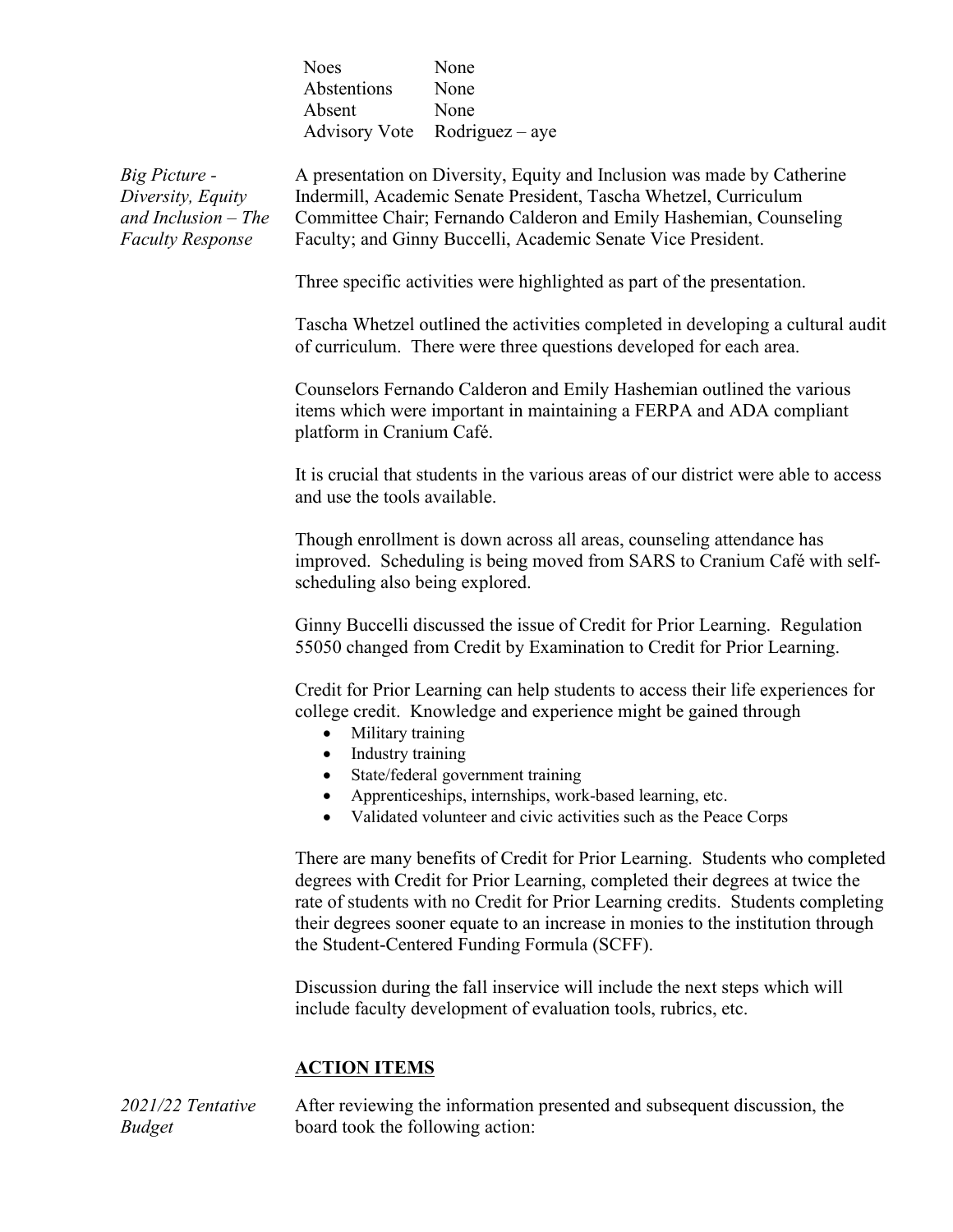M/S (Nickerman/Tomkins) that the Mendocino-Lake Community College District Board of Trustees does hereby adopt the proposed 2021/22 Tentative Budget as presented and shown on Attachments A-1 through I with the following vote:

|                                                                  | Ayes                 | Martinez, Nickerman, Myers, Anderson, O'Neill, Tomkins,<br>Anderson, and Pinoli                                                                                                                                                                                                                                                                                                               |
|------------------------------------------------------------------|----------------------|-----------------------------------------------------------------------------------------------------------------------------------------------------------------------------------------------------------------------------------------------------------------------------------------------------------------------------------------------------------------------------------------------|
|                                                                  | <b>Noes</b>          | None                                                                                                                                                                                                                                                                                                                                                                                          |
|                                                                  | Abstentions          | None                                                                                                                                                                                                                                                                                                                                                                                          |
|                                                                  | Absent               | None                                                                                                                                                                                                                                                                                                                                                                                          |
|                                                                  | <b>Advisory Vote</b> | Rodriguez - aye                                                                                                                                                                                                                                                                                                                                                                               |
| District Order of<br>Priorities for Five-<br>Year Capital Outlay | following action:    | After reviewing the information presented and discussion, the board took the                                                                                                                                                                                                                                                                                                                  |
| Plan 2023/2027                                                   |                      | M/S (Nickerman/Myers) that the Mendocino-Lake Community College                                                                                                                                                                                                                                                                                                                               |
|                                                                  |                      | District Board of Trustees does hereby approve the District Order of Priorities<br>for Five-Year Capital Outlay Plan 2023/2027 with the following vote:                                                                                                                                                                                                                                       |
|                                                                  | Ayes                 | Martinez, Nickerman, Myers, Anderson, O'Neill, Tomkins,<br>Anderson, and Pinoli                                                                                                                                                                                                                                                                                                               |
|                                                                  | <b>Noes</b>          | None                                                                                                                                                                                                                                                                                                                                                                                          |
|                                                                  | Abstentions          | None                                                                                                                                                                                                                                                                                                                                                                                          |
|                                                                  | Absent               | None                                                                                                                                                                                                                                                                                                                                                                                          |
|                                                                  | <b>Advisory Vote</b> | Rodriguez - aye                                                                                                                                                                                                                                                                                                                                                                               |
| Classified<br>Professionals Week                                 |                      | After reviewing the information presented, the board took the following action:                                                                                                                                                                                                                                                                                                               |
| $-$ Resolution 06-21-<br>01                                      |                      | M/S (Myers/Nickerman) that the Mendocino-Lake Community College<br>District Board of Trustees does hereby adopt Resolution 06-21-01 in honor of<br>Classified Professionals with the following vote:                                                                                                                                                                                          |
|                                                                  | Ayes                 | Martinez, Nickerman, Myers, Anderson, O'Neill, Tomkins,<br>Anderson, and Pinoli                                                                                                                                                                                                                                                                                                               |
|                                                                  | <b>Noes</b>          | None                                                                                                                                                                                                                                                                                                                                                                                          |
|                                                                  | Abstentions          | None                                                                                                                                                                                                                                                                                                                                                                                          |
|                                                                  | Absent               | None                                                                                                                                                                                                                                                                                                                                                                                          |
|                                                                  |                      | Advisory Vote Rodriguez - aye                                                                                                                                                                                                                                                                                                                                                                 |
| <b>Board Policy</b><br>Additions and<br>Revisions - Second       | following action:    | After reviewing the information presented and discussion, the board took the                                                                                                                                                                                                                                                                                                                  |
| Reading                                                          |                      | M/S (Martinez/Anderson) that the Mendocino-Lake Community College<br>District Board of Trustees does hereby adopt the additions and/or revisions to<br>Board Policy 5010, Board Policy 5020, Board Policy 5300, Board Policy 5800,<br>Board Policy 7230, Board Policy 7260, Board Policy 7300, Board Policy 7310;<br>Board Policy 7365, Board Policy 7370, Board Policy 7400 and Board Policy |
|                                                                  |                      | 7500 as presented with the following vote:                                                                                                                                                                                                                                                                                                                                                    |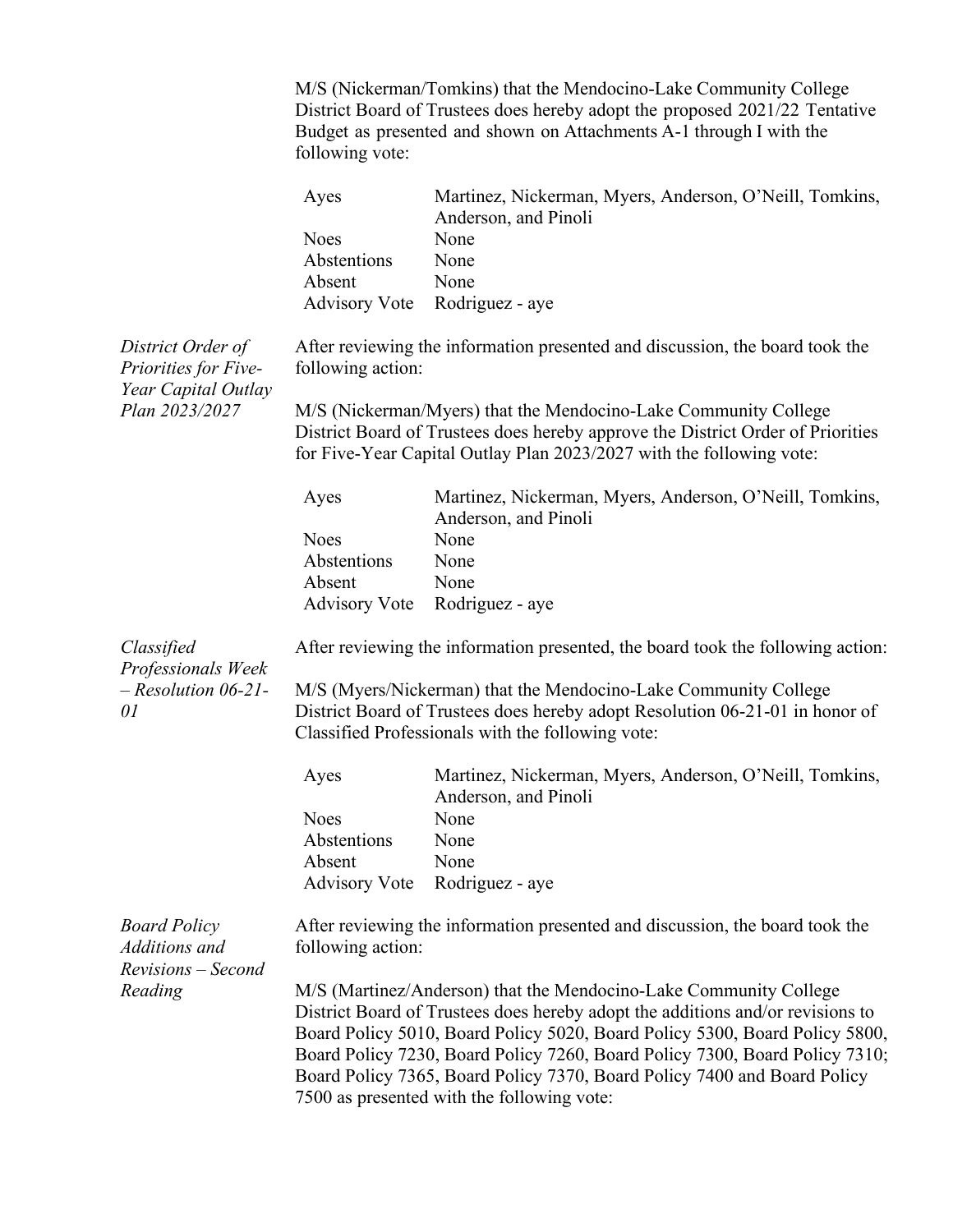| Ayes        | Martinez, Nickerman, Myers, Anderson, O'Neill, Tomkins, |
|-------------|---------------------------------------------------------|
|             | Anderson, and Pinoli                                    |
| <b>Noes</b> | None                                                    |
| Abstentions | None                                                    |
| Absent      | None                                                    |
|             | Advisory Vote Rodriguez – aye                           |

*College and Career Pathways (CCAP) Partnership Agreement – Second Reading*

After reviewing the information presented and subsequent discussion, the board took the following action:

M/S (Myers/Tomkins) that the Mendocino-Lake Community College District Board of Trustees does hereby approve the College and Career Pathways (CCAP) Partnership agreement with Point Arena Unified School District with the following vote:

| Ayes        | Martinez, Nickerman, Myers, Anderson, O'Neill, Tomkins, |
|-------------|---------------------------------------------------------|
|             | Anderson, and Pinoli                                    |
| <b>Noes</b> | None                                                    |
| Abstentions | None                                                    |
| Absent      | None                                                    |
|             | Advisory Vote Rodriguez – aye                           |

# **INFORMATIONAL REPORTS**

| Mendocino College | A written report was submitted by the Mendocino College Foundation staff. |
|-------------------|---------------------------------------------------------------------------|
| Foundation, Inc.  | Joe Atherton, Director of Fiscal Services stated he had nothing to add.   |

*Constituents Group Reports*

#### *Academic Senate*

A written report was submitted by Academic Senate President Indermill who stated she had nothing to add.

#### *Classified Senate*

A written report was submitted by Classified Senate President Mayra Sanchez who stated she had nothing to add.

#### *Management Team*

A written report was submitted by Management Team President Janelle Bird who added she has enjoyed being the Management Team President and this will be her last meeting serving in this capacity.

*Board Policy Deletions – First Reading*

Lois O'Rourke addressed the board on this item and urged the board to reject this policy deletion.

Board policy 718 – Teaching Assignments for Staff is presented for deletion. Discussion and/or deletion of this policy will take place at the August 2021 board meeting.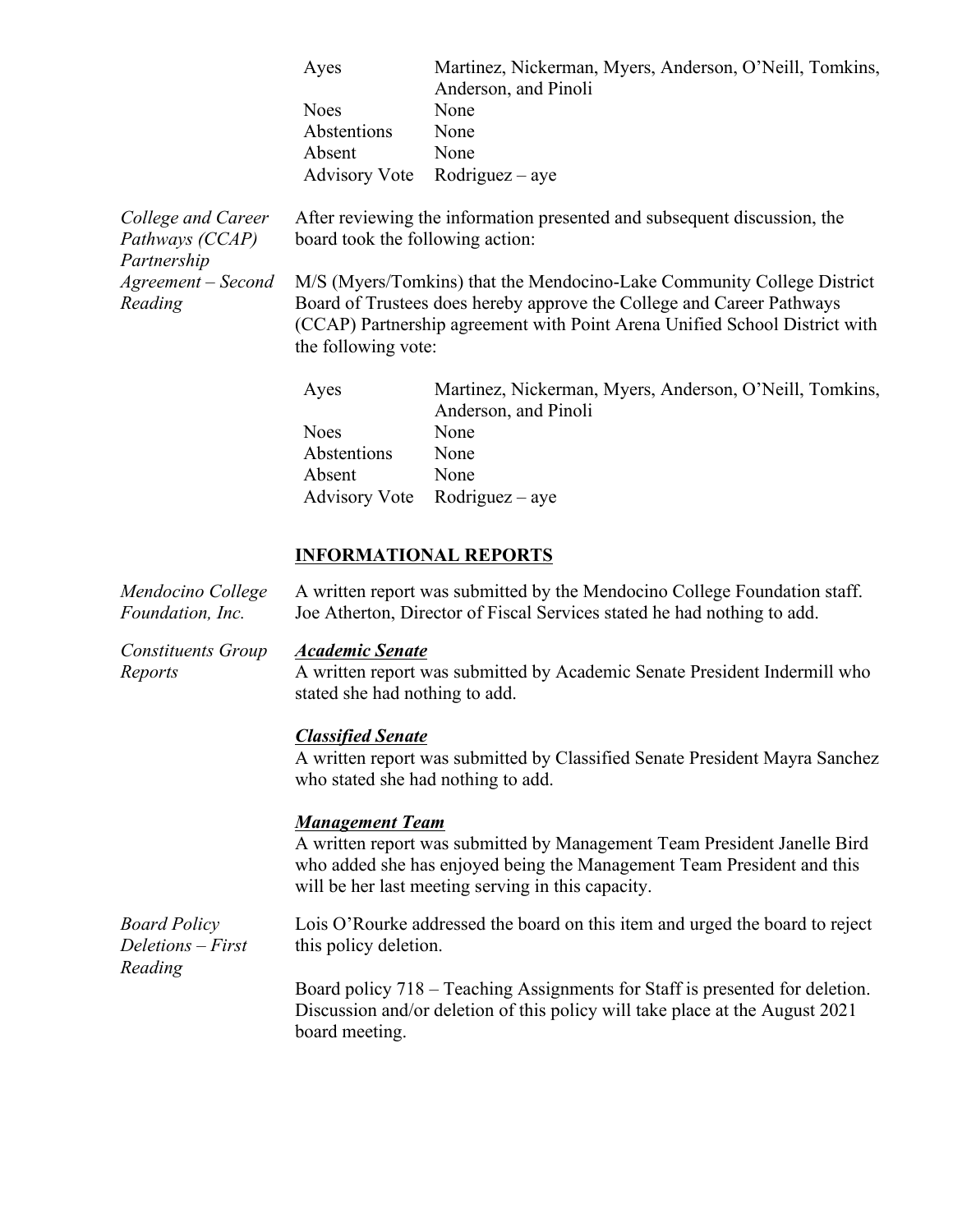# **TRUSTEE COMMUNICATION**

*Trustee Reports* Trustees commented orally on their recent college-related activities.

Trustee Anderson thanked everyone for their continued hard work and congratulated all the students who completed their course work this spring. He expressed his concern regarding the weeds around the buildings at the Lake Center and making sure we have a defensible space in place.

Trustee Martinez expressed her thanks to everyone for their continued work.

Trustee Myers she stated she watched graduation and hopes we will be able to be back on campus soon. She also expressed her thanks for the security training taking place.

Trustee Nickerman thanked Superintendent/President Karas for his work on the Covelo issue and thanked the staff for their work.

Trustee O'Neill stated graduation was amazing and thanked everyone including the students who graduated.

Trustee Tomkins expressed the faculty did a wonderful job of working on behalf of our students.

Trustee Pinoli stated the Governor's Executive Order to continue holding these meetings in a virtual form will be ending this fall. Our goal is to hold our meeting in September in the board room with any others joining the meetings via zoom.

He would also like the Trustees to think ahead about conducting a workshop for dates in September or early October.

Student Trustee Rodriguez stated the student senate has been focusing on activities for students which most likely won't happen before we are all able to be back on campus.

#### *Future Agenda Items* The current list of future agenda items includes the following with additional comments from members of the Board of Trustees:

- Diversity training for Board members Trustee Martinez requested this item and feels it needs to be either a workshop or special meeting. It should not be a lecture but more of a reflection and participation by members of the board. For this reason, she feels it needs to be when we are once again able to meet in person.
- Essential needs for Trustee onboarding
- Outreach to the community and the various tribes
- A workshop or presentation on the next phase plans for the three centers
- A big picture presentation similar to the presentation with the Lake County Superintendent of Schools.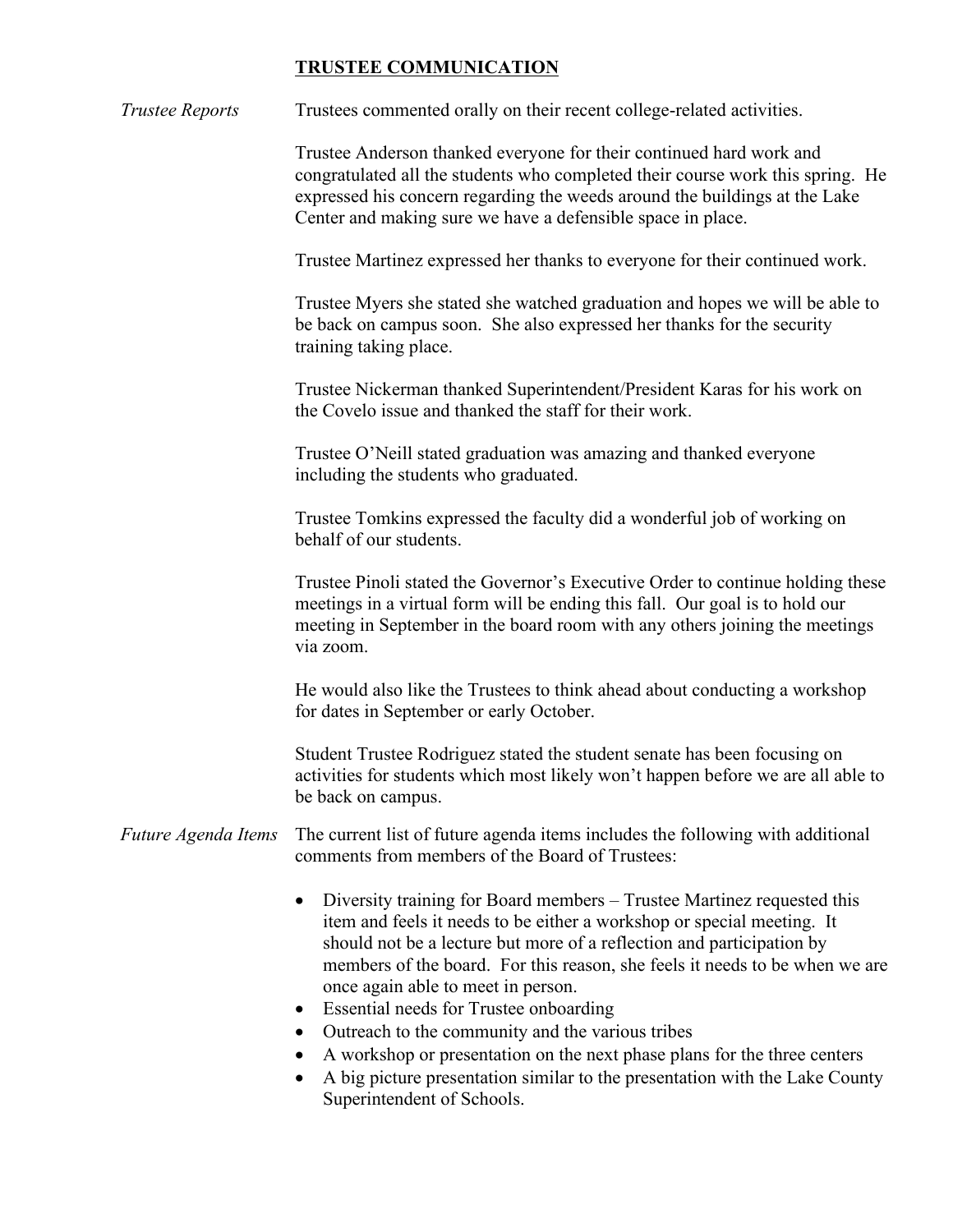• Site visits at all the sites including courses offered and equipment available.

*Adjournment* With agenda business concluded, Board President Pinoli declared the meeting adjourned at 7:02 PM.

> Submitted by: Timothy Karas, Superintendent/President Secretary, Board of Trustees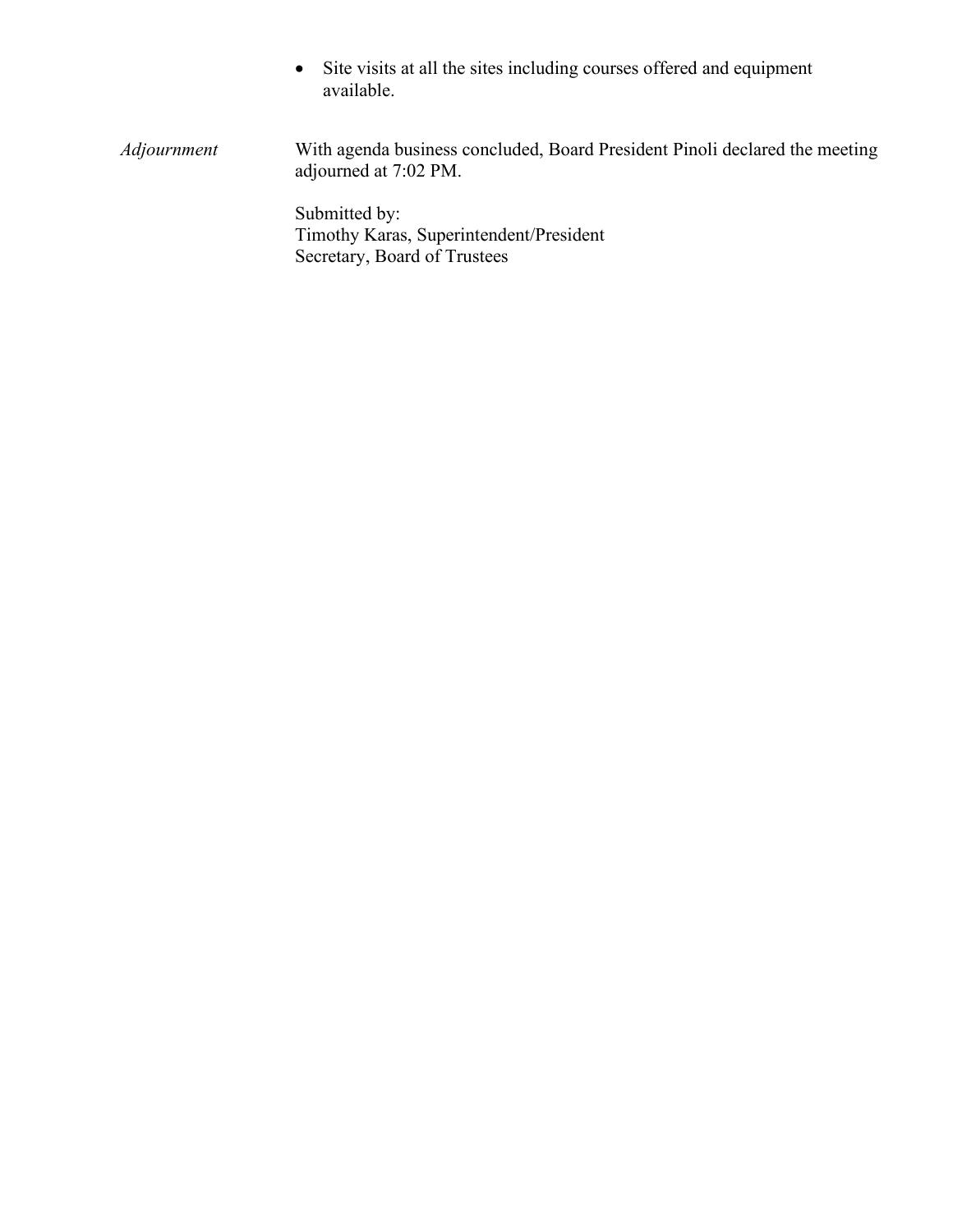# ITEM NO: 3.1 DATE: August 11, 2021

# SUBJECT: PRESIDENT AND ADMINISTRATION REPORT

The start of a new academic year and semester is always a busy time for everyone. Classes begin on Monday, August  $16<sup>th</sup>$ . This year has been particularly busy with the countless hours of planning to reopen campus more broadly than before. We learnt much from the limited departments (instruction/student service) that maintained on-ground teaching and services throughout the pandemic.

Beginning August 2, we began a general return to campus. Employees are working a minimum 50% on site and 50% remotely until October. After October, the percentage of on-site hours will increase. Most student will continue to take on-line courses during the fall semester. A full return of student is planned for Spring 2021.

Even with the best planning efforts, aspects will change based on guidance received from County Health Departments, Cal/OSHA, and the CDC. Given the rise in positive COVID-19 cases in our counties, updated guidance may come multiple times in the coming weeks.

It was very interesting for me on August 2 to come to the Ukiah campus, see more cars in the parking lot, and to meet people "in-person" for the first time. It felt strange to have people around and to have an in-person meeting for the first time in a year. I look forward to re-acquainting myself with people. Returning causes stress and life outside of work can be a rollercoaster. We can approach everyone (employees/students/community) with kindness, openness, and patience.

#### **White House COVID-19 College Vaccination Challenge**

Mendocino College has accepted the White House COVID-19 College Vaccine Challenge! We have joined colleges and universities across the country to help reduce the spread of COVID-19. More information about specific details will be emailed to students and posted on the college webpage. Please note, Mendocino College is NOT requiring students to be fully vaccinated to return to campus.

#### **Vaccination Clinic At Ukiah Campus**

Mendocino College will be hosting a vaccination clinic during our "Week of Welcome" on August 19 from 10am to 1pm. Vaccines are available to all eligible individuals 12 years and older. We want to thank Mendocino County for collaborating with us and administering the clinic. We are working to have vaccination clinics at the Coast Center, North County Center, and Lake Center.

#### **Inside Education**

On KZYX Radio Minerva Flores (Research Director), Leonardo Rodriguez (MC Student Trustee), and John Rall (English Instructor) were interviewed on Inside Education hosted by MCOE Superintendent Hutchins. The focus was highlighting Mendocino College and the progress we have made concerning equity and addressing gaps in student completion.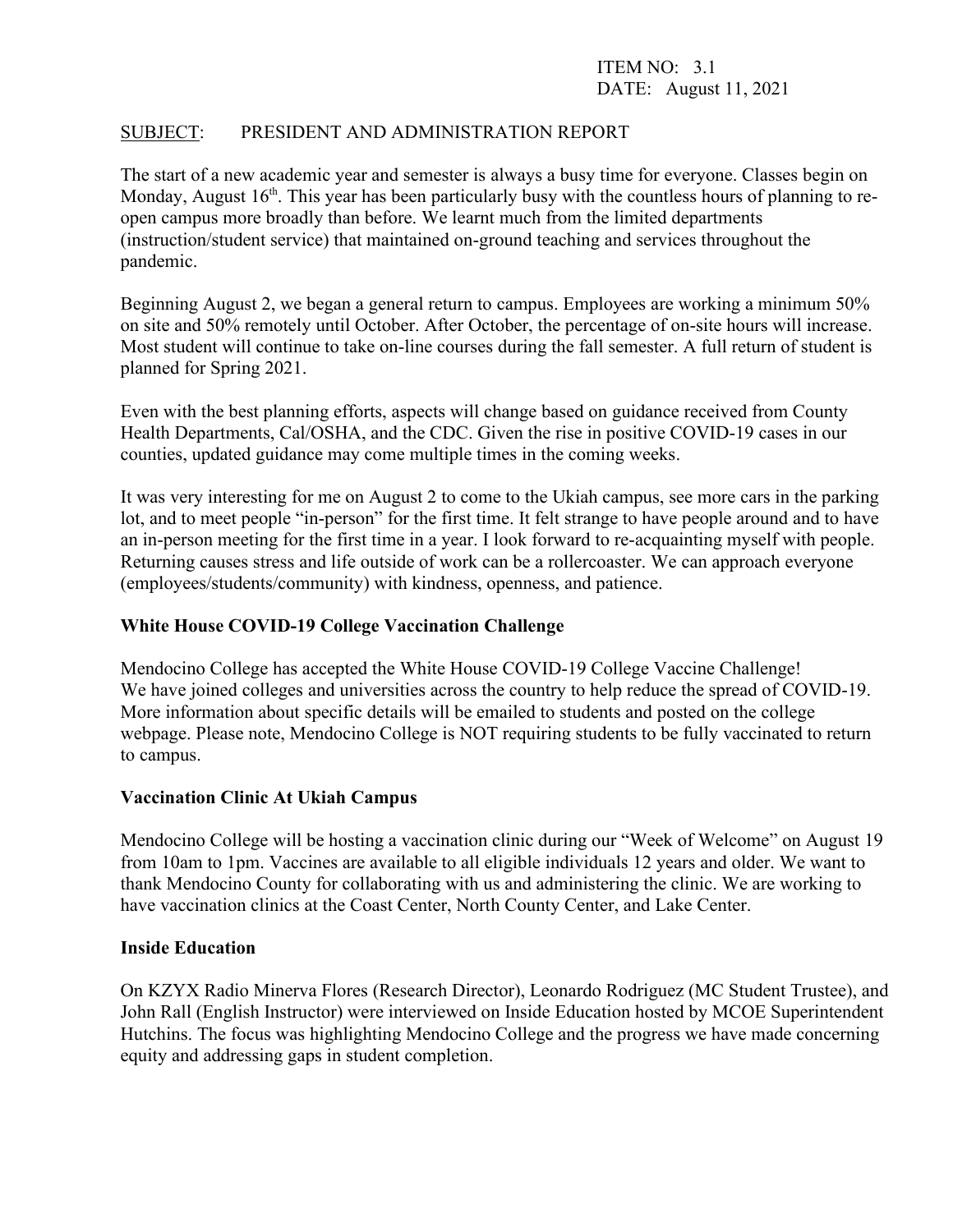# **Lake County Health Services**

Through an introduction by Trustee Anderson, I was able to meet with the Lake County Health Programs Coordinator. We met at our Lake County Center. We discussed how our two agencies could work together to increase awareness on many health issues facing Lake County.

# **Fall 2021 Enrollment**

Fall 2021 is trending slightly below Fall 2020. Most of the difference is stemming from fewer new students registering for classes and registered students taking less units. The pandemic and the increasing COVID numbers in Lake and Mendocino Counties is probably a major factor in people electing to take fewer courses or not to begin college.

| <b>Semester</b>     | Day   | <b>Active</b><br><b>Students</b> | <b>Number</b><br>of<br><b>Sections</b> | <b>TOTAL</b><br><b>FTES</b> |
|---------------------|-------|----------------------------------|----------------------------------------|-----------------------------|
|                     |       |                                  |                                        |                             |
| <b>FALL</b><br>2021 | $-15$ | 2084                             | 724                                    | 641.54                      |
|                     |       |                                  |                                        |                             |
| <b>FALL</b><br>2020 | $-15$ | 2013                             | 532                                    | 683.75                      |
|                     |       |                                  |                                        |                             |
| <b>FALL 2019</b>    | $-15$ | 2500                             | 794                                    | 757.3                       |
|                     |       |                                  |                                        |                             |
| <b>FALL 2018</b>    | $-15$ | 2399                             | 751                                    | 731.21                      |

# **Covelo and Round Valley High School**

I had the pleasure in early June to make my first journey to Covelo/Round Valley. It was impactful to visit the community and spend time in the area. A highlight was spending the morning with Round Valley High School Principal Mark Smith and Round Valley Superintendent Mike Gorman. We had an in-depth discussion on the power of education at all levels and the achievements we have accomplished. We brainstormed potential opportunities to further our partnership. Many people mention our education site located in Covelo and the significance it has to the community. I look forward to visiting the area again this fall.

# **Paramedic Program**

In August 25 students began their paramedics program at Mendocino College. This is an innovative partnership between Mendocino College and College of the Siskyous to offer a workforce program serving multiple counties. I believe the partnership developed will be a model statewide to deliver career and workforce education. Many of our workforce education needs can be met regionally through collaboration and cost sharing.

**Construction**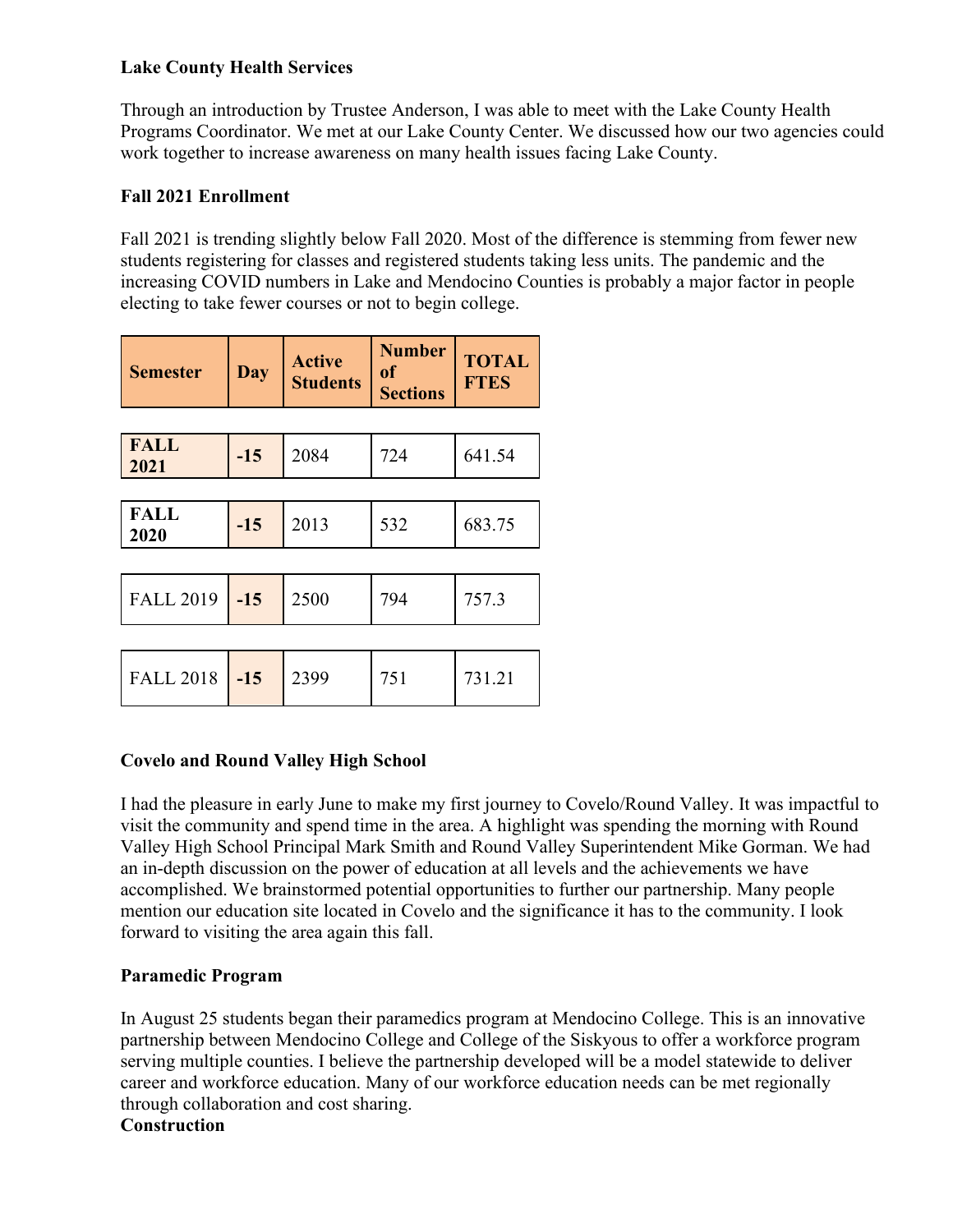In early August instruction began for our new short-term construction certificate program. The program offers people a pathway to gain skills valued in the construction trades. The non-credit courses have no enrollment fees. This is part of the strategic makeover of the Sustainable Construction program. The dedicated leadership of Dean Aseltyne, VPI Polak, and faculty coordinator Woodhouse have delivered a rejuvenated instructional program.



# **Dual/Concurrent Enrollment Process**

Our district has had great success in the past few years building our dual/concurrent enrollment opportunities throughout our district. It has taken time to strengthen our collaborative partnerships with the many K-12 districts in our service area. Each partnership is unique. Many individuals may be interested about this program. On our webpage we maintain a dedicated page on this topic [https://www.mendocino.edu/admissions/k-12-students.](https://www.mendocino.edu/admissions/k-12-students)

In general, below are some significant items to keep in mind about the process when advocating for the program:

- A required special admissions form needs to be singed prior to registering at the college. Highschool students are required to receive permission from their high school principal and parent/guardian. There are specific legal requirements for this action.
- These are high-school students choosing to take college-level courses.
- If permission is obtained, the student can begin the college registration process.
- Enrollment fees are waived for dual/concurrent enrollment students; however, students are required to pay \$12-\$16 in other mandated fees.

# **2021/22 State Enacted Budget**

The Governor signed the 2021 State Budget Act on July 12, 2021. State revenues are robust and continue to exceed estimates. The budget at the state level focuses on pandemic relief and recovery for Californians, including:

- Significant deposits to protect the state from future economic downturns, including the Budget Stabilization Account (rainy day fund) and Public School System Stabilization Account.
- Direct payments to individuals and small businesses. Investments in childcare, food, homelessness, and anti-poverty programs.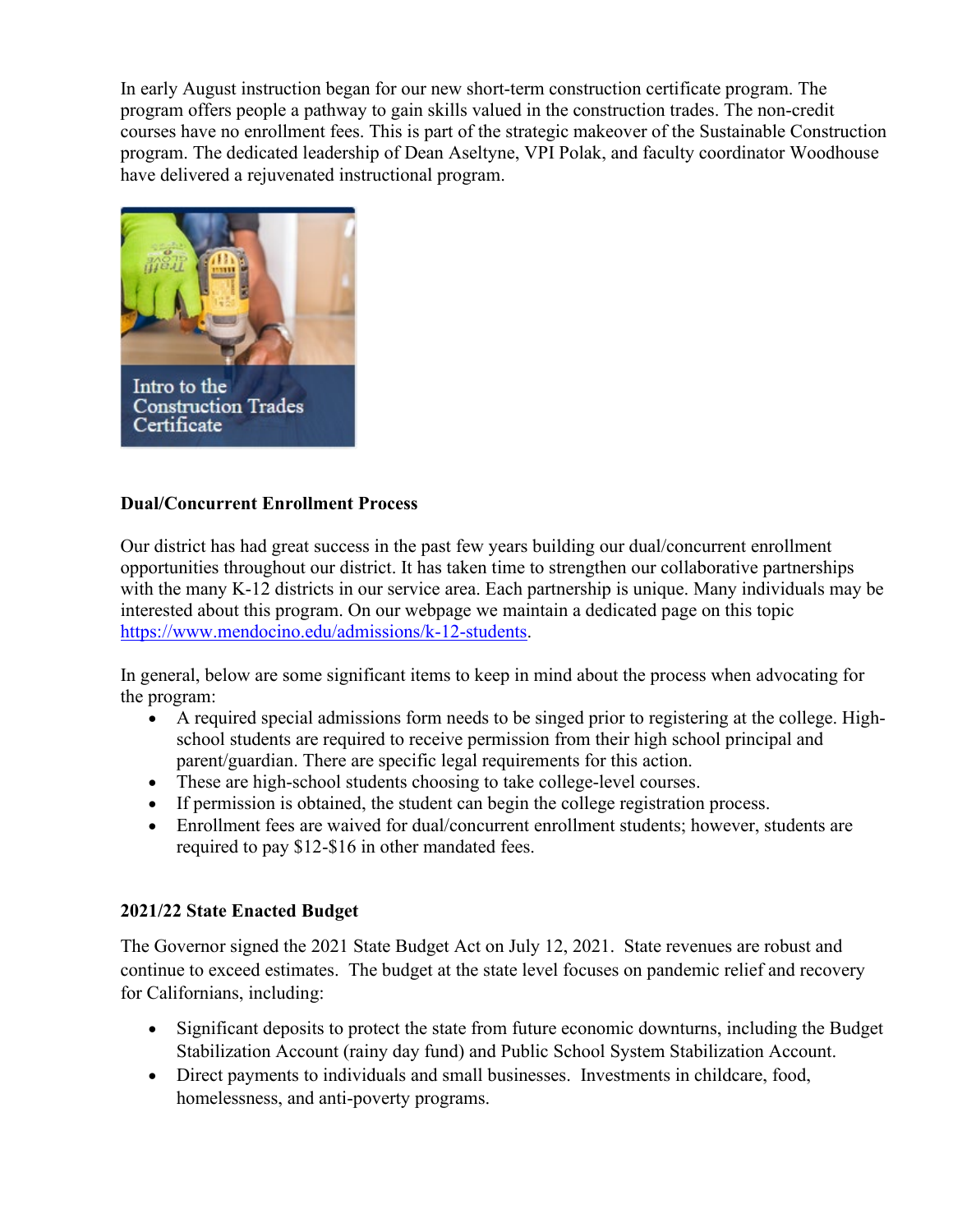The Community College budget in particular focuses on Equity and Success. The budget includes significant investments in California Community Colleges, \$3.5 billion in total:

- \$765 million ongoing funding
- \$1.2 billion in one-time funding
- \$1.5 billion to payoff cash deferrals
- \$250 million in Federal funds

COLA of 5.07% on apportionment comprised of the following:

- 2.31% to catch up for unfunded COLA in 2020/21
- 1.7% COLA for 2021/22
- 1.0% COLA additional, beyond the statutorily required amount

The COLA on categorical programs varies by program from 1.7% to 5%.

The SCFF Hold Harmless has been extended through 2024/25.

There are around 35 different programs and initiatives being funded, including:

- \$511 million for deferred maintenance and instructional equipment (\$1 million to MLCCD)
- Faculty
	- o Full time faculty hiring
	- o Part time faculty office hours
- Basic Needs/College Affordability
	- o Cal Grant modernization
	- o Emergency grants to students
	- o Food and Housing insecurity
	- o Basic needs center at each college
	- o Mental health
	- o Zero cost textbooks
	- o Housing \$2 billion over 3 years, CC, CSU, and UC
- Employment
	- o Learning aligned employment, students work in field of study
	- o Regional collaboratives for career pathways
	- o Guided Pathways
	- o Strong Workforce
- Diversity, Equity, and Inclusion
	- o Anti-racism activities (CCCCO)
	- o EEO best practices
	- o CC Registry improvements
	- o LGTBQ+ services
	- o Enrollment, Outreach, and Re-engagement

This is just a partial list of all new and enhanced initiatives and programs. The details of these budget initiatives will continue to be refined in the coming weeks and the board will be presented with a budget for consideration of adoption at its September meeting.

# **Facility Improvements**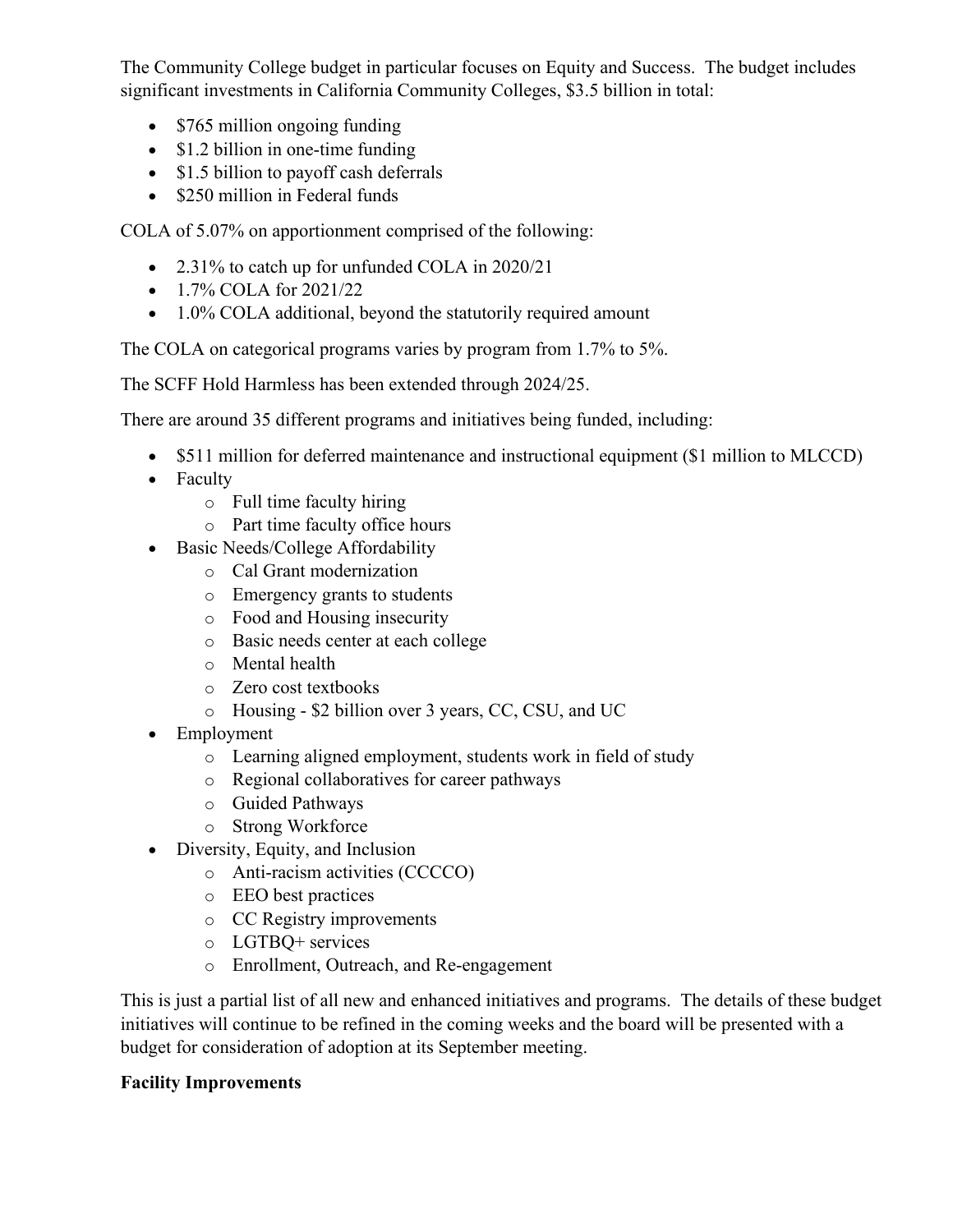The team in Maintenance and Operations is to be commended for the tremendous amount of work they have done during the pandemic as well as the work done to make our campus and centers safe. Their positive attitude and collective sustained spirit to do the work necessary to get our campus in order has been remarkable. Below is a partial list of accomplishments:

- Deep cleaning of all District facilities, including mechanical rooms/air intake systems
- District-wide air filter change out to fresh MERV 13 as of 7/26/2021
- Re-programming of building automation systems to bring in 100% outside air as much as possible
- Bi-polar Ionization systems have been installed in all feasible HVAC systems; final buildings scheduled to be complete by August 16
- Strategic deployment of free-standing air purification systems
- Additional outdoor furniture has been installed around campus to provide outdoor meeting/instruction options
- Changed out all hand-operated sinks and toilets with touchless systems (touchless paper towel dispensers coming soon)
- New health signage around District buildings
- Re-scheduled custodial staff to provide more frequent cleaning of "high-touch surfaces" during business hours
- Disinfectant wipes deployed in all classrooms & offices
- Office/classroom spaces have been reconfigured (upon request)
- Additional Plexiglas barriers have been provided (upon request)
- Additional sanitizers, masks and other PPE available to all employees from M&O (upon request)

# **Information Technology**

The team in Information Technology has been extremely busy throughout the pandemic. While they have been at the core of the transition to remote instruction and services, they have also accomplished some major long-term projects including upgrading the network and servers used at the college.

The Information Technology Department worked over the summer with their vendor IT Management to migrate all three Center locations to the new network. Users at the centers have reported dramatic improvement in the speed and reliability of the expanded wireless network. Work continues at the Ukiah campus. To date, the science building, MacMillan Hall, and Lowery Student Center have been migrated. The team is scheduled to begin moving the CVPA soon. Over the fall semester, all buildings on the Ukiah campus will be able to take advantage of the new network. Work has also begun on bringing wireless access to the athletic fields to support video streaming of events as well as access for those attending in person when that is once again possible.

In addition to the new network, the Information Technology team has been busy with other big projects including implementing the PortalGuard single sign-on replacement to provide students with easier password recovery, migrating to a ConferZoom sub-account to improve the Canvas integration, preparing Hybrid Classroom carts, migrating to a new server infrastructure, and implementing 24/7 remote monitoring of the college's network for cybersecurity attacks. They've had a busy summer and they're looking forward to seeing people back on campus for the fall.

# **No Cost Extension for HSI Grant**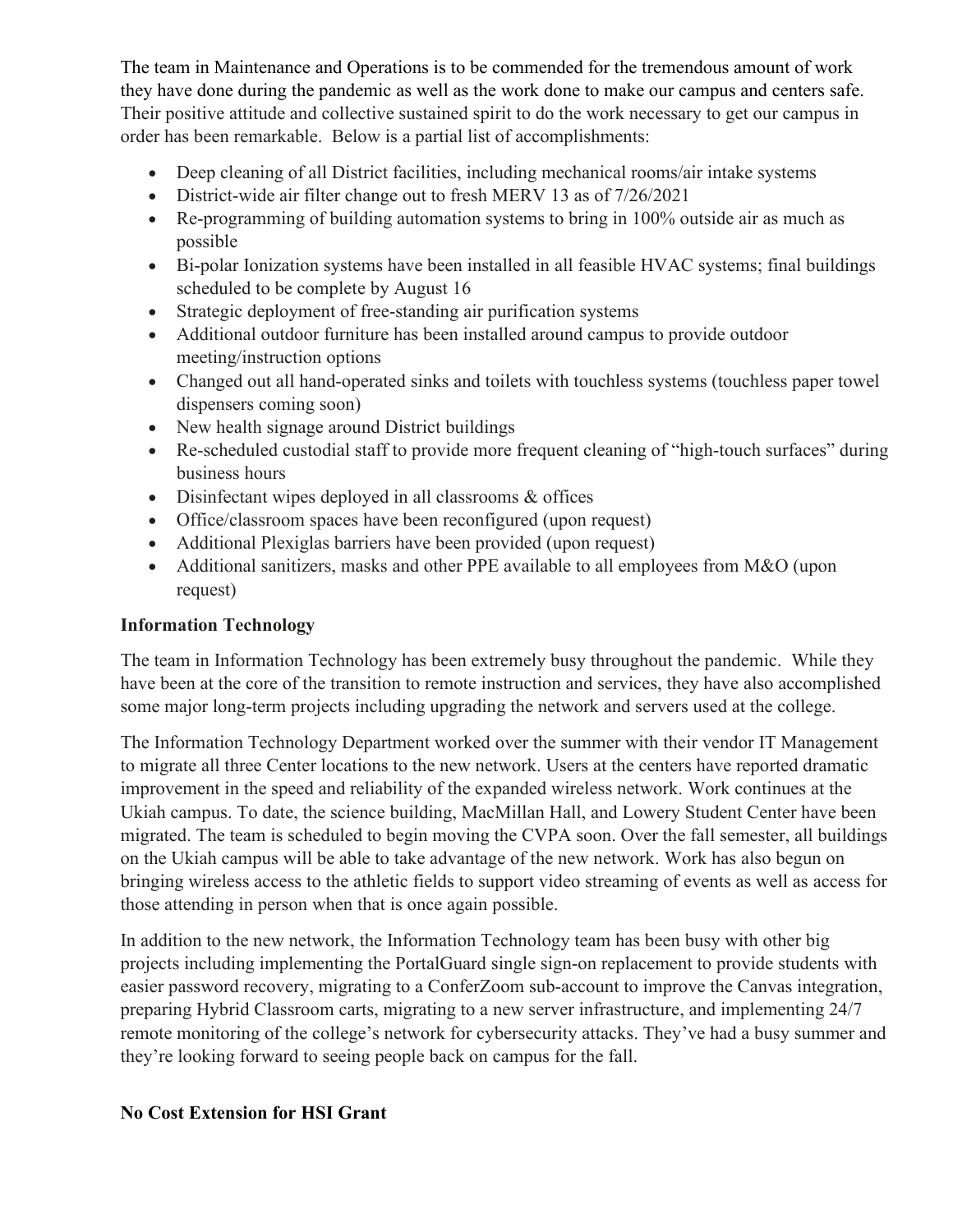Mendocino College was recently notified that our requested no-cost extension to the Hispanic Serving Institution (HSI) Grant has been granted. The HSI Grant funds helped us launch our First Year Institute (FYI) and with this approval, continuity of services will continue into the Spring semester. While the grant funding was vital for launching the program, FYI has helped our College identify effective student support methods to increase success. One of the ways in which we will continue with some of the valuable support structures established during the life of the successful FYI program is the implementation of support teams for students. Our Counseling Office has recently hired additional staff to replicate the structure of FYI. Now with the approval of the no-cost extension for the program, incoming students will continue to receive the support received by previous cohorts and allow for a more seamless transition of support for students as they start their education at Mendocino College.

# **New Student Welcome**

Multiple programs and departments joined forces to host the annual New Student Welcome virtual event on August 5<sup>th</sup> and 6<sup>th</sup>. Newly appointed Lake Center Director Monica Flores led the organization efforts of the event, which was first held years ago as a way of creating a seamless transition to college for new students. In subsequent years, more programs and departments have been included to provide multiple tracks for student attendees. At this year's event, students will get assistance on registering for classes, completing the financial aid process, learning about the pathways available to them, and how to access valuable resources like our lending library, tutoring and IT support.

# **Student-Parents Are Reimagining CalWORKs (SPARC) Program**

Mendocino College is one of 48 community colleges in the state that are participating in SPARC, which is intended to reduce poverty among families of parenting college students and increase transfers and degrees. Ultimately, this work has the potential to increase economic justice for California's families and to reduce the wage gap for women in California. The California Community Colleges CalWORKs Association implemented an exciting two-year project focused on addressing systemic inequities for parenting students in the welfare and community college system. This important work is funded through a generous grant from the Blue Shield of California Foundation. CalWORKs students attending a California Community College are being offered a work study opportunity to implement Human-Centered Design practices and conduct their own research regarding conditions and barriers within the public assistance and college systems. CalWORKs Specialist Rochelle Fink, with the support of Dean Antonio Lopez, spearheaded this endeavor so that we can offer this amazing opportunity to our students. Student Rachel Klena was selected to fill the SPARC position at Mendocino College.

# **CalFresh Update**

On Thursday, July 22<sup>nd</sup>, Outreach Specialist Katherine Escobedo and Dean Lopez met with Alyson Wylie, Program Manager for CalFresh Outreach at the Center for Healthy Communities. Alyson is the grant monitor with our current project. This meeting was in preparation for our 3<sup>rd</sup> quarter report. In a communication after our meeting Alyson commented; *"There is much momentum for the program, even though you were not able to reach your application goals. You have posted the full time position for a Student Life Coordinator and I look forward to hearing more about your hire. The CalWORKs*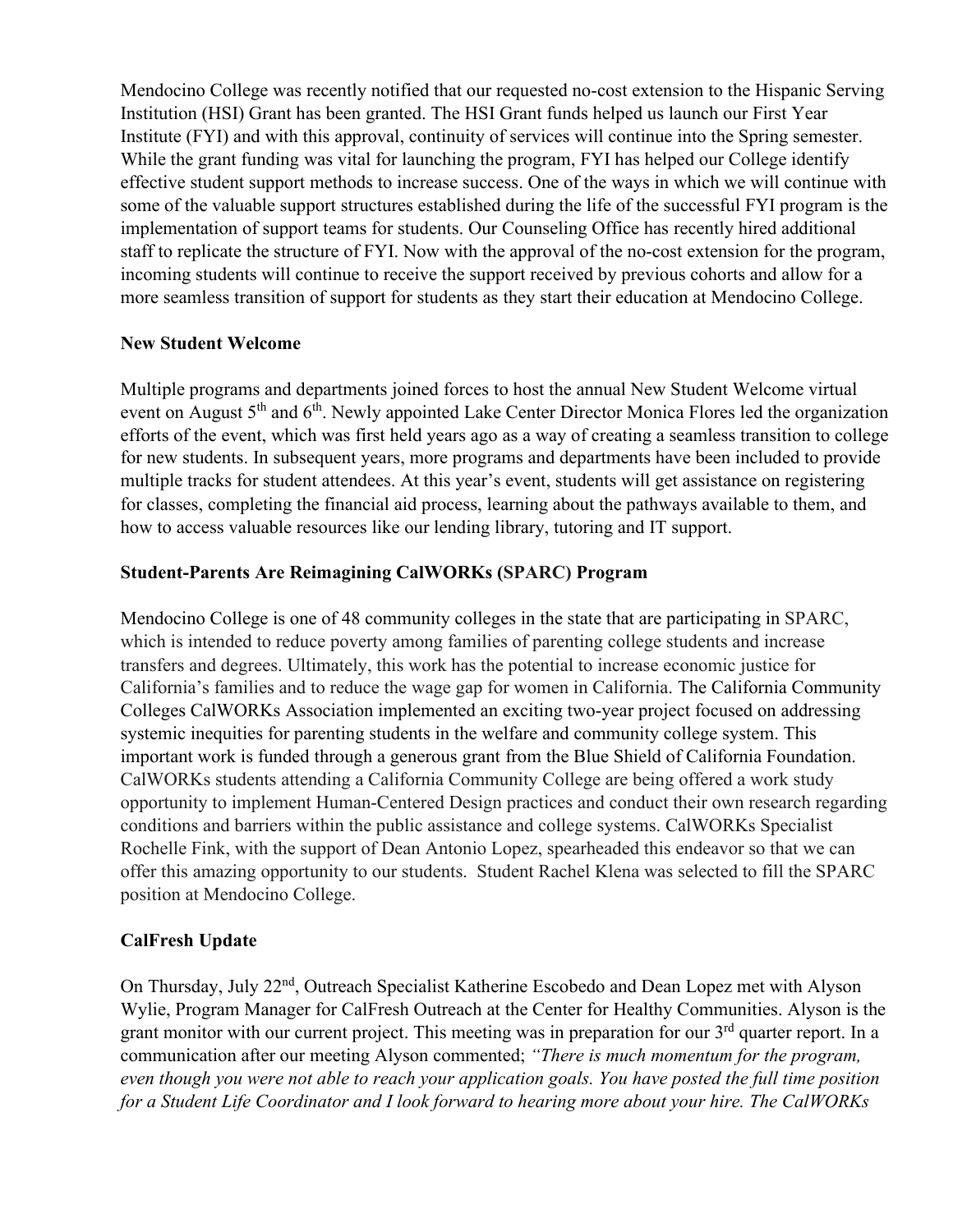*connection sounds very promising and limited in-person assistance will begin in fall, knowing that this will bring new challenges."*

The three-year grant will conclude at the end of September, however, we will be entering an additional three-year contract agreement to continue with CalFresh outreach. Despite the challenges caused by the pandemic and transitioning to remote services, we have maintained regular contact, communication and reported on our efforts to find workarounds to increase student enrollment in the CalFresh program and services. Due to our due diligence towards these efforts, we will receive extended funding, allowing us to offer a full-time Student Life Coordinator that will be funded through threaded funding, primarily through CalFresh.

# **Federal & State Financial Aid Updates**

The Department of Education (ED) on July 13th announced that it would be making changes to the verification process for the 2021-22 award year as a means of providing relief to students financially challenged by the pandemic and aim to reduce barriers to enrollment for millions of low-income students to access financial aid. ED is waiving income verification requirements for most Free Application for Federal Student Aid (FAFSA) information. The California Student Aid Commission also announced that they will be following the ED guidance and waiving the income verification requirements for the California Dream Act Application. Additionally, the Selective Service and Drug Conviction Requirements for Title IV Eligibility were removed for the 2021-22 award year as part of the FAFSA Simplification Act. These changes will greatly benefit our students. Any additional barrier or documentation request placed on students limits their ability to start College in a smooth way. By removing these major hurdles, more students will be able to have access to financial aid funding.

## **Professional Development**

The annual *CalFresh Outreach Higher Ed Summit 2021: Food is Power* was held on June 23rd & 24th from 8:30am-12:30pm. This annual Summit provides an opportunity for all our campus partners throughout the state to come together to discuss items around food insecurity, policy changes, health equity, in addition to how to support their team's mental health and wellness. This two-day virtual conference offered an in-depth perspective and understanding to a just  $\&$  educational system, where every student has healthy food and support for graduation. CalFresh Outreach Specialist Katherine Escobedo was able to participate in this professional development opportunity.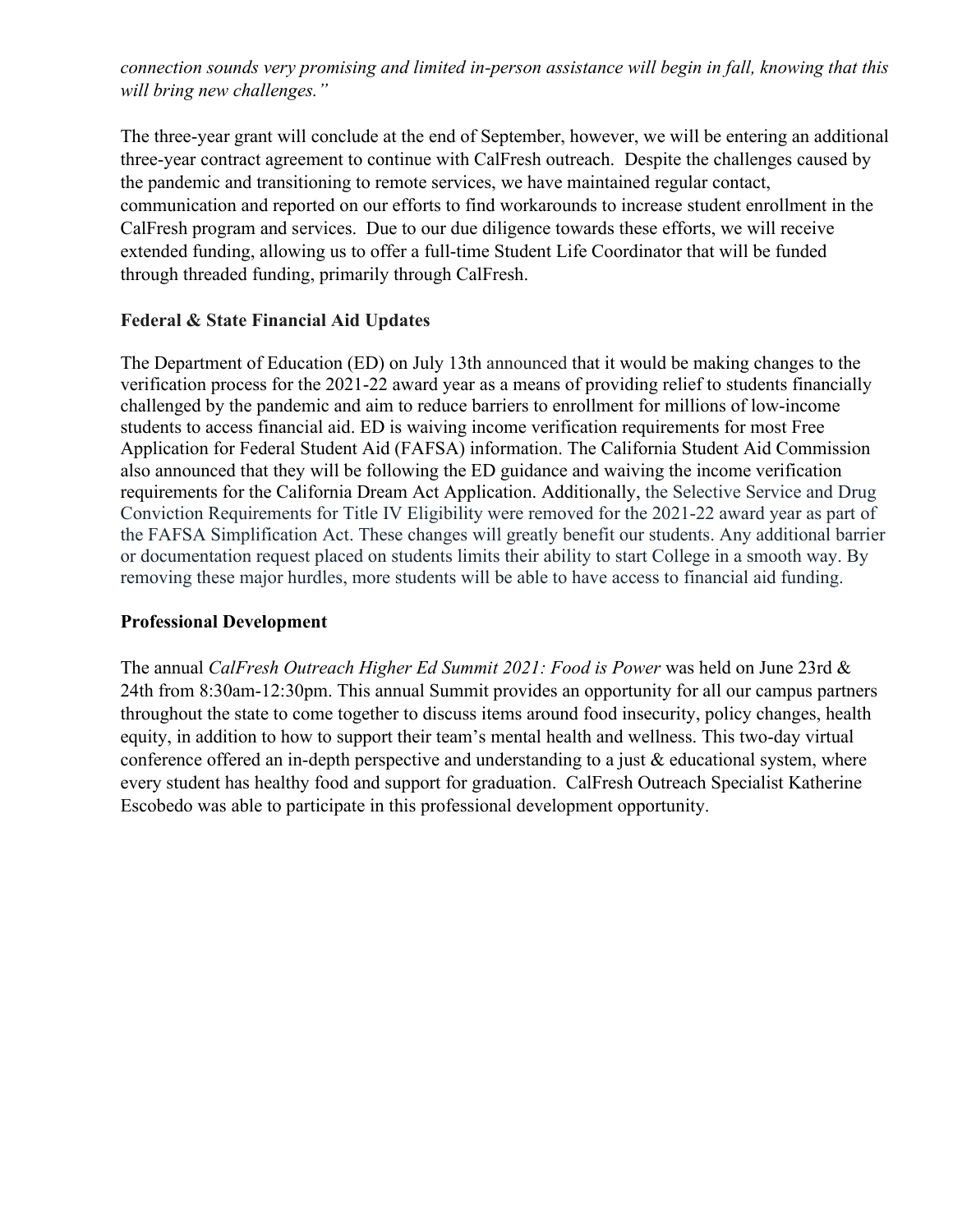# SUBJECT: EMPLOYMENT – SHORT-TERM NON-CONTINUING (STNC) EMPLOYEES

#### SYNOPSIS:

Approval/ratification of employment of short-term non-continuing (STNC) employees is requested.

#### RECOMMENDATION:

The Superintendent/President recommends approval of this Board item as presented.

# ANALYSIS:

Education Code 88003 authorizes a governing board to hire short-term (temporary, hourly) employees for less than 75% of a school year, up to 180 days.

Education Code 70902(d) permits a governing board to adopt a rule delegating the authority to hire short-term employees to the Superintendent/President, or designee. This district has adopted such a rule in Policy No. 703.

EC 88003 was amended to require districts to specify at a regularly scheduled Board meeting the service to be performed, as well as the start and end dates of the service.

*Reference Board Policy 703, Employment of Short-Term, Substitute Employees*

#### MOTION/ACTION:

RESOLVED, That the Mendocino-Lake Community College Board of Trustees hereby approves/ratifies the employment of the short-term non-continuing (STNC) employees as presented pending receipt of all necessary employment eligibility requirements.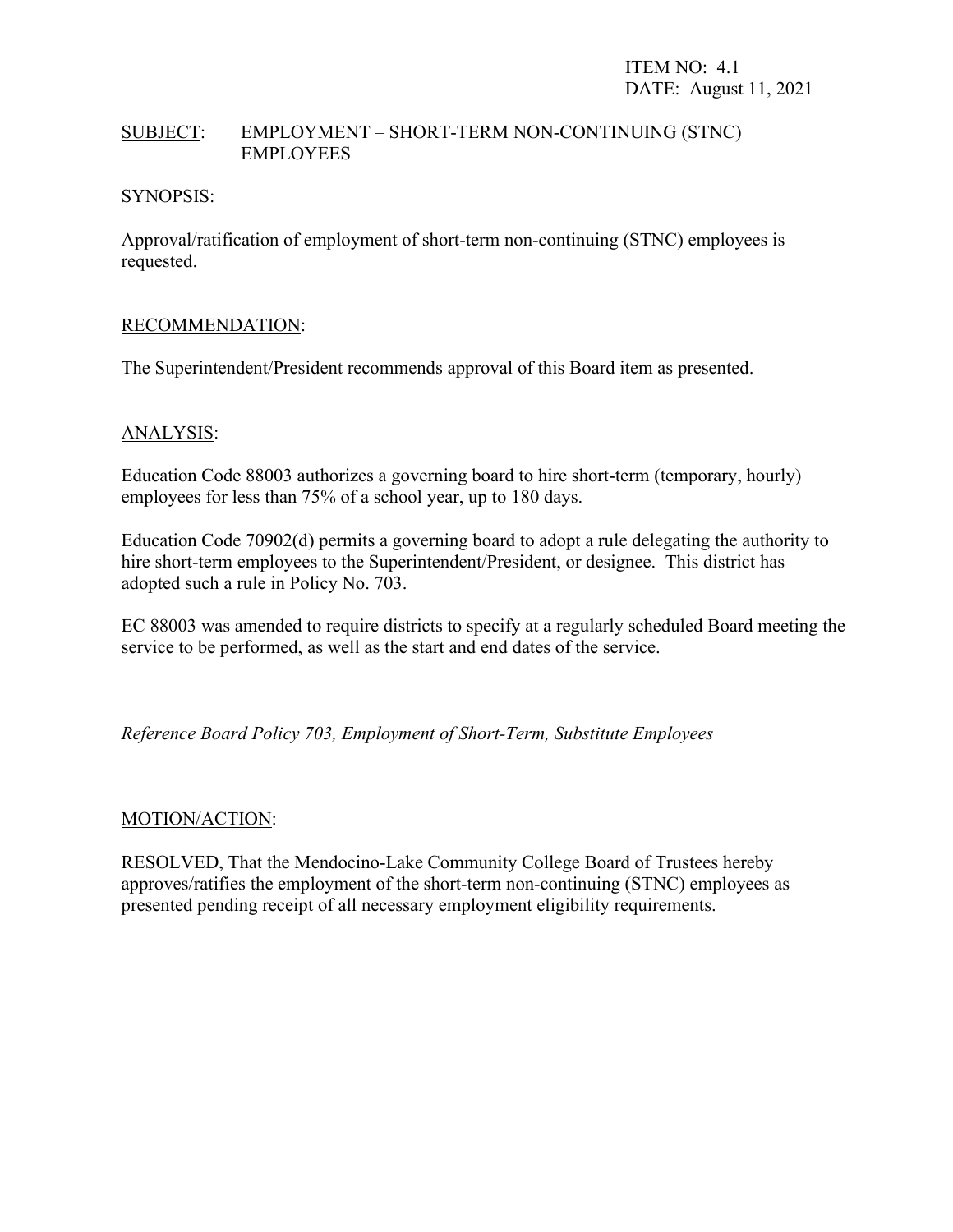# **Short Term Non Continuing (STNC) Employees**

(Individual assignments may not exceed 180 days within the start and end date)

| <b>Last Name</b>     | <b>First Name</b> | <b>Position</b>                | <b>Department</b>       | <b>Start</b><br>Date | <b>End Date</b> |
|----------------------|-------------------|--------------------------------|-------------------------|----------------------|-----------------|
| Caraballo            | Anali             | Program Specialist (ML<br>ACE) | ML ACE                  | 6/21/2021            | 12/20/2021      |
|                      |                   | Program Specialist (Cal        |                         |                      |                 |
| Escobedo             | Katherine         | Fresh)                         | <b>Student Services</b> | 7/12/2021            | 9/30/2021       |
| Feliciano            | Diana             | Program Specialist (ESL)       | Learning Center         | 6/29/2021            | 12/31/2021      |
| Grady                | Michael           | Lab Tech - Chemistry           | <b>Coast Center</b>     | 8/1/2021             | 12/17/2021      |
| Knutson              | Robin             | Professional Expert - Pianist  | <b>Coast Center</b>     | 8/16/2021            | 12/10/2021      |
| Lazaro               | Caitlin           | Program Specialist             | <b>Student Services</b> | 8/1/2021             | 12/31/2021      |
| Ortega<br>Perez de   | Rebeca            | Administrative Assistant I     | <b>Student Services</b> | 8/1/2021             | 12/31/2021      |
| Bautista             | Concepcion        | Center Assistant               | Lake Center             | 6/14/2021            | 12/17/2021      |
| Ramirez              | Cindyteresa       | Center Assistant               | Lake Center             | 8/2/2021             | 12/17/2021      |
| Ratliff              | Diana             | Library Assistant              | Library                 | 8/16/2021            | 12/10/2021      |
| Rodriguez-<br>Zamora | Neydi             | Center Assistant               | Lake Center             | 8/2/2021             | 12/17/2021      |
|                      |                   |                                | Physical                |                      |                 |
| Tassin               | Saundra           | Program Assistant              | Education               | 8/16/2021            | 12/17/2021      |
| Thompson             | Jessica           | Lab Tech - Ceramics            | <b>Coast Center</b>     | 8/13/2021            | 12/17/2021      |
| Whipple              | Monica            | Program Specialist             | <b>Student Services</b> | 8/1/2021             | 12/31/2021      |

# **Student Employees**

(Individual assignments may not exceed 180 days within the start and end date)

| <b>Last Name</b> | <b>First Name</b> | <b>Position</b>         | Department      | <b>Start</b><br>Date | <b>End Date</b> |
|------------------|-------------------|-------------------------|-----------------|----------------------|-----------------|
| Klena            | Rachel            | <b>Student Employee</b> | <b>CalWorks</b> | 8/1/2021             | 12/31/2021      |
| Tipton           | Caylin            | <b>Student Employee</b> | Fiscal          | 08/12/21             | 12/31/2021      |

# **Non-Student Tutors**

(Individual assignments may not exceed 180 days within the start and end date) **Last Name First Name Position Department Start Date End Date**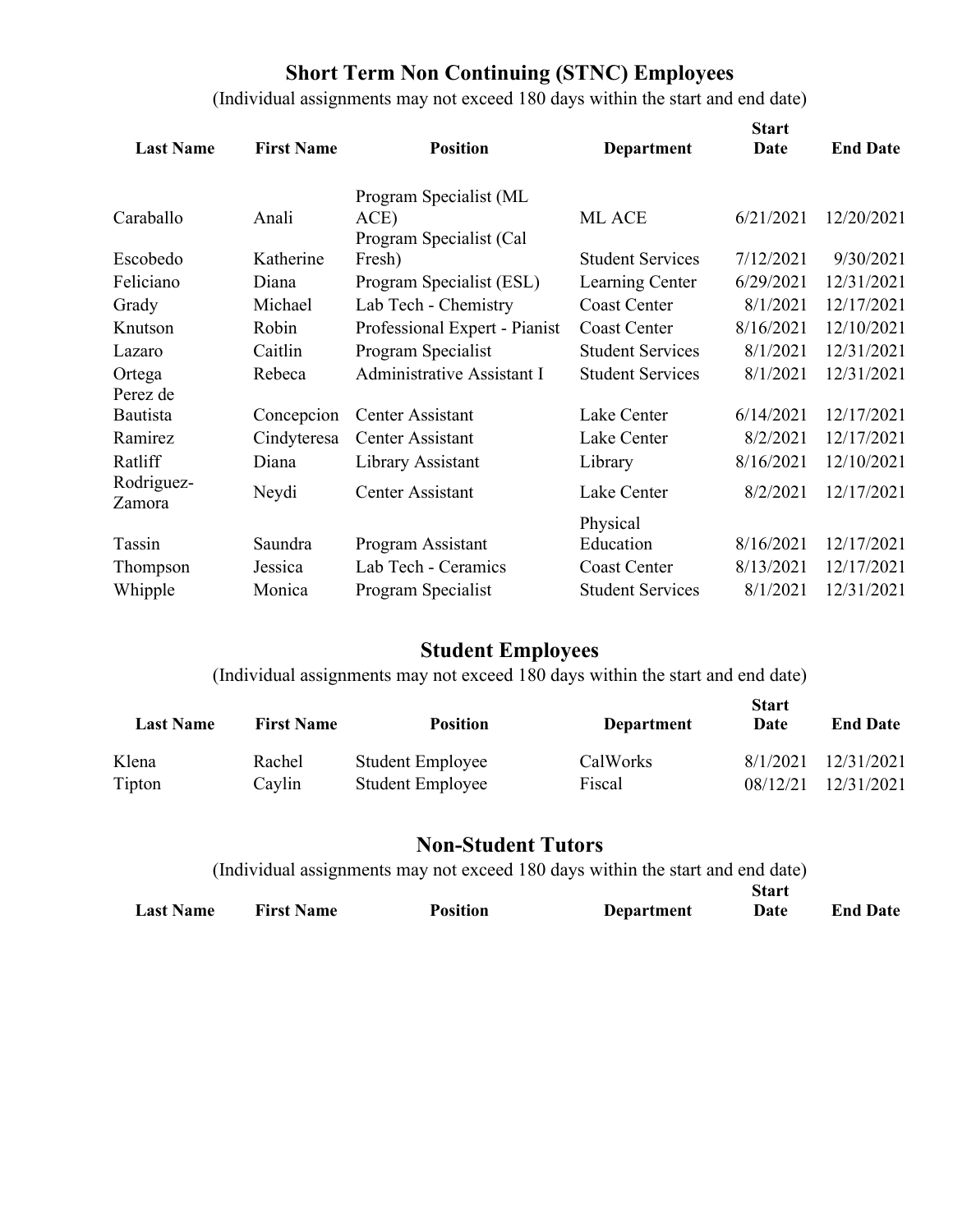# SUBJECT: EMPLOYMENT – PART-TIME FACULTY

#### SYNOPSIS:

Employment of Part-Time Faculty for the Fall 2021 semester.

#### RECOMMENDATION:

The Superintendent/President recommends that this item be approved as presented.

#### ANALYSIS:

The Deans recommend employment of the Part-Time Faculty included on the attached list. Each individual meets the state-mandated qualifications or the District's equivalency policy for the assignment or possesses a valid, applicable credential.

*Reference Board Policy 7120, Recruitment and Hiring*

#### MOTION/ACTION:

RESOLVED, That the Mendocino-Lake Community College District Board of Trustees does hereby approve the employment of the Part-Time Faculty for the Fall 2021 semester as presented pending receipt of all necessary employment eligibility requirements.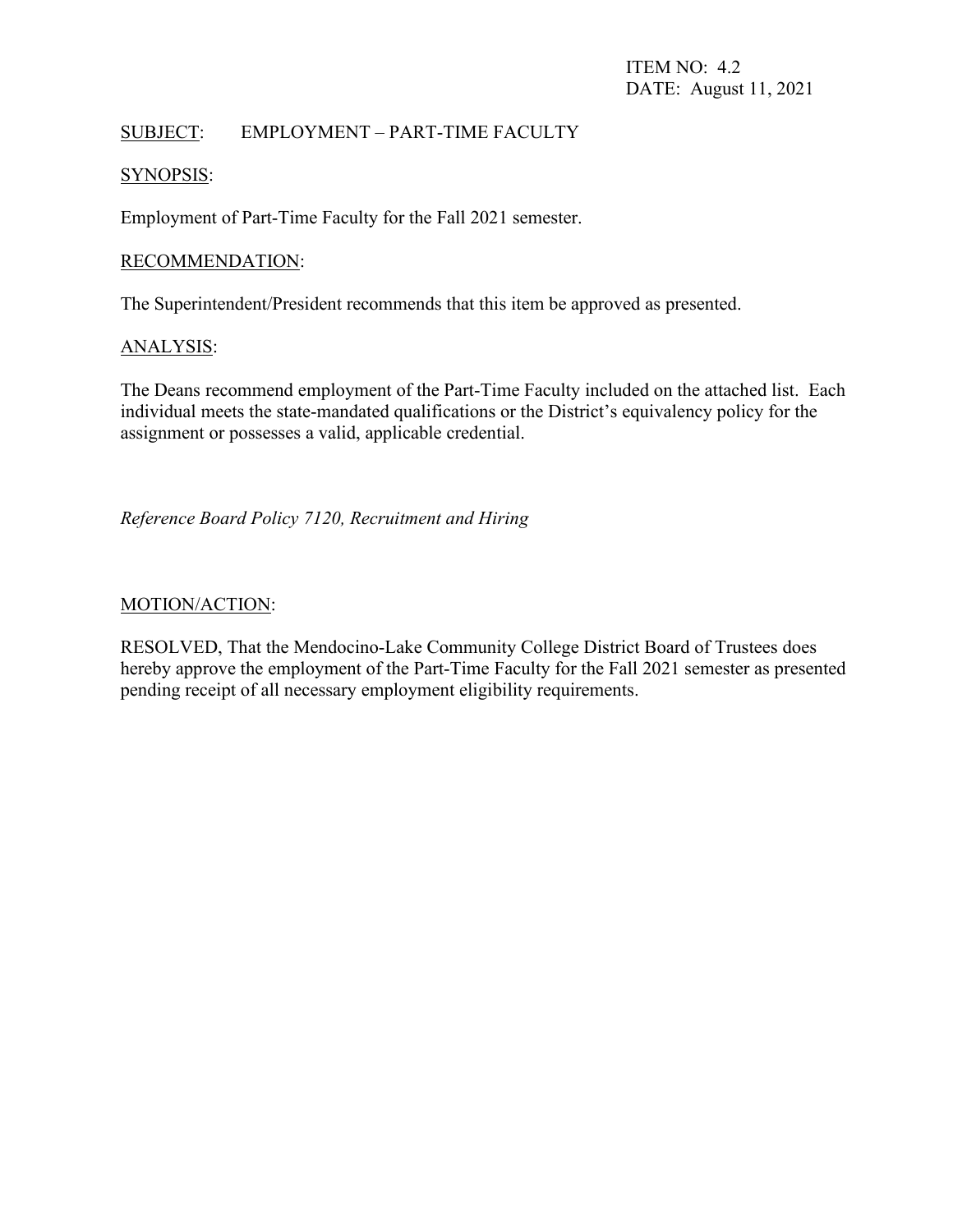|  | в<br>m | ı<br>٠ |
|--|--------|--------|
|  |        |        |

**EMPLOYMENT – PART-TIME FACULTY FALL 2021 SEMESTER Name Position Location** Aguirre, Larry **Health-Transfer Instructor / Biology Instructor** Online Ahders, Heidi Computer Science Instructor Ukiah/Online Albuquerque, Lilia English as a Second Language Instructor Online Aleman, Myrna Nursing - Registered Nursing Instructor Ukiah Arrington, Deborah Health-Paramedic Instructor Lake Center Arthur, Lorraine Art - Painting, Drawing Instructor Lake Center Avina, Meztli (maria) Counselor, Part-Time Hourly Online/Ukiah Bailey, Aaron English Instructor (Dual enrollment) Lake Center Bailey, Jeffrey Business Instructor Conline Bales, Alicia Music Instructor Ukiah \*Basile, Terry **Psychology Instructor** Fort Bragg Bayer, Lucille English Instructor Ukiah Beeken, Arthur Sustainable Technologies Instructor Ukiah<br>Bell, Joseph History Instructor Fort Bragg Bell, Joseph History Instructor Bell, Rose **History Instructor Colline Colline Colline** Benson-Martin, May Astronomy Instructor Fort Bragg/Online Bentien, Marla English As a Second Language Non-Credit Ukiah \*Bhandari, Keshab Computer Science Instructor Online Bianucci, Brian Athletics / Head Coach - Men's Soccer Ukiah Bishop, Elaine Computer Science Instructor Lake Center/Ukiah/Willits Bjur, Garrick **History Instructor (Dual enrollment)** Lake Center Black Diemer, Susan Health-Transfer Instructor Fort Bragg/Online Brown, Carolyn Agriculture Instructor Ukiah Brunner, Jeffrey English Instructor and Communication Communication Communication Communication Communication Online<br>Bruton, Emily Physical Theraphy China China China China China China China China China China China China C Bruton, Emily Physical Theraphy Budlong, James **Wood Instructor** Fort Bragg **Fort Bragg** Buffalo, Daniel Business Instructor Lake Center Burokas, Nina Business Instructor Online Buzzell, Nancy Child Development Instructor Online Byrn, Karl **History Instructor Colline** Online Call, Jennifer Nursing - Registered Nursing Instructor Ukiah Cannon, Taylor Sociology Instructor Online Cantrell, Tatiana Child Development Instructor Ukiah Carey, Jill Child Development Instructor Ukiah/Fort Bragg Castillo, Guillermo Education Instructor (Dual enrollment) Online Chaidez, Adan Counselor (FYI) Ukiah/Online Clark, Jennifer English Instructor Online Cohen, Mina **Art - Painting, Drawing Instructor** Fort Bragg/Online Colt, Herbert Chemistry Instructor Lake Center Corippo, John Fire Science Instructor Ukiah Coryat, Diana Communications Instructor Fort Bragg Cox, Kathleen English as a Second Language Instructor Online Crowley, Jared Biology Instructor Cuellar, Angela Child Development Instructor Lake Center Digital Arts Media Instructor **Online** 

Davis, Daniel Computer Science Instructor

\*Daitoku, Katie History Instructor (Dual enrollment) Lake Center Davis-Lawler, Rebecca History Instructor (Dual enrollment) Lake Center Dawood, Noor Basic Skills Instructor Non-Credit Boonville/Anderson Valley/Online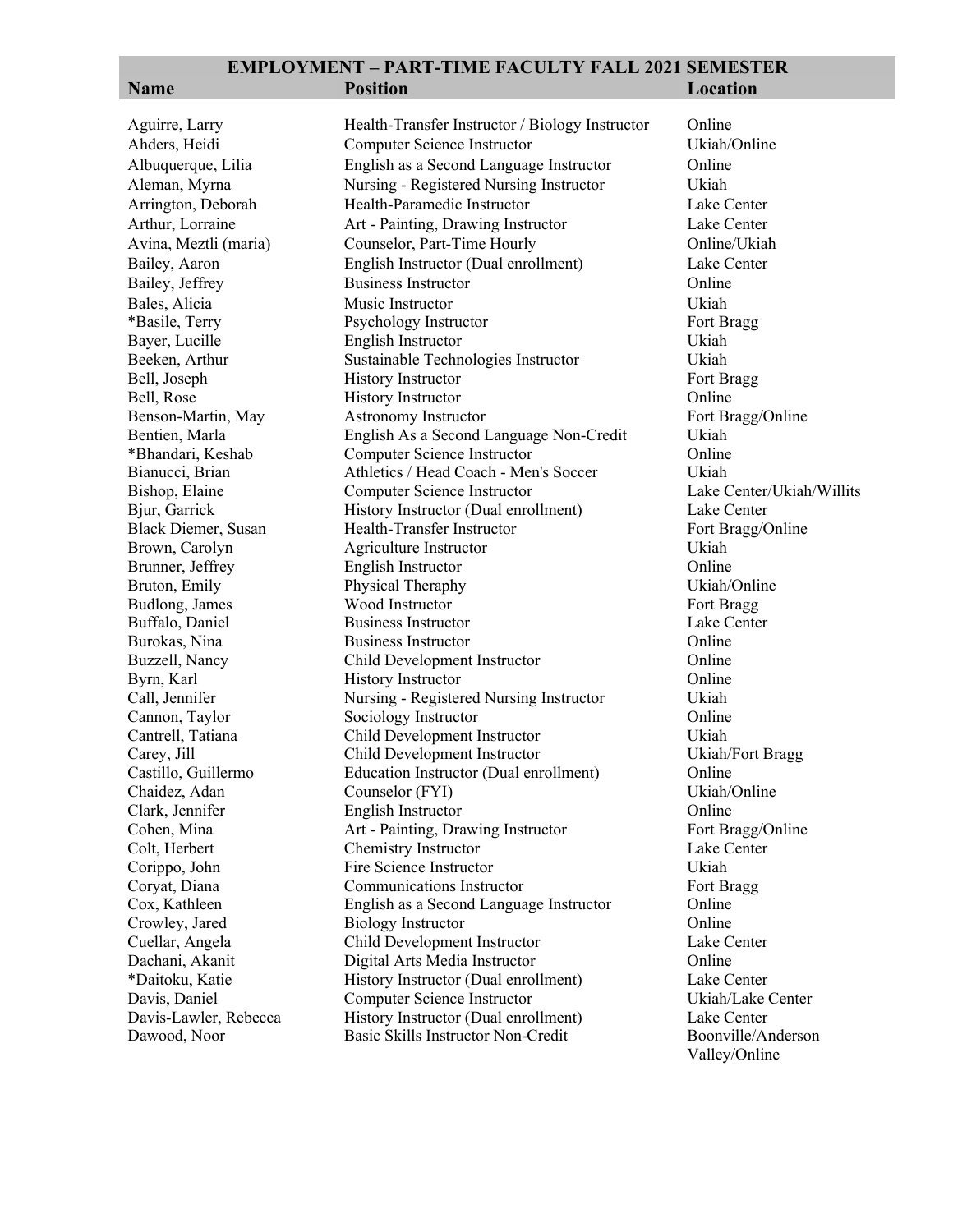**The State** 

| <b>Name</b>               | <b>Position</b>                             | Location                   |
|---------------------------|---------------------------------------------|----------------------------|
| Dease, Melanie            | Counselor                                   | Online                     |
| De Grassi, Alexander      | Music Instructor                            | Ukiah                      |
| Decker, Melinda           | Business Instructor (Dual enrollment)       | Ukiah                      |
| Dewey, Christopher        | Administration of Justice Instructor        | Online                     |
| Diaz Gutierrez, Salvador  | <b>History Instructor</b>                   | Online                     |
| Dingman-Katz, Kathy       | Theatre Arts - Technical Theater Instructor | Ukiah                      |
| Dominguez, Diana          | Mathematics Instructor                      | Fort Bragg/Online          |
| Dunn, Jonathan            | Computer Science Instructor Non-Credit      | Covelo/Round Valley/Fort   |
|                           |                                             | <b>Bragg</b>               |
| Duran, Carolina           | Mathematics Instructor                      | Fort Bragg/Online          |
| Dwyer, Molly              | English Instructor                          | Fort Bragg                 |
| Ecsedy, Andrea            | Physical Theraphy                           | Online                     |
| Escobedo, Katherine       | Athletics                                   | Ukiah                      |
| Escobedo, Michael         | Athletics                                   | Ukiah                      |
| Esserman Melville, Sara   | Learning Skills Instructor                  | Ukiah                      |
| Falandes, Helen           | Alcohol and Other Drugs Instructor          | Ukiah                      |
| Feigin, Kathryn           | Human Services Instructor                   | Online                     |
| *Feliciano, Diana         | English as a Second Language Instructor     | Ukiah                      |
| Fenwick, Richard          | Automotive Technology Instructor            | Ukiah                      |
| Finch, Alison             | Librarian, Part-Time Hourly                 | Ukiah                      |
| Fry, Joseph               | Philosophy Instructor                       | Willits                    |
| Fuller, Kirk              | Digital Arts Media Instructor               | Online                     |
| Gallegos, Miriam          | Basic Skills Instructor Non-Credit          | Ukiah                      |
| Garcia, Alonso            | Nursing - Registered Nursing Instructor     | Ukiah                      |
| Gomez, Diana              | Education Instructor (Dual enrollment)      | Online                     |
| Gonsalvez, David          | Counselor                                   | Online                     |
| Gonzalez, Ignacio         | Real Estate Instructor                      | Ukiah/Willits              |
| Gowan, Theresa            | Health-Transfer Instructor                  | Ukiah                      |
| Grady, Michael            | Chemistry Instructor                        | Fort Bragg                 |
| Gray, Gary                | <b>Business Instructor</b>                  | Online                     |
| Green, Tobias             | History Instructor; Anthropology Instructor | Fort Bragg/Online          |
| Halper, Pauline           | Art Instructor                              | Willits                    |
| Hee-Chorley, Lorraine     | Speech Instructor                           | Fort Bragg/Willits         |
| Hellman, Steven           | English Instructor                          | Lake Center/Willits/Online |
| Hendershot, Chelsea       | <b>Business Instructor</b>                  | Online                     |
| Heston, Pamela            | Administration of Justice Instructor        | Ukiah/Online               |
| Holl, Merie               | Counselor (EOPS)                            | Online                     |
| Holl, Merie               | Counselor                                   | Online                     |
| Holt, Paul                | Business Instructor (Dual enrollment)       | Lake Center                |
| Hoover, Megan             | Nursing - Registered Nursing Instructor     | Ukiah                      |
| Hult, Amanda              | English Instructor (Dual enrollment)        | Willits                    |
| Ives, Aeron               | Mathematics-Basic Skills Instructor         | Online                     |
| Jacobsen, Maria (feodora) | Nursing - Registered Nursing Instructor     | Ukiah                      |
| Jayne, Candace            | Nursing - Registered Nursing Instructor     | Ukiah                      |
| Jenkins, Alese            | Human Services Instructor                   | Online                     |
|                           |                                             |                            |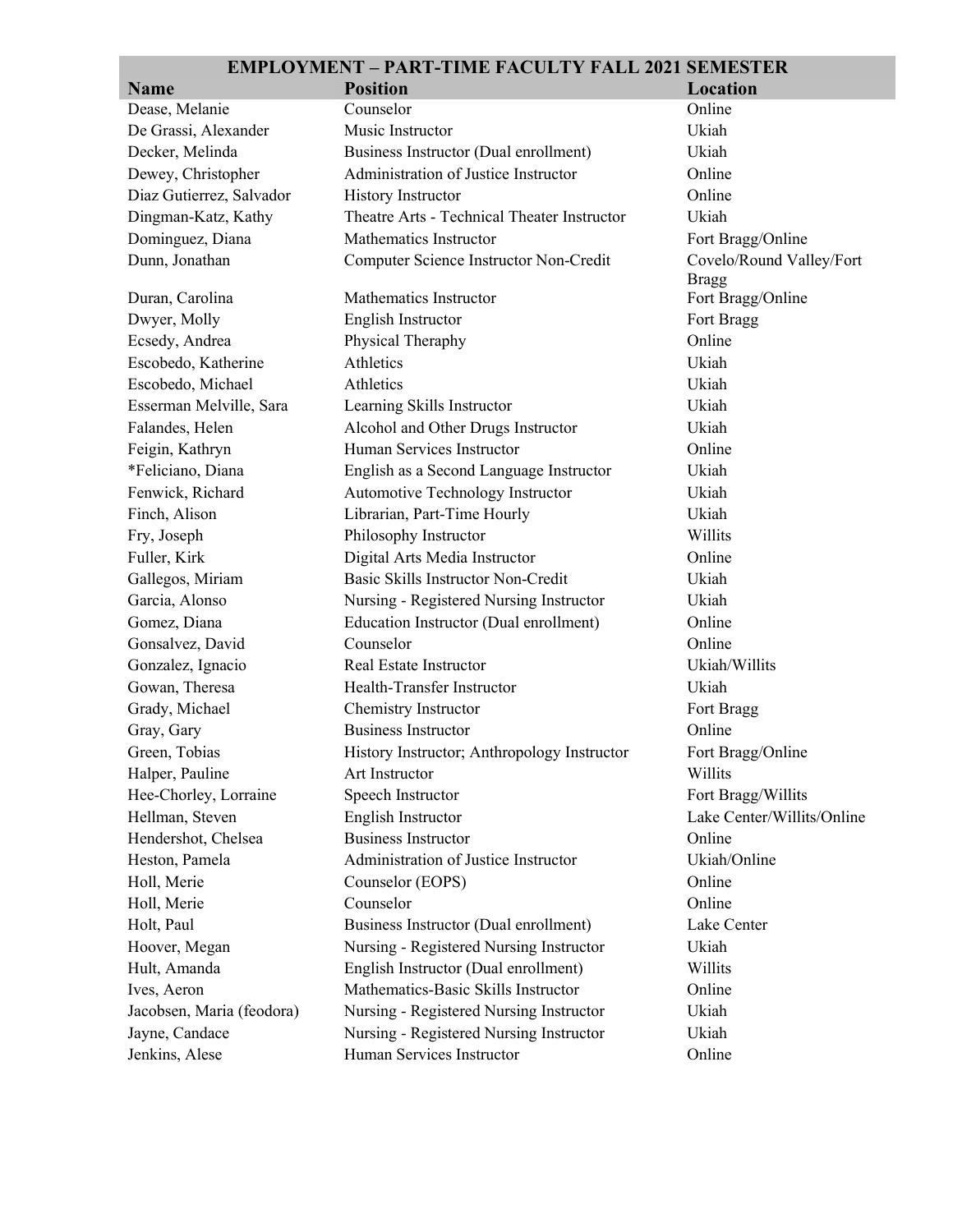| <b>Name</b>            | <b>Position</b>                                                         | Location                  |
|------------------------|-------------------------------------------------------------------------|---------------------------|
| Jensen, Zane           | <b>History Instructor</b>                                               | Lake Center               |
| Jernigan, Jeremy       | Music Instructor                                                        | Lake Center               |
| Johnson, Cameron       | English As a Second Language Non-Credit                                 | Ukiah/Online              |
| Johnson, Cassandra     | Child Development Instructor                                            | Online                    |
| Johnson, Deborah       | Computer Science Instructor                                             | Ukiah                     |
| Johnson, Shirley       | Sustainable Technologies Instructor                                     | Online                    |
| Jones, Elise           | Psychology Instructor                                                   | Lake Center               |
| Jones, Heather         | Digital Arts Media Instructor                                           | Lake Center               |
| *Jones, Morgan         | Geology Instructor; Physics Instructor                                  | Lake Center/Online        |
| Kanavle, Judith        | <b>Business Instructor</b>                                              | Laytonville               |
| Kendl, Andrew          | Administration of Justice Instructor                                    | Fort Bragg                |
| Kendrick, Maresa       | Child Development Instructor                                            | Ukiah/Covelo/Round Valley |
| Kerrigan, Trilby       | Human Services Instructor                                               | Ukiah                     |
| Killian, Rose          | Clothing Instructor                                                     | Ukiah                     |
| Killops, Jessica       | Nursing - Registered Nursing Instructor                                 | Ukiah                     |
| Koch, Amanda           | Mathematics Instructor (Dual enrollment)                                | Fort Bragg                |
| Kuhn Fornari, Melissa  | Computer Science Instructor; English as a<br>Second Language Instructor | Fort Bragg/Online         |
| Kyne, Lucy             | Counselor                                                               | Online                    |
| Lam-Hansard, Katherine | <b>Economics Instructor</b>                                             | Online                    |
| Larsen, Erick          | Mathematics Instructor                                                  | Lake Center/Online        |
| Lau, Alvin             | American Sign Language Instructor                                       | Ukiah/Willits             |
| Law, Heather           | Art - Ceramics Instructor                                               | Ukiah                     |
| Liljeblad, Jonathan    | Political Science Instructor                                            | Online                    |
| Lukrich, Cathleen      | Nursing - Registered Nursing Instructor                                 | Online                    |
| MacDougall, Elizabeth  | Music Instructor                                                        | Ukiah                     |
| Magann, Carl           | Fire Science Instructor                                                 | Ukiah                     |
| Maglinte, Ann          | Art - Painting, Drawing Instructor                                      | Willits                   |
| *Makdisi, Eve          | Physical Theraphy; Biology                                              | Ukiah/Online              |
| Martinez, Marcee       | Physical Theraphy                                                       | Online                    |
| McCallister, Donelle   | Agriculture Instructor (Dual enrollment)                                | Lake Center               |
| McCord, Kailyn         | English Instructor                                                      | Fort Bragg                |
| McIntire, Daniel       | Real Estate Instructor                                                  | Ukiah                     |
| McKay, Carol           | Child Development Instructor                                            | Ukiah/Online              |
| McKinney, William      | Art - Ceramics Instructor                                               | Lake Center               |
| McNutt, Colleen        | <b>Business Instructor</b>                                              | Willits                   |
| Meier, Dustin          | Physical Theraphy                                                       | Ukiah                     |
| Melcher, Wendy         | Nursing - Registered Nursing Instructor                                 | Ukiah                     |
| Metzger, Angela        | English Instructor                                                      | Lake Center               |
| Molina, Michele        | Spanish Instructor                                                      | Lake Center               |
| Mondfrans, Wendy       | Administration of Justice Instructor                                    | Lake Center               |
| Moore, Jazzminh        | Art - Painting, Drawing Instructor                                      | Ukiah                     |
| Morgan, Heidi          | Psychology Instructor                                                   | Online                    |
| *Munoz, Lacey          | <b>Biology Instructor</b>                                               | Online                    |
| Myklebust, Martha      | Child Development Instructor                                            | Willits/Online            |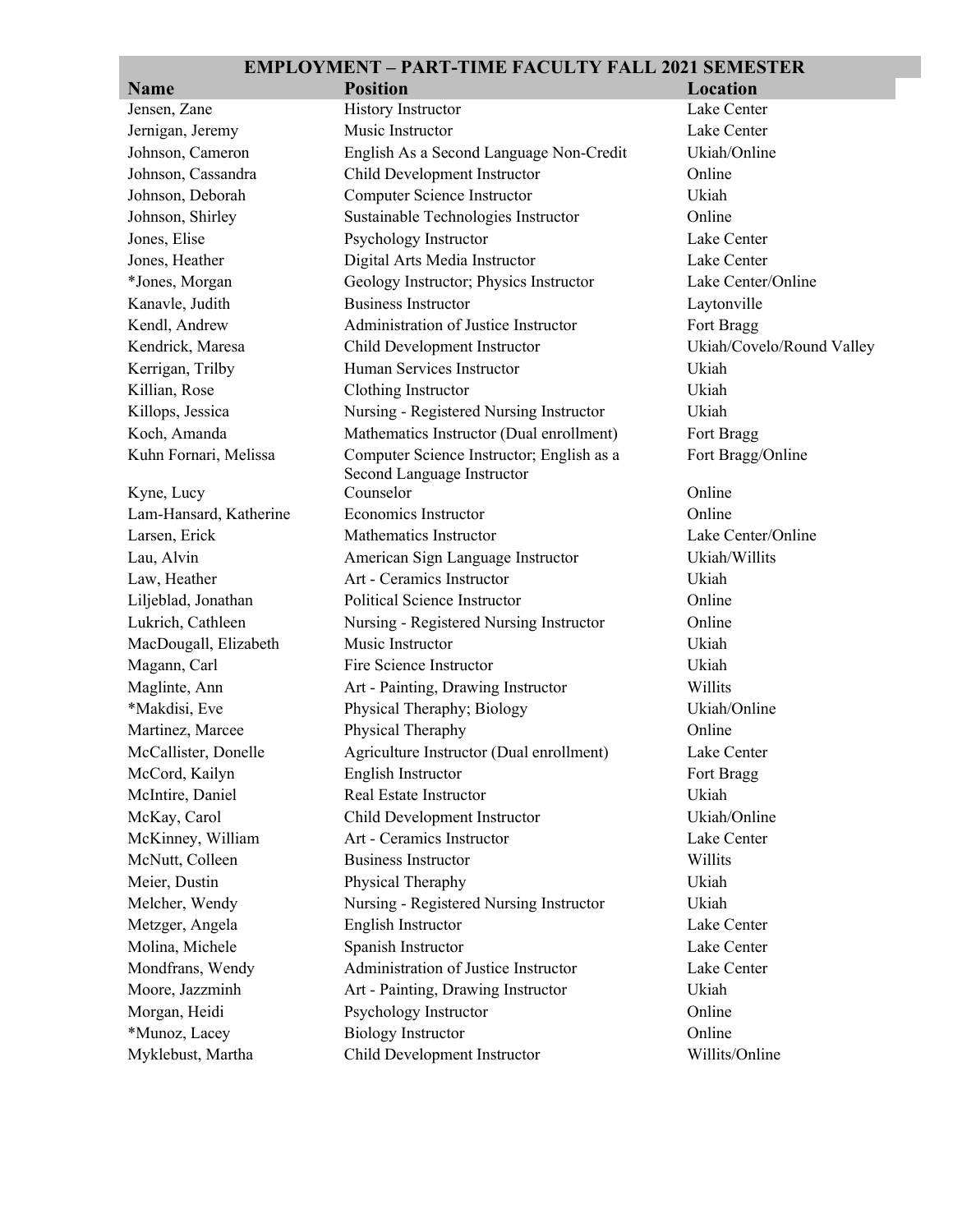| <b>Name</b>                      | <b>Position</b>                                             | Location                   |
|----------------------------------|-------------------------------------------------------------|----------------------------|
| Novak, John                      | Automotive Technology Instructor                            | Ukiah                      |
| O'mara, Steve                    | <b>Business Instructor</b>                                  | Online                     |
| O'Meara, Melbourne               | Mathematics Instructor                                      | Lake Center                |
| Obenyah, Christina               | Nursing - Registered Nursing Instructor                     | Ukiah                      |
| Offill, William                  | Athletics                                                   | Ukiah                      |
| Olson, Menaka                    | Communications Instructor                                   | Ukiah/Online               |
| Orpustan-Love, Denise            | Sociology Instructor                                        | Online                     |
| *Ortiz, Xavier                   | Automotive Technology Instructor                            | Ukiah                      |
| Orvis, Dana                      | Nursing - Registered Nursing Instructor                     | Ukiah                      |
| Palmer, Jonathan                 | Art Instructor                                              | Online                     |
| Pamintuan-Shepherd,<br>Madeleine | Culinary Arts Mgmt - Culinary Instructor                    | Covelo/Round Valley        |
| Penner, Elfriede                 | English as a Second Language Instructor                     | Lake Center                |
| Pfitzner, Mark                   | Digital Arts Media Instructor                               | Fort Bragg                 |
| Prather, Douglas                 | Anthropology Instructor                                     | Lake Center                |
| Price, Jennifer                  | Anthropology Instructor                                     | Online                     |
| Renderman, Kathryn               | Mathematics Instructor                                      | Online                     |
| Rickansrud-Young, Rebel          | English Instructor                                          | Online                     |
| Ringer, Bret                     | Athletics                                                   | Ukiah                      |
| Ritchley, Yuliya                 | Career and College Success (Dual enrollment)                | Willits                    |
| Rodriguez, Teresa                | Basic Skills Instructor Non-Credit                          | Fort Bragg                 |
| Rohlicek, Louis                  | Political Science Instructor                                | Online                     |
| Rojas, Ana                       | Spanish Instructor                                          | Fort Bragg/Online          |
| Rosales, Gladis                  | Basic Skills Instructor Non-Credit                          | Ukiah                      |
| Sabalone, Anna                   | Art Instructor                                              | Lake Center                |
| Samota, Susan                    | Counselor                                                   | Online                     |
| *Sarisky, Amy                    | English Instructor (Dual enrollment)                        | Fort Bragg                 |
| Schon-Brunner, Eryn              | Theatre Arts - Dancing Instructor                           | Ukiah/Online               |
| Schwartz, Larry                  | Physical Education - Fitness / Head Coach<br>Women's Soccer | Ukiah                      |
| Scott, Melissa                   | Mathematics Instructor                                      | Online                     |
| Scott, Remie                     | Chemistry Instructor                                        | Ukiah                      |
| Sharrett, Zachary                | Chemistry Instructor                                        | Ukiah                      |
| Shaw, Joseph                     | Administration of Justice Instructor                        | Fort Bragg                 |
| Shepherd, Dennis                 | English Instructor                                          | Covelo/Round Valley/Online |
| Shieh, Amanda                    | Mathematics Instructor                                      | Online                     |
| Shirako, Anne                    | Librarian, Part-Time Hourly                                 | Ukiah                      |
| Sholars, Teresa                  | Agriculture Instructor                                      | Fort Bragg                 |
| Siderakis, Julia                 | <b>Business Instructor</b>                                  | Online                     |
| Silva, Logan                     | History Instructor (Dual enrollment)                        | Ukiah                      |
| Simpson, Marilyn                 | Music Instructor                                            | Ukiah/Willits/Online       |
| Slocinski, Lech                  | Digital Arts Media Instructor (Dual enrollment)             | Ukiah                      |
| Smith, Gregory                   | Wood Instructor                                             | Fort Bragg                 |
| Snider, Michelle                 | Mathematics Instructor                                      | Lake Center/Willits        |
| Stump, Samuel                    | Career and College Success (Dual enrollment)                | Fort Bragg                 |
| Summit, Debra                    | Nursing - Registered Nursing Instructor                     | Ukiah                      |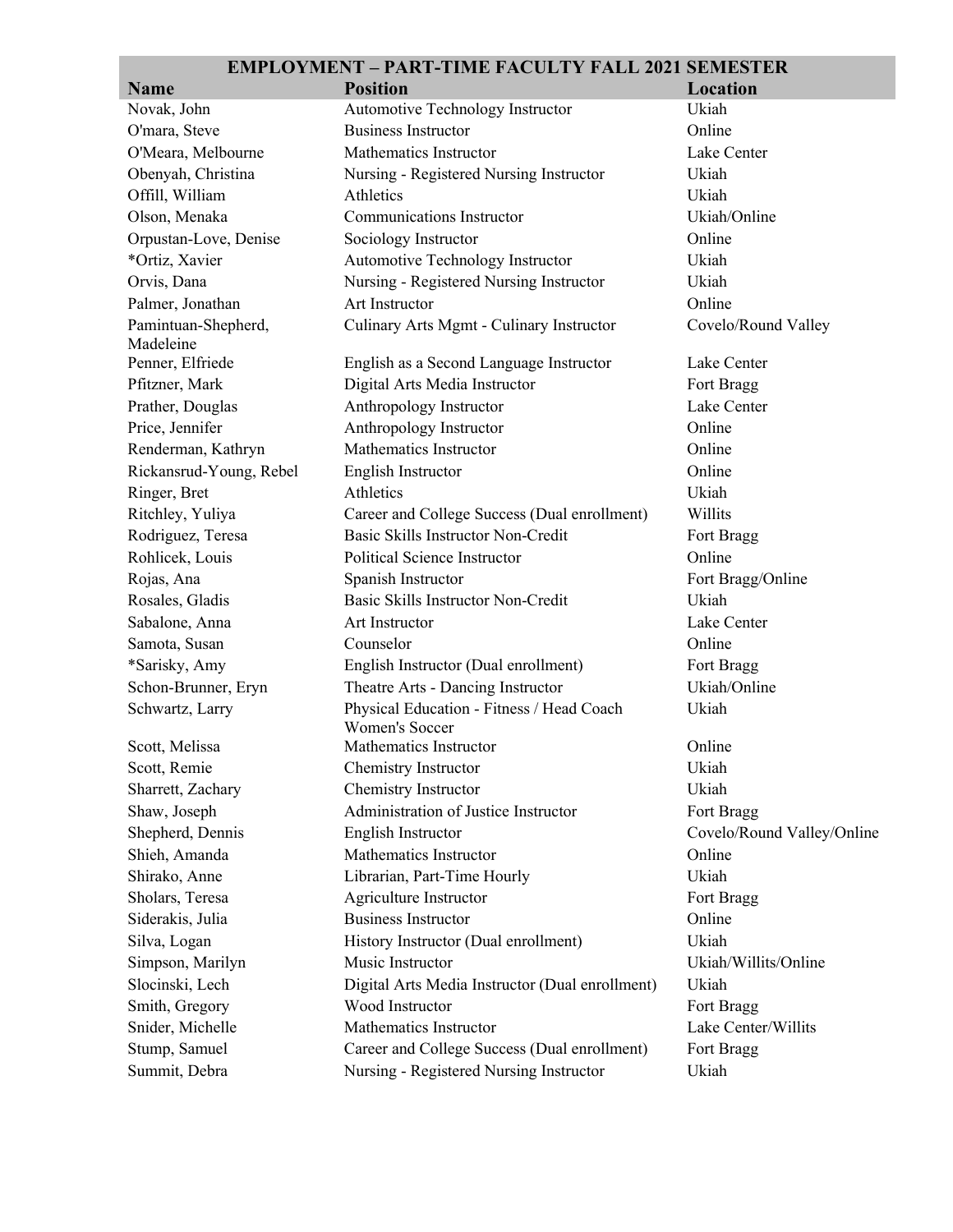| <b>Name</b>                    | <b>Position</b>                                             | <b>Location</b>            |
|--------------------------------|-------------------------------------------------------------|----------------------------|
| *Swanson, Catherine            | English as a Second Language Instructor                     | Covelo/Round Valley        |
| Taylor, Riba                   | <b>Career and College Success</b>                           | Online                     |
| Thomas, Alexander              | History Instructor                                          | Online                     |
| *Thomas, Shirlee               | History Instructor                                          | Lake Center/Online         |
| Thompson, Jessica              | Art - Ceramics Instructor                                   | Fort Bragg                 |
| Thomsen, Kirk                  | Fire Science Instructor                                     | Online                     |
| Timm, Janice                   | Music Instructor                                            | Ukiah                      |
| Tiriboyi, Merilyn              | Business Instructor                                         | Fort Bragg                 |
| Todd, Krista                   | Nursing - Registered Nursing Instructor                     | Ukiah                      |
| Tomlinson, John                | Theatre Arts - Acting Instructor                            | Lake Center                |
| Tunzi, Megan                   | Agriculture Instructor                                      | Fort Bragg                 |
| Turner, Kirsten                | Theatre Arts - Dancing Instructor                           | Ukiah                      |
| Turner, Lisa                   | English Instructor                                          | Lake Center/Online         |
| Tyner, Kris                    | Mathematics Instructor                                      | Online                     |
| Vaccaro, Erin                  | <b>Biology Instructor</b>                                   | Online                     |
| Von Vogt, Margaret             | English as a Second Language Instructor                     | Online                     |
| Wakefield, Jonah               | English Instructor                                          | Lake Center                |
| Walker, Glenn                  | Agriculture Instructor                                      | Ukiah                      |
| Wallace, Rebecca               | Art Instructor                                              | Ukiah/Fort Bragg           |
| Wang, Yini                     | Chemistry Instructor                                        | Ukiah                      |
| Watson-Krasts, Dena            | Theatre Arts - Dancing Instructor;                          | Ukiah/Online               |
|                                | Communications Instructor<br>Computer Science Instructor    | Online                     |
| Weber, David<br>Weed, Ellen    |                                                             | Ukiah                      |
| *Welch, Diane                  | Theatre Arts - Acting Instructor                            | Online                     |
|                                | Psychology Instructor                                       | Ukiah                      |
| White, Jaime<br>Windsor, Jenni | Nursing - Registered Nursing Instructor<br>Music Instructor |                            |
|                                | Athletics                                                   | Fort Bragg<br>Ukiah        |
| Wingler, Douglas               |                                                             |                            |
| Woll, Lily                     | English as a Second Language Instructor                     | Lake Center                |
| Woods, Denise                  | <b>Biology Instructor</b>                                   | Lake Center                |
| *Young, Rachel                 | Theatre Arts - Dancing Instructor                           | Ukiah                      |
| Zeni, Michael                  | Welding Instructor                                          | Lake Center                |
| Zepeda, Gayle                  | Human Services Instructor                                   | Lake Center/Online         |
| Zhang, Min                     | Mathematics Instructor                                      | Online                     |
| Zotter, Frank                  | Business Instructor; Real Estate Instructor                 | Lake Center/Willits/Online |

**\*Met minimum qualifications through equivalency process.**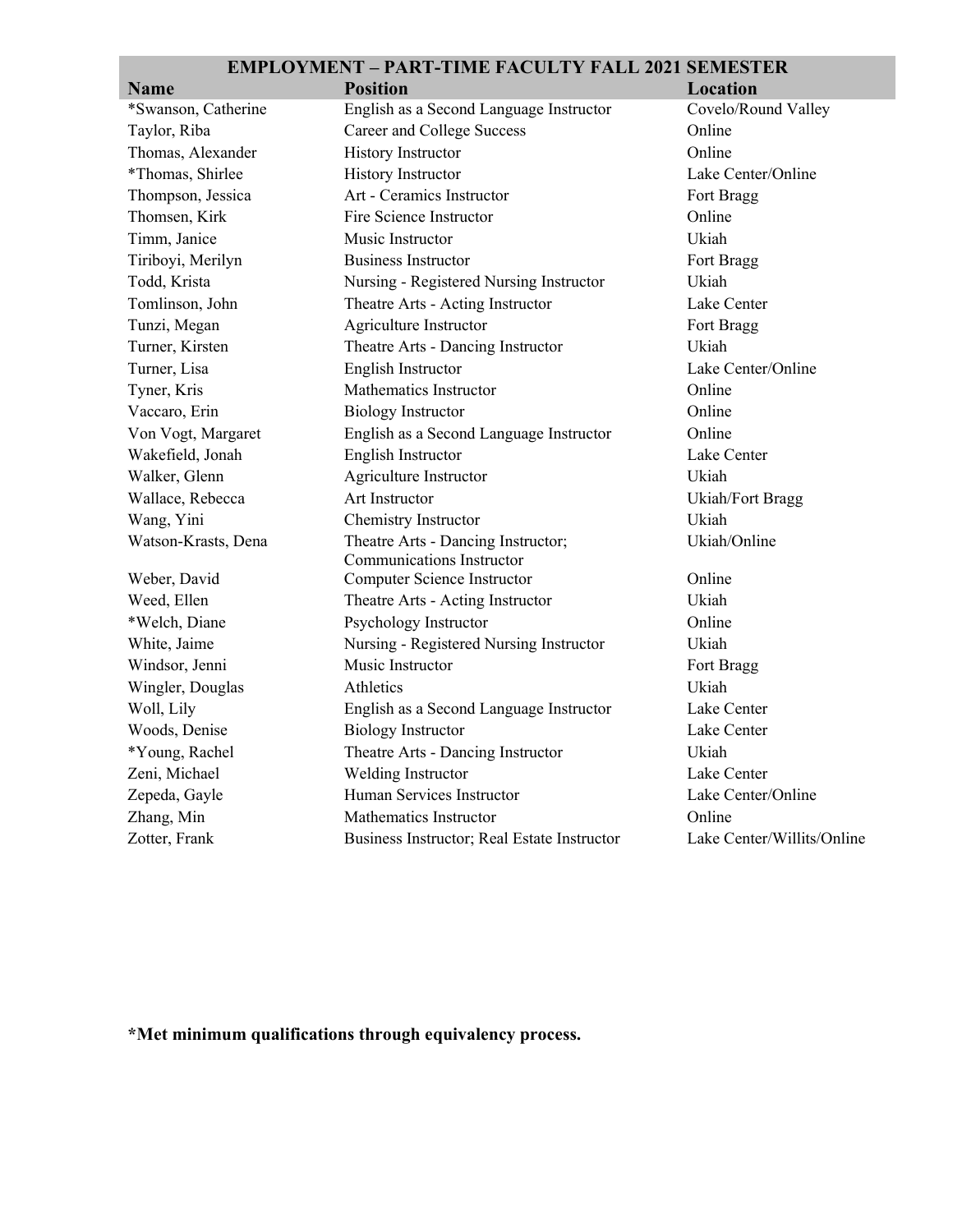ITEM NO: 4.3 DATE: August 11, 2021

#### SUBJECT: VOLUNTEERS

#### SYNOPSIS:

Approval of volunteers

#### RECOMMENDATION:

The Superintendent/President recommends this item be approved as presented.

#### ANALYSIS:

Individuals may volunteer their services to the District, but only authorized volunteers approved by the administration and the Governing Board are entitled to workers' compensation benefits. No volunteers are agents of the District. (Labor Code 3364.5; Board Policy No. 702) The following volunteers approved by the administration are recommended for Board approval:

| <b>Name</b>  | <i><b>Assignment</b></i>                  | <b>Assignment Dates</b>  |
|--------------|-------------------------------------------|--------------------------|
| Sadie Parker | Assistant coach, women's soccer program   | $7/15/2021 - 12/10/2021$ |
| Doug Boswell | Automotive Technology classroom volunteer | 7/19/2021-06/30/2022     |
| Gabe Knight  | Assistant coach, basketball program       | 8/15/2021-06/30/2022     |

*Reference Board Policy 702, Volunteers*

#### MOTION/ACTION:

RESOLVED, That the Mendocino-Lake Community College District Board of Trustees hereby approves the list of volunteers as presented.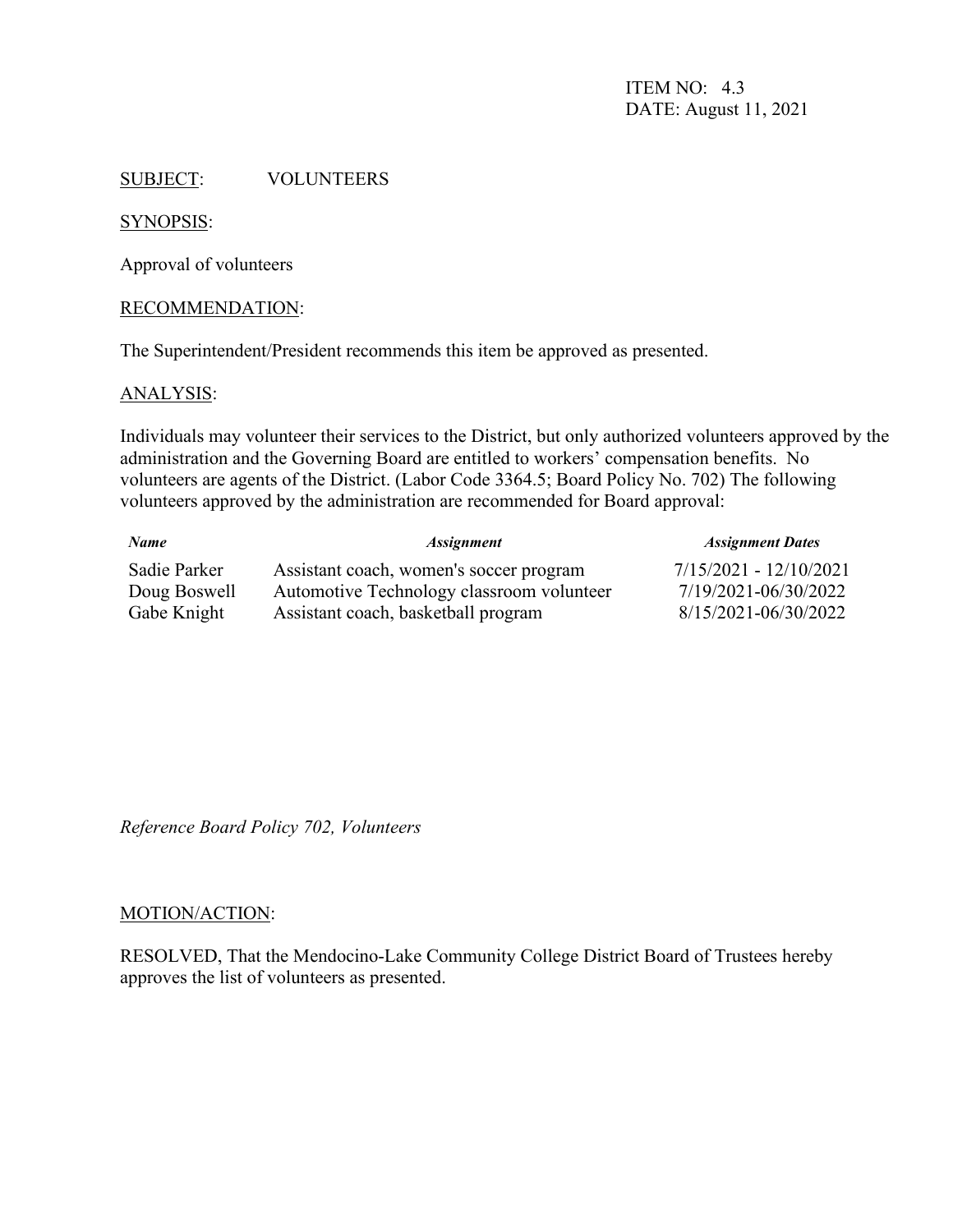ITEM NO: 4.4 DATE: August 11, 2021

# SUBJECT: EMPLOYMENT – CLASSIFIED

#### SYNOPSIS:

Employment of an Instructional Technology Specialist and Learning Center Assistant

#### RECOMMENDATION:

The Superintendent/President recommends this item be approved as presented.

#### ANALYSIS:

**Nicholas Orloff** Instructional Technology Specialist Range 28/Step 1

Effective: August 1, 2021 12 month at 40 hours/week

**Amber Shrum** Learning Center Assistant Range 23/Step 1

Effective: September 1, 2021 12 month at 40 hours/week

*Reference Board Policy 7120, Recruitment and Hiring*

#### MOTION/ACTION:

RESOLVED, That the Mendocino-Lake Community College District Board of Trustees hereby employs Nicholas Orloff as Instructional Technology Specialist, effective August 1, 2021; and Amber Shrum as Learning Center Assistant, effective September 1, 2021 pending receipt of all necessary employment eligibility requirements.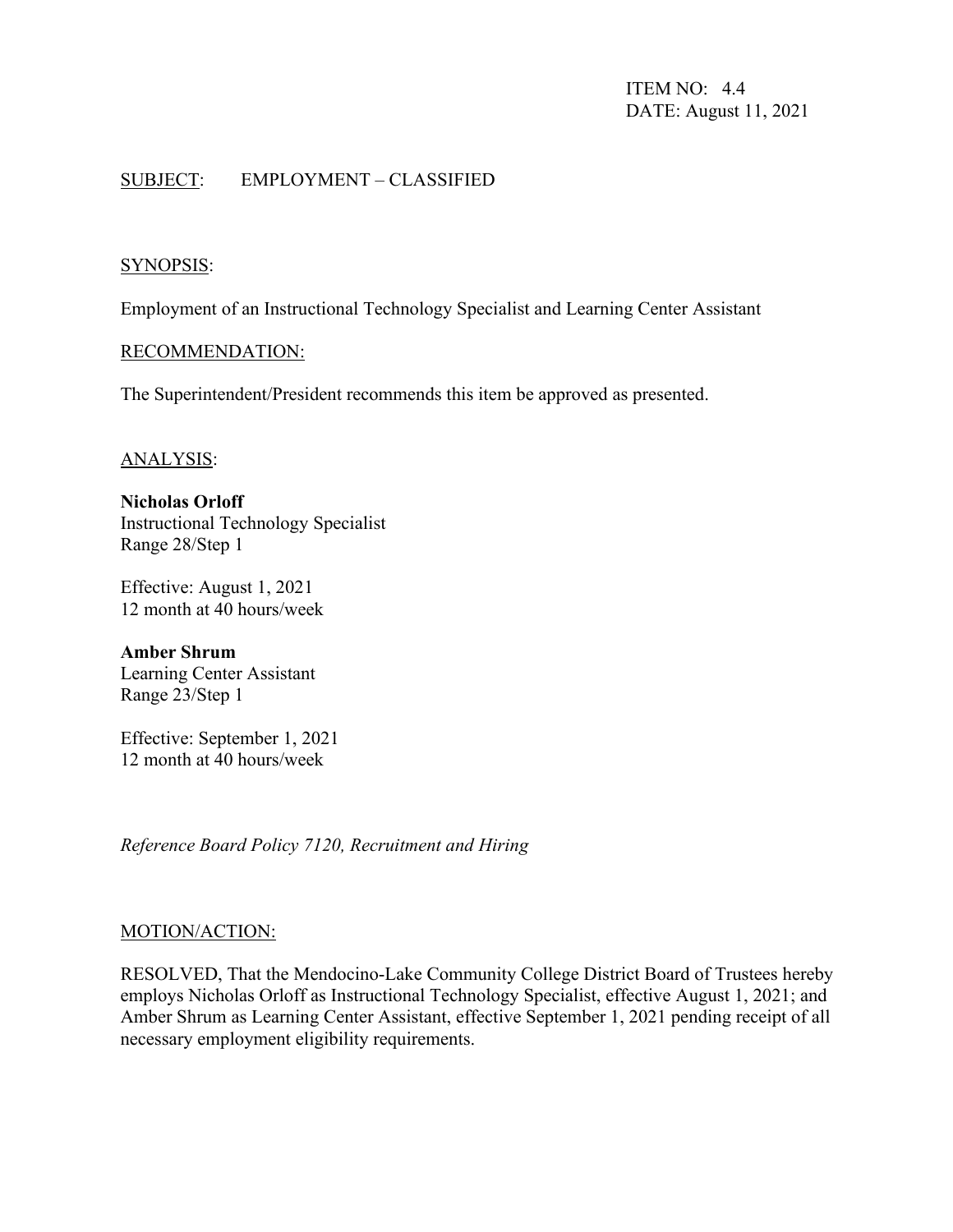## SUBJECT: EMPLOYMENT – FULL-TIME FACULTY

#### SYNOPSIS:

Employment of one (1) full-time faculty in Automotive Technology and one (1) full-time counselor in EOPS/CARE.

#### RECOMMENDATION:

The Superintendent/President recommends that this item be approved as presented.

#### ANALYSIS:

#### **Employ Faculty Under First One-Year Contract**

Faculty, Tenure Track - Full Time – Automotive Technology Michael Pratt Effective: August 13, 2021

Mr. Pratt has provided adjunct instruction for the last two (2) years with the Mendocino College Automotive Technology Program. He is currently certified through the National Institute for Automotive Service Excellence (ASE), is a licensed Emissions Technician, and has worked at BMW of North America in various positions, including a Technical Support Engineer, over the last 20 years. He earned his Associate's Degree in Automotive Service Management from the Sequoia Institute and completed the BMW Service Technical Education Program.

Counselor, Tenure Track – Full-Time – EOPS/CARE Maria (Meztli) Avina Patino, MFT Effective: September 1, 2021

Ms. Avina Patina has worked with Mendocino College over the past two years as both an FYI and CAMP Counselor, recently transitioning to an adjunct counselor while pursuing her licensure as an MFT. She has provided instruction as an adjunct professor at Sonoma State University and provided mental health services with Sonoma Office of Education and the Roseland School District. She has worked for over 25 years in various roles providing instruction and counseling to students, families, and special populations. She received her Master of Arts in Counseling from Sonoma State University and holds a Bilingual Teaching Credential.

*Reference Board Policy 7120, Recruitment and Hiring*

#### MOTION/ACTION:

RESOLVED, That the Mendocino-Lake Community College District Board of Trustees hereby employs Mr. Michael Pratt as a tenure-track full-time instructor in Automotive Technology effective August 13, 2021; and Maria (Meztli) Avina Patino as a tenure-track full-time counselor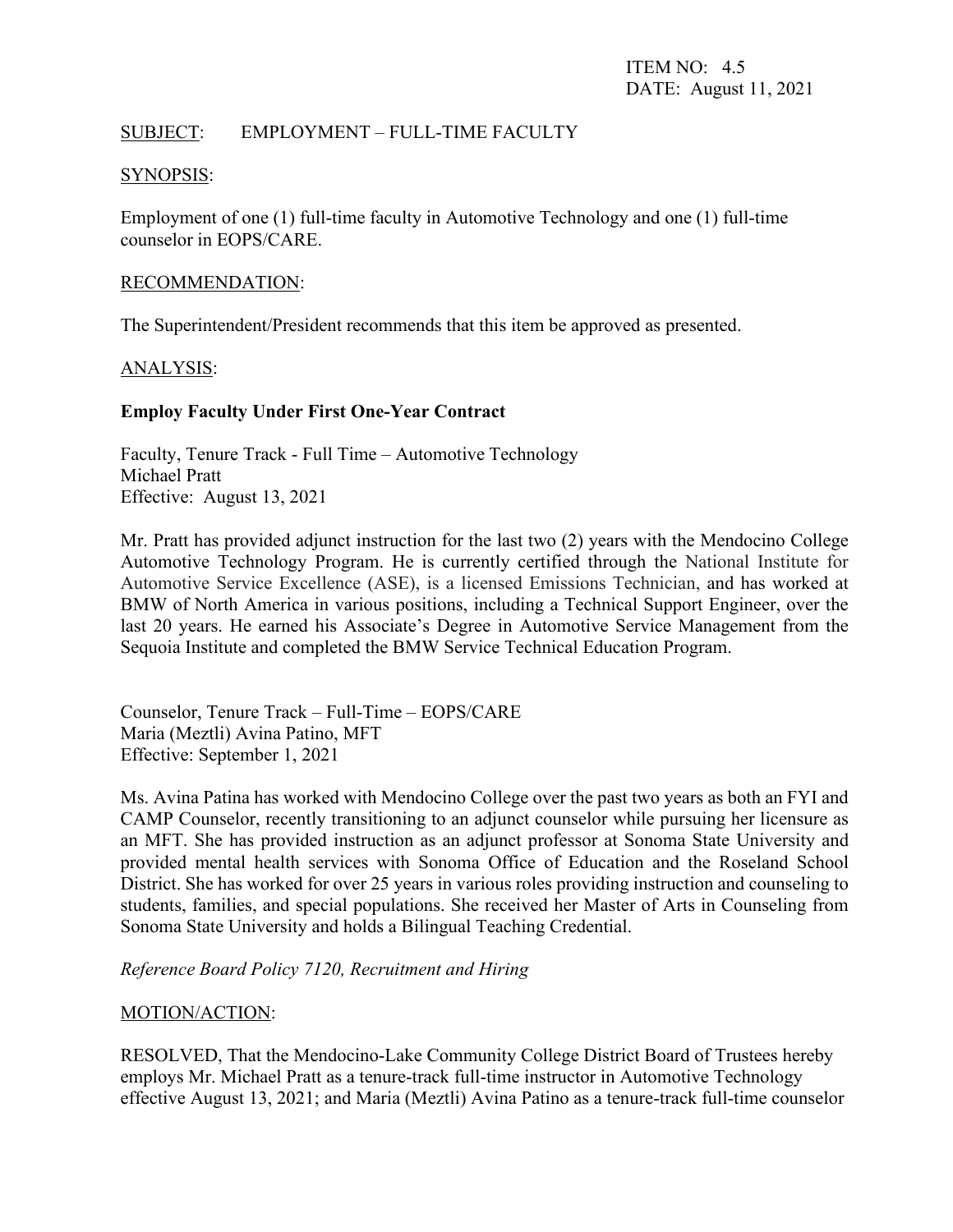in EOPS/CARE effective September 1, 2021, pending receipt of all necessary employment eligibility requirements.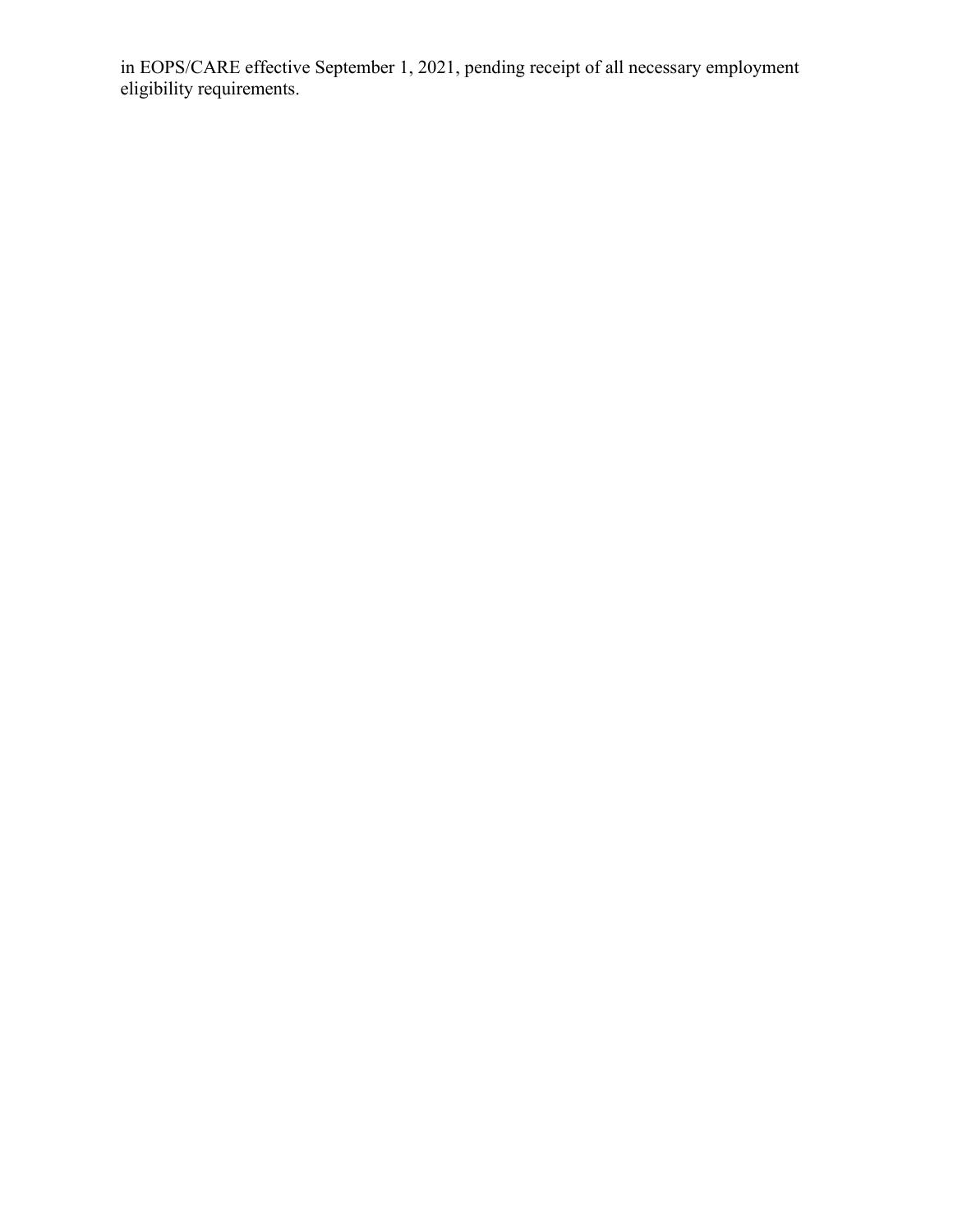# SUBJECT: TRANSFER – CLASSIFIED

#### SYNOPSIS:

Transfer to Administrative Assistant II (Career Technical Education)

#### RECOMMENDATION:

The Superintendent/President recommends this item be approved as presented.

#### ANALYSIS:

Beatriz Sanchez, currently a Human Resources Technician for the District, applied for a transfer to the vacant Administrative Assistant II in the Career Technical Education Department.

A transfer/promotion/reassignment process was followed and Ms. Sanchez was the successful candidate selected for the position.

#### **Effective August 1, 2021-September 30, 2021**

Ms. Sanchez shall work 50% in the Human Resources Technician (Range 27/Step 4) position and 50% in the Administrative Assistant II (Range 25/Step 4) position.

#### **Effective October 1, 2021**

Ms. Sanchez shall transfer 100% to the Administrative Assistant II position, Range 25/Step 4.

*Reference Board Policy 7120, Recruitment and Hiring*

#### MOTION/ACTION:

RESOLVED, That the Mendocino-Lake Community College District Board of Trustees hereby approves the transfer of Beatriz Sanchez, Administrative Assistant II, effective October 1, 2021.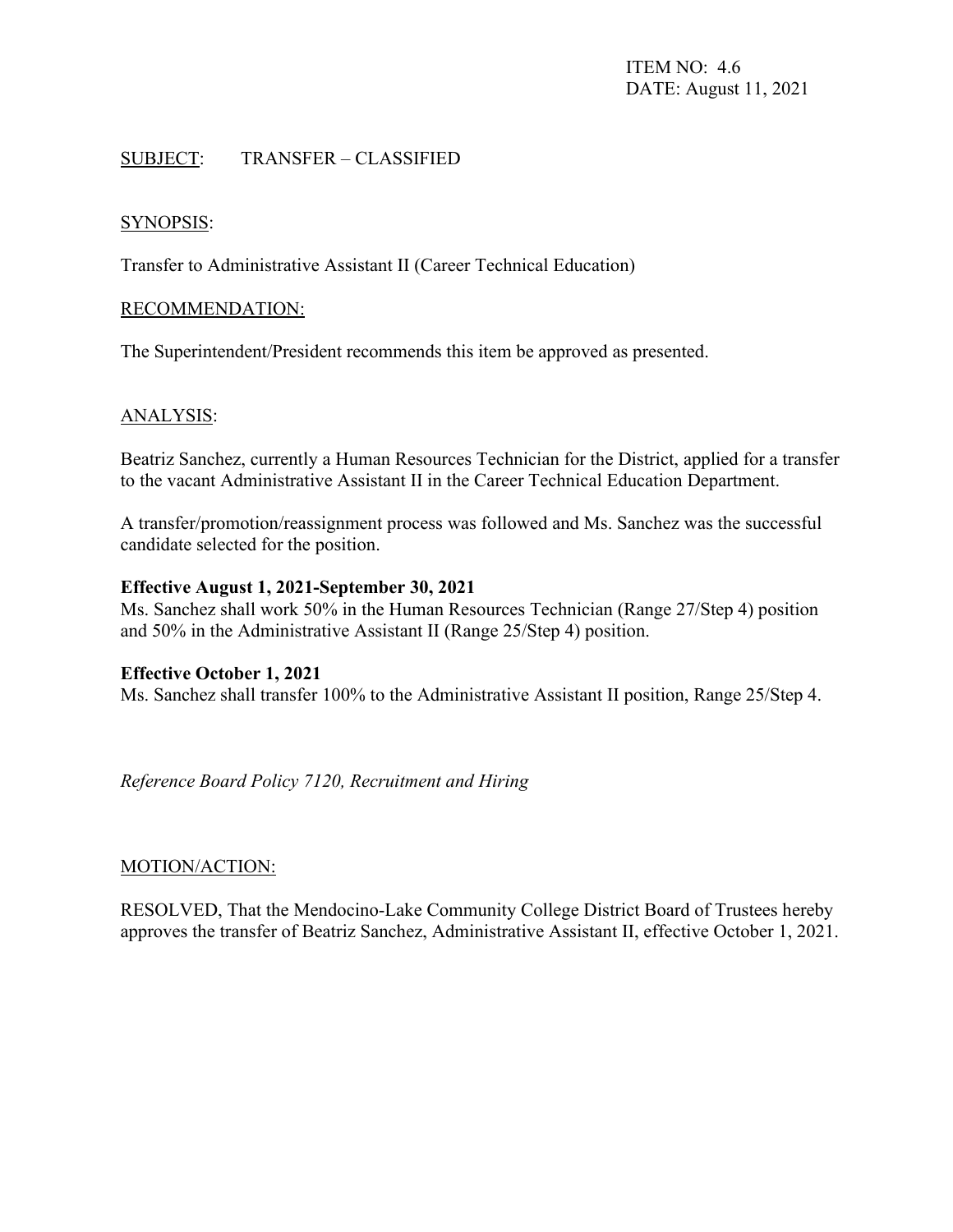# SUBJECT: WORKING OUT OF CLASS COMPENSATION

# SYNOPSIS:

Due to a position vacancy, Classified staff has been assigned additional duties.

# RECOMMENDATION:

The Superintendent/President recommends this item be approved as presented.

#### ANALYSIS:

The following Classified Employee will be compensated for out of class and/or additional duties as follows:

Amy Nelson (Curriculum Technician) Due to the Vacancy of: Articulation Officer Period: 6/1/2021-Position is Filled Compensation: 7% increase

Jana Rauch (Office Services Assistant) Due to the Vacancy of: Accounting Specialist Period: 8/1/2021-10/31/2021 Compensation: 5% increase

#### MOTION/ACTION:

RESOLVED, That the Mendocino-Lake Community College District Board of Trustees hereby approves the Working out of Class of: Amy Nelson and Jana Rauch.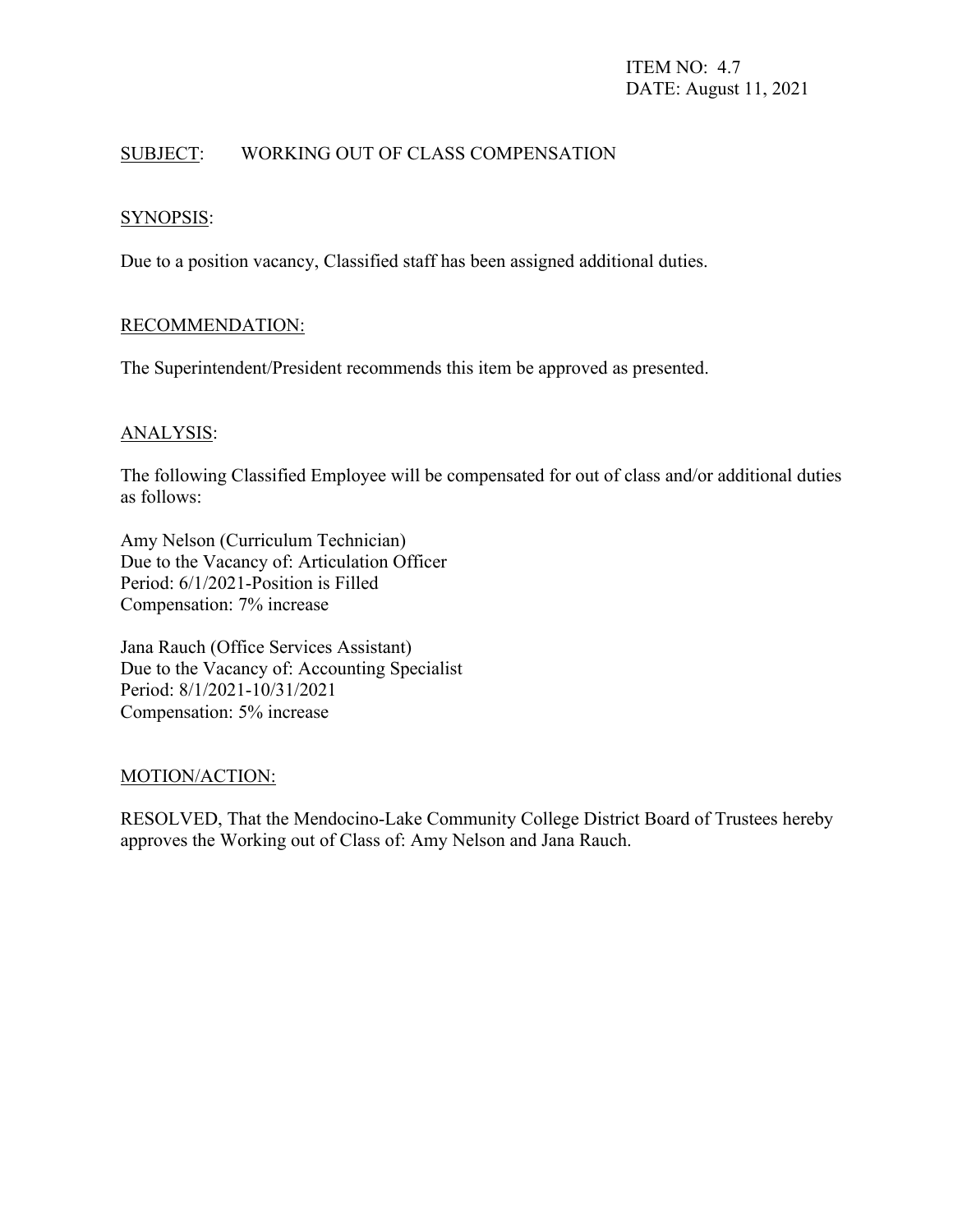ITEM NO: 4.8 DATE: August 11, 2021

# SUBJECT: MENDOCINO-LAKE COMMUNITY COLLEGE PART TIME FACULTY BARGAINING UNIT/MPFA 2021-24 TENTATIVE AGREEMENT

## SYNOPSIS:

2021-2024 Tentative Agreement between the Mendocino-Lake Community College District and the Mendocino Part Time Faculty Association (CCA/CTA/NEA)

#### RECOMMENDATION:

The Superintendent/President recommends this item be approved as presented.

# ANALYSIS:

District and MPFA representatives recently reached a Tentative Agreement (TA) regarding 2021-2024 contract revisions. A copy of the TA is attached.

#### MOTION/ACTION:

RESOLVED, That the Board of Trustees hereby ratifies the 2021-2024 Tentative Agreement between the Mendocino-Lake Community College District and the Mendocino Part Time Faculty Association (MPFA).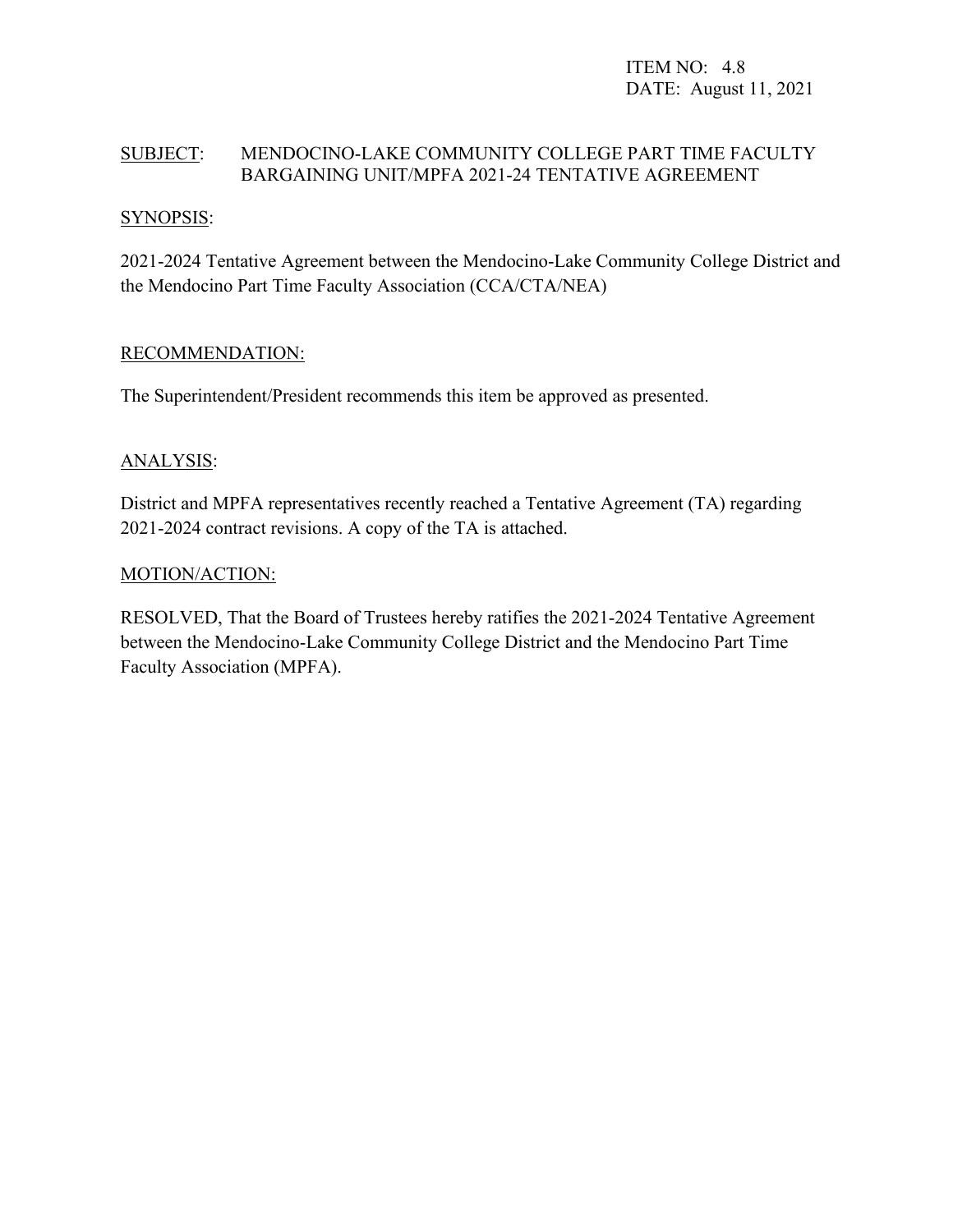# SUBJECT: FISCAL REPORT AS OF JUNE 30, 2021

# SYNOPSIS:

A report on District fiscal data as of June 30, 2021

## RECOMMENDATION:

The Superintendent/President recommends this item be approved as presented.

# ANALYSIS:

The fiscal report as of June 30, 2021 is submitted as information. The Board of Trustees is requested to accept the report.

*Reference Board Policy 6300, Fiscal Management*

# MOTION/ACTION:

RESOLVED, That the Mendocino-Lake Community College District Board of Trustees hereby accepts the fiscal report as presented.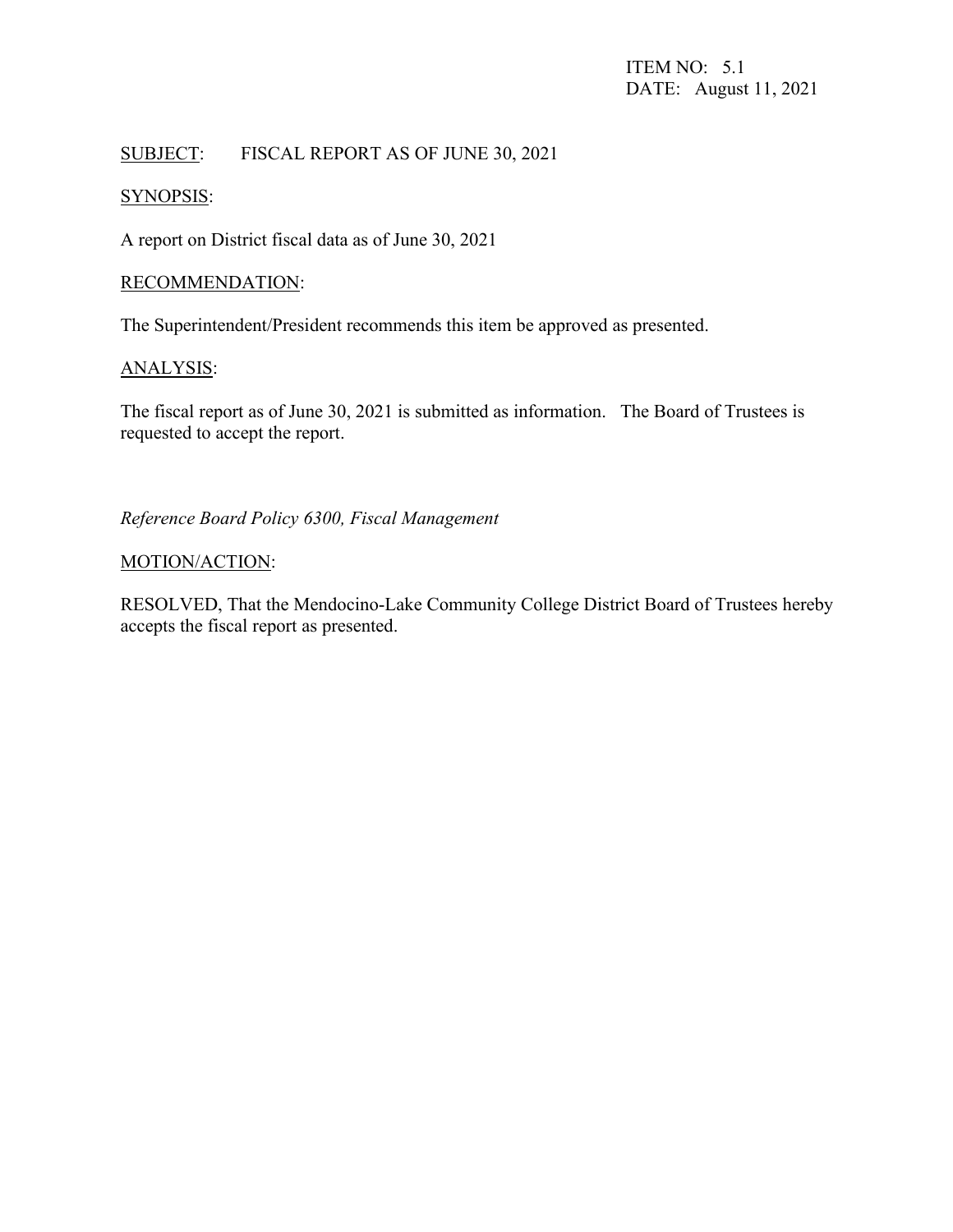#### SUBJECT: DONATION

#### SYNOPSIS:

Acceptance of donation to Mendocino College as follows:

2001 Chevy Astro Van donated by Dave and Lisa Williams

#### RECOMMENDATION:

The Superintendent/President recommends acceptance of this donation.

#### ANALYSIS:

This vehicle is being donated to Mendocino College for the Auto Tech Club. It will be used for lab activities, components, or repaired and sold with proceeds going to the Auto Tech Club. Auto Tech Club funds are used for book scholarships for ongoing auto students and for purchase of automotive tools and supplies.

A thank you letter will be sent to the donor.

*Reference Board Policy 609, Donations and Gifts*

#### MOTION/ACTION:

RESOLVED, That the Mendocino-Lake Community College District Board of Trustees hereby accepts the above donation to Mendocino College by Dave and Lisa Williams.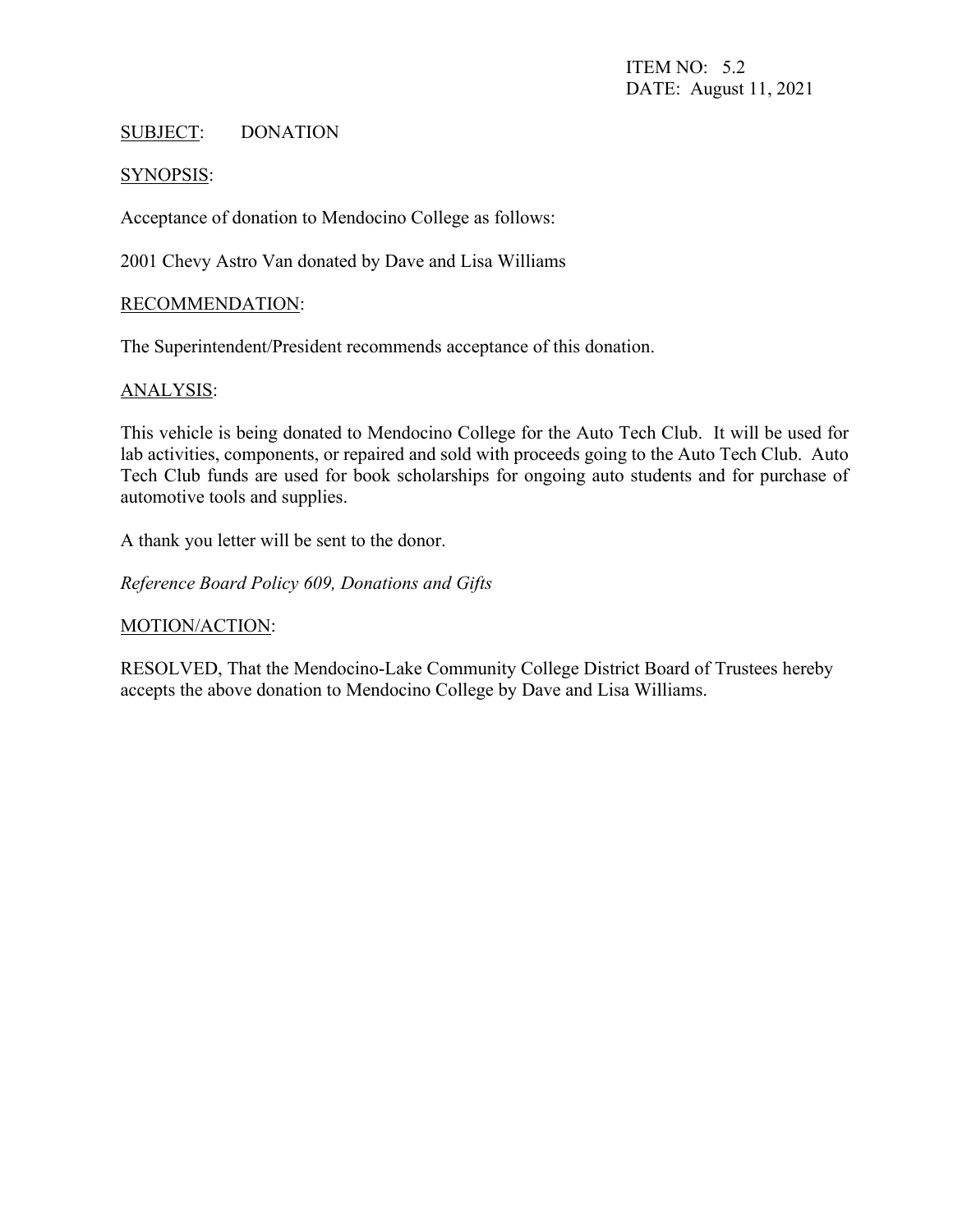# SUBJECT: 2021/2022 MENDOCINO COLLEGE CATALOG ADDENDUM

#### SYNOPSIS:

Board of Trustees approval is requested for the 2021/2022 Mendocino College catalog addendum.

#### RECOMMENDATION:

The Superintendent/President recommends approval of the 2021/2022 Mendocino College catalog addendum as presented.

#### ANALYSIS:

The catalog reflects all course and program additions, modifications and revisions approved by the Curriculum Committee and effective Fall 2021. This document, along with the 2020/2022 Catalog, provide a full listing of courses and programs.

#### *Reference Board Policy 2200, Board Duties and Responsibilities*

## MOTION/ACTION:

RESOLVED, That the Mendocino-Lake Community College District Board of Trustees hereby approves the 2021/2022 Mendocino College catalog addendum.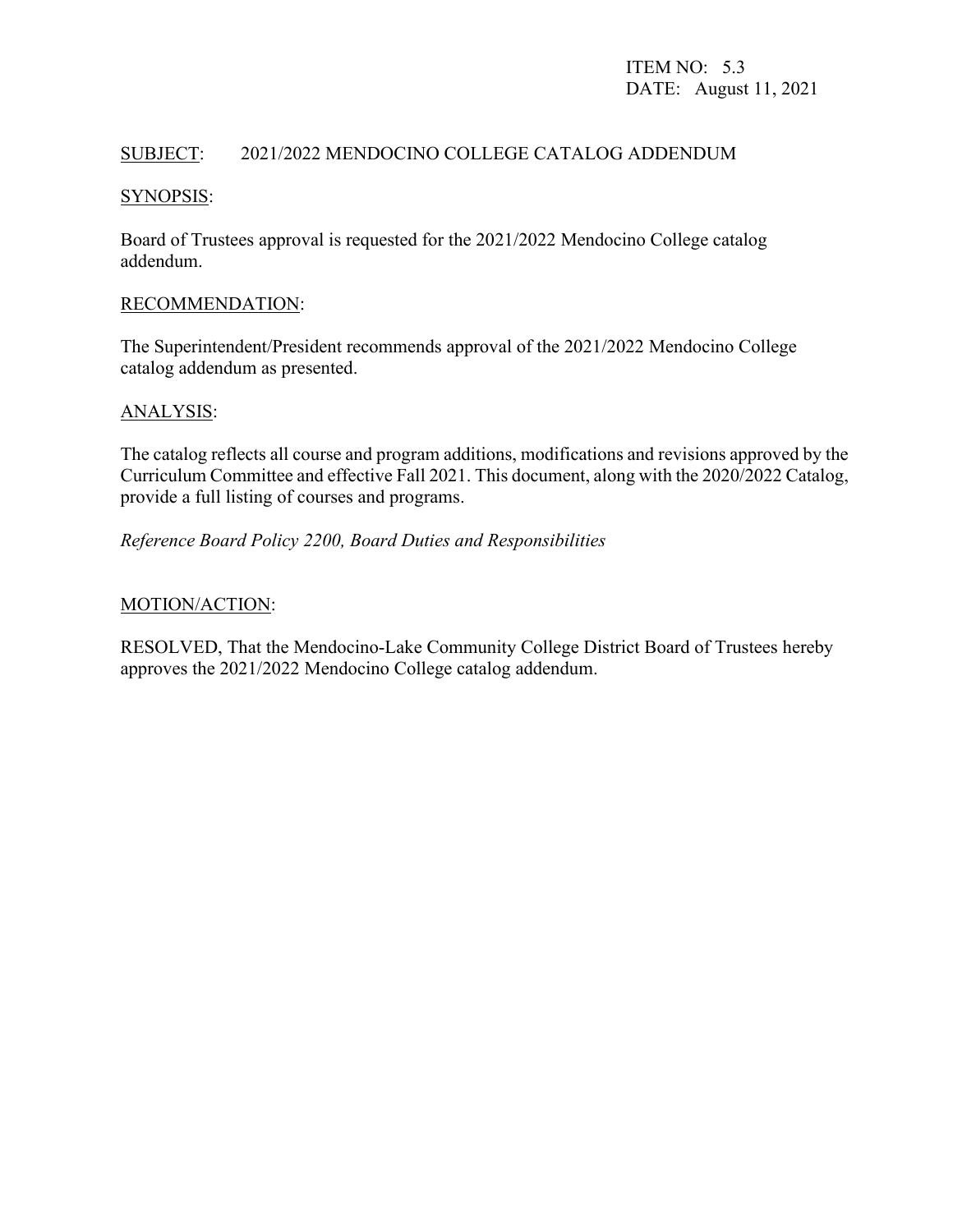# ITEM NO: 6.1 DATE: August 11, 2021

# SUBJECT: CONTRACTS AND AGREEMENTS – QUARTERLY RATIFICATION

## SYNOPSIS:

Board of Trustees review and ratification of contracts and agreements for goods and services for the April 1, 2021 through June 30, 2021 quarter of fiscal year 2020/2021.

#### RECOMMENDATION:

The Superintendent/President recommends that the Board of Trustees review and ratify those 2020/2021 contracts and agreements which have been approved at the administrative level, as presented in the attached summary document.

#### ANALYSIS:

In accordance with Education Code Sections 85230-85233, the Board of Trustees may choose to delegate authority to sign contracts and agreements on behalf of the District. Historically the Mendocino-Lake Community College District Board of Trustees has delegated such authority to the Superintendent/President, the Assistant Superintendent/Vice President of Administrative Services, the Vice President of Academic Affairs, and the Vice President of Student Services by Board resolution. This agenda item provides, in summary form, a compilation of those contracts and agreements that have administrative approval for the current fiscal year.

#### *Reference Board Policy 6340, Bids and Contracts*

#### MOTION/ACTION:

RESOLVED, That the Mendocino-Lake Community College District Board of Trustees does hereby ratify the contracts and agreements as provided on the attached compilation.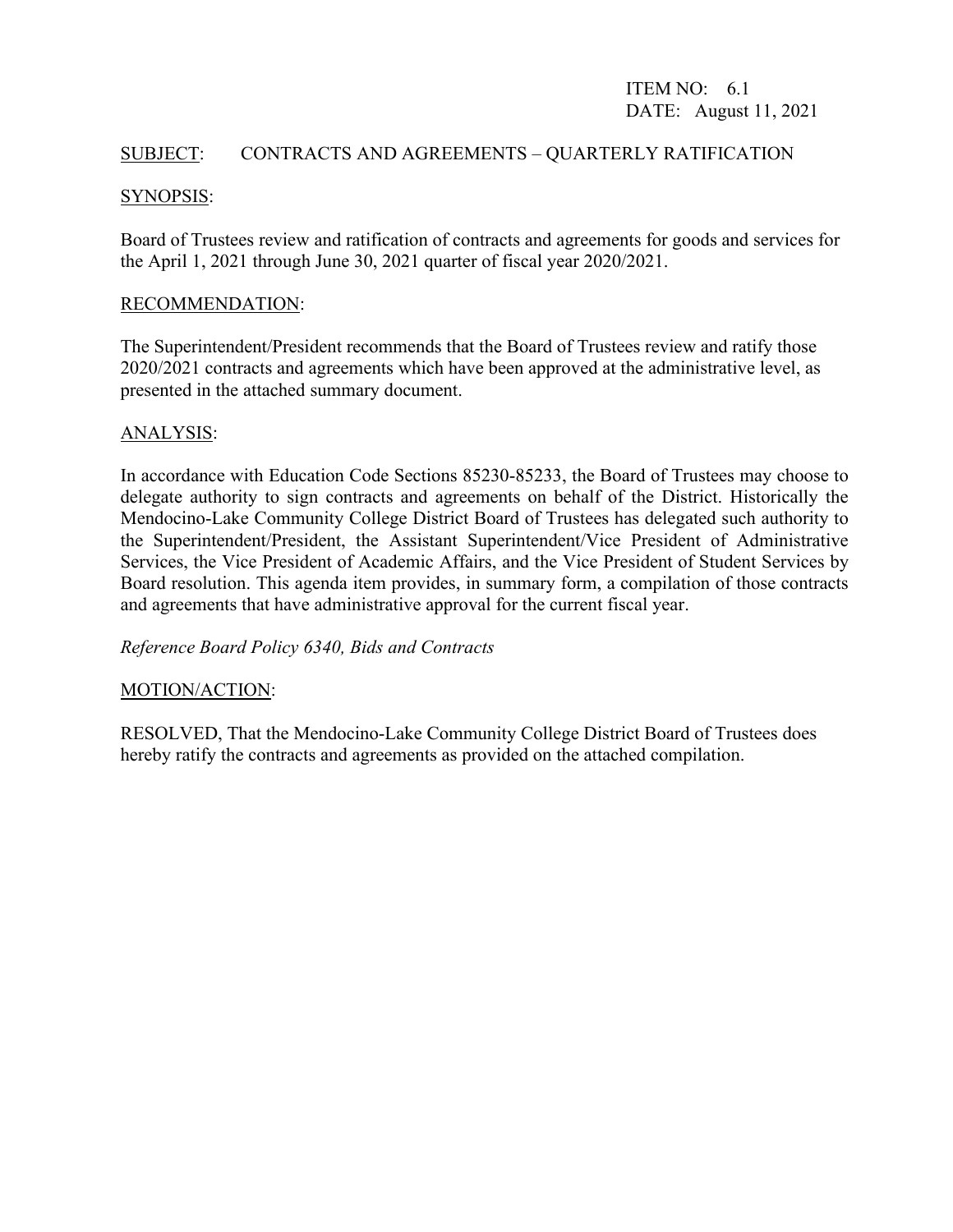| <b>Contract/Agreement</b>                                 | <b>Income or <expense></expense></b> | <b>Responsible VP</b>  |
|-----------------------------------------------------------|--------------------------------------|------------------------|
|                                                           |                                      |                        |
| <b>Butte-Glenn Community</b>                              | \$529,072                            | <b>Debra Polak</b>     |
| <b>College District</b>                                   |                                      |                        |
| July 1, 2021 through June 30,<br>2022                     |                                      |                        |
| Career and Technical                                      |                                      |                        |
| <b>Education Department Strong</b>                        |                                      |                        |
| Workforce Program.                                        |                                      |                        |
| <b>Environmental Systems,</b>                             | $<$ \$13,200>                        | <b>Eileen Cichocki</b> |
| Inc.                                                      |                                      |                        |
| July 1, 2021 until terminated                             | annually                             |                        |
| Quarterly on-site technical                               |                                      |                        |
| support for the operation and<br>maintenance of the Delta |                                      |                        |
| Controls system.                                          |                                      |                        |
|                                                           |                                      |                        |
| <b>Interface Engineering</b>                              | $<$ \$20,000>                        | <b>Eileen Cichocki</b> |
| June and July 2021                                        |                                      |                        |
| Replacement of two VRF                                    |                                      |                        |
| condensing units at the North<br>County Center.           |                                      |                        |
|                                                           |                                      |                        |
| <b>County of Mendocino</b>                                | \$25,000                             | <b>Debra Polak</b>     |
| June 30, 2021 to June 30,<br>2022                         |                                      |                        |
| <b>Contract Education training</b>                        |                                      |                        |
| for Mendocino County                                      |                                      |                        |
| <b>Human Resources</b><br>Department staff.               |                                      |                        |
|                                                           |                                      |                        |
| <b>Q</b> Less                                             | $<\frac{$44}{$                       | <b>Ulises Velasco</b>  |
| July 1, 2021 through June 30,<br>2022                     |                                      |                        |
| Two-way SMS interactive                                   |                                      |                        |
| queing for students and staff.                            |                                      |                        |
|                                                           |                                      |                        |
| <b>Regents of the University of</b>                       | \$30,000 in 21/22                    | <b>Debra Polak</b>     |
| <b>California</b>                                         |                                      |                        |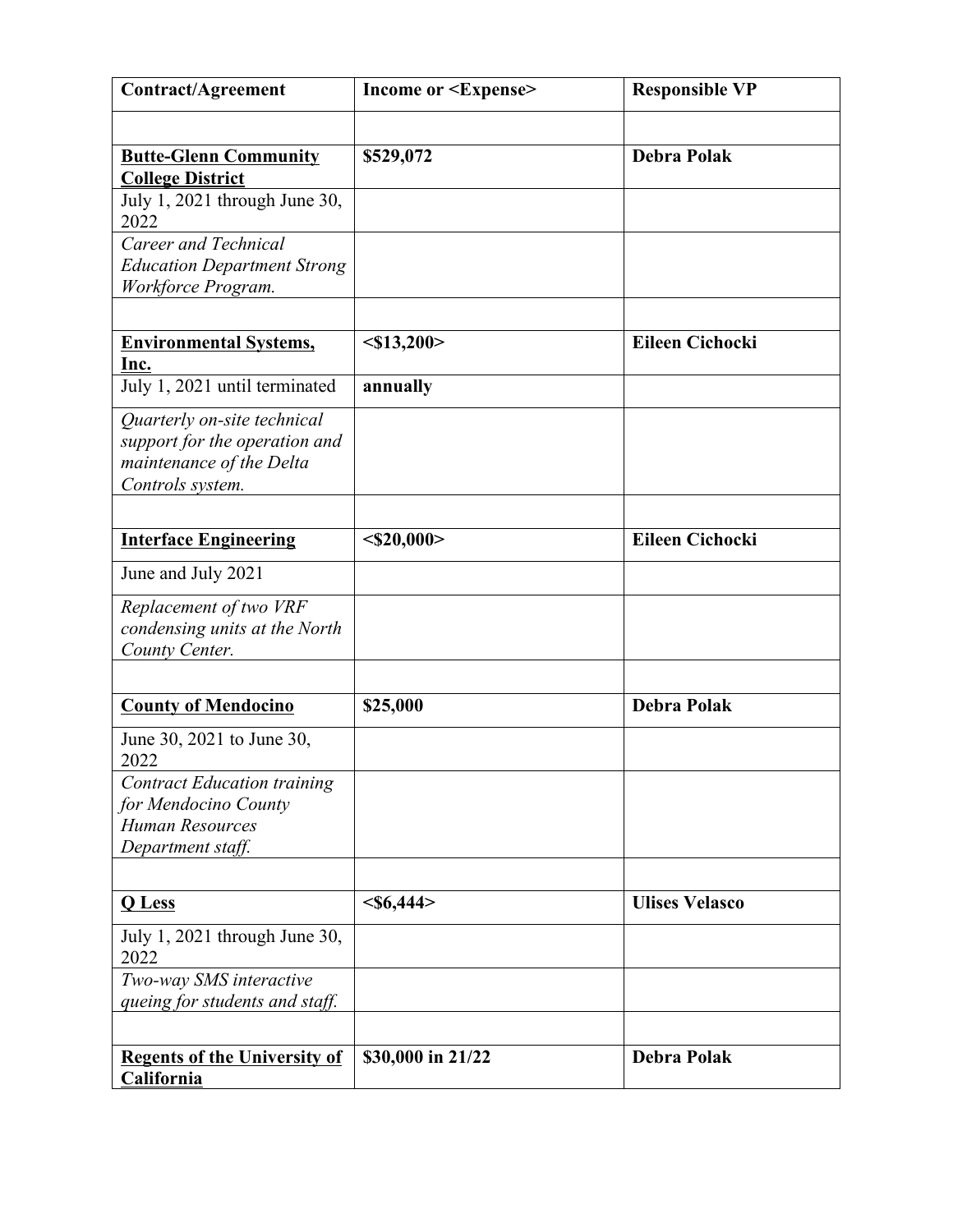| April 1, 2021 through June            | \$15,000 in 22/23 |                    |
|---------------------------------------|-------------------|--------------------|
| 30, 2024                              |                   |                    |
| <b>UC Berkeley's Center for</b>       | \$5,000 in 23/24  |                    |
| <b>Educational Partnerships</b>       |                   |                    |
| Puente Project to increase            |                   |                    |
| the number of educationally           |                   |                    |
| disadvantaged students who            |                   |                    |
| enroll in four-year colleges          |                   |                    |
| and universities, earn                |                   |                    |
| degrees, and return to the            |                   |                    |
| community as leaders and              |                   |                    |
| mentors for future                    |                   |                    |
| generations. The California           |                   |                    |
| Community Colleges and UC             |                   |                    |
| Berkeley have entered into an         |                   |                    |
| agreement which calls for             |                   |                    |
| increased transfers to the UC         |                   |                    |
| systems and expansion of the          |                   |                    |
| Puente Project.                       |                   |                    |
|                                       |                   |                    |
|                                       |                   |                    |
|                                       | <b>SO</b>         | <b>Debra Polak</b> |
| <b>Siskiyou Joint Community</b>       |                   |                    |
| <b>College District</b>               |                   |                    |
| July 1, 2021 through June 30,<br>2023 |                   |                    |
|                                       |                   |                    |
| Collaboration to provide              |                   |                    |
| affiliated education courses          |                   |                    |
| for EMS Paramedic                     |                   |                    |
| Program.                              |                   |                    |
|                                       |                   |                    |
| <b>Three Rivers Charter</b>           | \$44,000          | <b>Debra Polak</b> |
| <b>School</b>                         |                   |                    |
| July 1, 2021 through June 30,         |                   |                    |
| 2022                                  |                   |                    |
| Leased space at Mendocino             |                   |                    |
| College Coast Center.                 |                   |                    |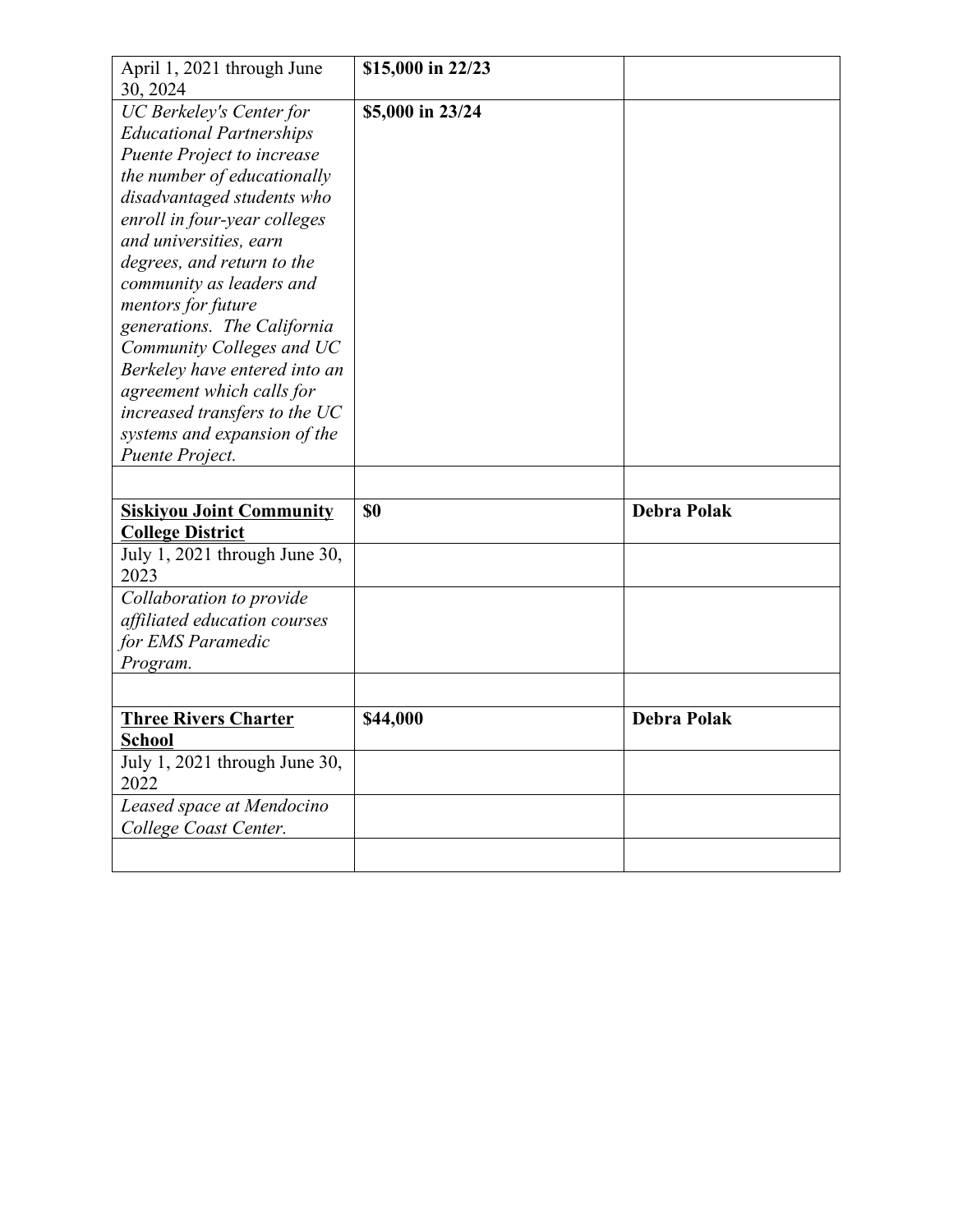ITEM NO: 6.2 DATE: August 11, 2021

# SUBJECT: 2021/2022 APPROPRIATION LIMIT

#### SYNOPSIS:

Board of Trustees adoption of the 2021/2022 Appropriation Limit.

#### RECOMMENDATION:

The Superintendent/President recommends the adoption of the attached proposed Board Resolution No. 08-21-01, Appropriation Limit for 2021/2022.

#### ANALYSIS:

The District is required under Article XIII-B of the State Constitution and Government Code Section 7900 et seq. to compute an annual appropriation limit. Government Code Section 7908(c) requires each community college district to report to the Chancellor of the California Community Colleges at least annually this appropriation limit, appropriations subject to limit, the amount of state aid apportionments and subventions included within the proceeds of taxes of the district, and amounts excluded from the appropriations subject to limit.

All districts are required to calculate appropriate limits based on data supplied by the California Community Colleges Chancellor's Office. The 2021/2022 limit calculation is provided on the attached worksheet.

This limit is also commonly known as Proposition 4 or the Gann Limit. The appropriation limit for fiscal year 2021/2022 is \$27,000,243 and appropriations subject to limit is \$24,547,819.

*Reference Board Policy 6200, Budget Preparation*

#### MOTION/ACTION:

RESOLVED, That the Mendocino-Lake Community College District Board of Trustees does hereby adopt attached Resolution No. 08-21-01 establishing the Mendocino-Lake Community College District's Appropriation Limit for fiscal year 2021/2022 at \$27,000,243.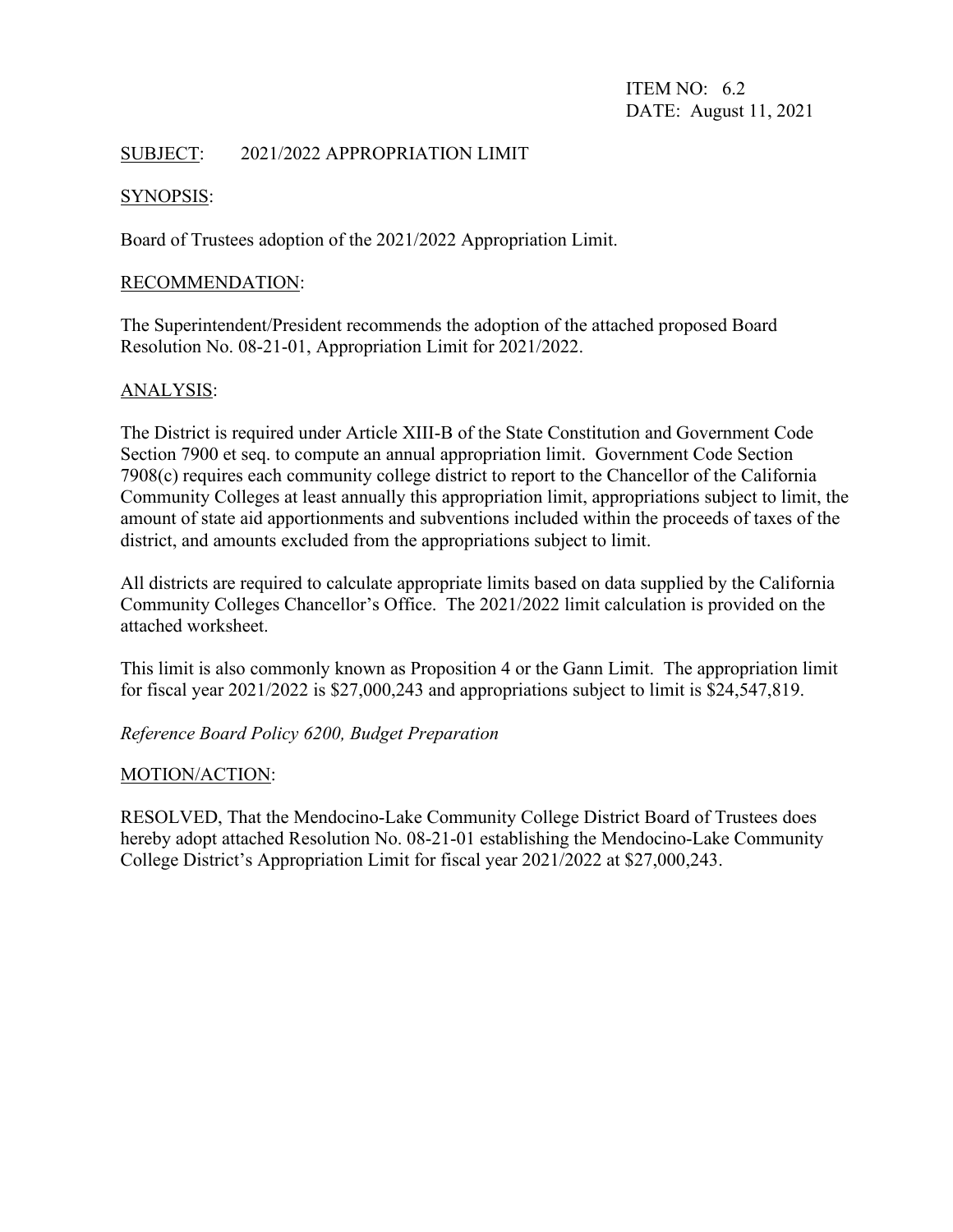|                                                |                         |                                                               | <b>CALIFORNIA COM MUNITY COLLEGES</b><br><b>GANN LIMIT WORKSHEET</b><br>Budget Year 2021-22                                                                                                                                                                                                                                                                                                                                                                                                                                                                                                                 |            |    |            |
|------------------------------------------------|-------------------------|---------------------------------------------------------------|-------------------------------------------------------------------------------------------------------------------------------------------------------------------------------------------------------------------------------------------------------------------------------------------------------------------------------------------------------------------------------------------------------------------------------------------------------------------------------------------------------------------------------------------------------------------------------------------------------------|------------|----|------------|
| DISTRICT:                                      |                         |                                                               | <b>MENDOCINO-LAKE</b>                                                                                                                                                                                                                                                                                                                                                                                                                                                                                                                                                                                       |            |    |            |
| DATE:                                          |                         |                                                               | August 11, 2021                                                                                                                                                                                                                                                                                                                                                                                                                                                                                                                                                                                             |            |    |            |
|                                                |                         |                                                               |                                                                                                                                                                                                                                                                                                                                                                                                                                                                                                                                                                                                             |            |    |            |
| ı.<br>А.                                       |                         | 2021-22 Appropriations Limit:<br>2020-21 Appropriations Limit |                                                                                                                                                                                                                                                                                                                                                                                                                                                                                                                                                                                                             |            | -S | 36,512,688 |
| В.                                             |                         | 2021-22 Price Factor:                                         |                                                                                                                                                                                                                                                                                                                                                                                                                                                                                                                                                                                                             | 1.0573     |    |            |
| C.                                             | Population factor:      |                                                               |                                                                                                                                                                                                                                                                                                                                                                                                                                                                                                                                                                                                             |            |    |            |
|                                                |                         | 1 2019-20                                                     | Second Period Actual FTES <sup>1</sup>                                                                                                                                                                                                                                                                                                                                                                                                                                                                                                                                                                      | 2,725.3200 |    |            |
|                                                |                         | 2 2020-21                                                     | Second Period Actual FTES <sup>1</sup>                                                                                                                                                                                                                                                                                                                                                                                                                                                                                                                                                                      | 1,906.1000 |    |            |
|                                                |                         | 3 2021-22                                                     | Population Change Factor                                                                                                                                                                                                                                                                                                                                                                                                                                                                                                                                                                                    | 0.6994     |    |            |
|                                                |                         | (C.2. divided by C.1.)                                        |                                                                                                                                                                                                                                                                                                                                                                                                                                                                                                                                                                                                             |            |    |            |
|                                                |                         |                                                               | D. 2020-21 Limit adjusted by inflation and population factors                                                                                                                                                                                                                                                                                                                                                                                                                                                                                                                                               |            | \$ | 27,000,243 |
|                                                |                         |                                                               | (line A multiplied by line B and line C.3.)                                                                                                                                                                                                                                                                                                                                                                                                                                                                                                                                                                 |            |    |            |
|                                                |                         | E. Adjustments to increase limit:                             |                                                                                                                                                                                                                                                                                                                                                                                                                                                                                                                                                                                                             |            |    |            |
|                                                |                         |                                                               | 1 Transfers in of financial responsibility                                                                                                                                                                                                                                                                                                                                                                                                                                                                                                                                                                  |            |    |            |
|                                                |                         |                                                               | 2 Temporary voter approved increases                                                                                                                                                                                                                                                                                                                                                                                                                                                                                                                                                                        |            |    |            |
|                                                |                         |                                                               | 3 Total adjustments - increase                                                                                                                                                                                                                                                                                                                                                                                                                                                                                                                                                                              |            |    |            |
| F.                                             |                         | Adjustments to decrease limit:                                |                                                                                                                                                                                                                                                                                                                                                                                                                                                                                                                                                                                                             |            |    |            |
|                                                |                         |                                                               | 1 Transfers out of financial responsibility                                                                                                                                                                                                                                                                                                                                                                                                                                                                                                                                                                 |            |    |            |
|                                                |                         |                                                               | 2 Temporary voter approved increases                                                                                                                                                                                                                                                                                                                                                                                                                                                                                                                                                                        |            |    |            |
|                                                |                         |                                                               | 3 Total adjustments - decrease                                                                                                                                                                                                                                                                                                                                                                                                                                                                                                                                                                              |            |    |            |
|                                                |                         | G. 2021-22 Appropriations Limit                               |                                                                                                                                                                                                                                                                                                                                                                                                                                                                                                                                                                                                             |            | Ŝ  | 27,000,243 |
|                                                |                         |                                                               |                                                                                                                                                                                                                                                                                                                                                                                                                                                                                                                                                                                                             |            |    |            |
| Ш.<br>А.                                       | State Aid <sup>2</sup>  |                                                               | 2020-21 Appropriations Subject to Limit                                                                                                                                                                                                                                                                                                                                                                                                                                                                                                                                                                     |            | Ś. | 13,949,664 |
| В.                                             |                         | State Subventions <sup>3</sup>                                |                                                                                                                                                                                                                                                                                                                                                                                                                                                                                                                                                                                                             |            |    | 211,829    |
|                                                | C. Local Property taxes |                                                               |                                                                                                                                                                                                                                                                                                                                                                                                                                                                                                                                                                                                             |            |    | 10,386,326 |
| D.                                             |                         | Estimated excess Debt Service taxes                           |                                                                                                                                                                                                                                                                                                                                                                                                                                                                                                                                                                                                             |            |    |            |
| Е.                                             |                         |                                                               | Estimated Parcel taxes, Square Foot taxes, etc.                                                                                                                                                                                                                                                                                                                                                                                                                                                                                                                                                             |            |    |            |
| F.                                             |                         | Interest on proceeds of taxes                                 |                                                                                                                                                                                                                                                                                                                                                                                                                                                                                                                                                                                                             |            |    |            |
| G.                                             |                         |                                                               | Less: Costs for Unreimbursed Mandates <sup>4</sup>                                                                                                                                                                                                                                                                                                                                                                                                                                                                                                                                                          |            |    |            |
|                                                |                         |                                                               | H. 2021-22 Appropriations Subject to Limit                                                                                                                                                                                                                                                                                                                                                                                                                                                                                                                                                                  |            | Ş  | 24,547,819 |
| <b>District is within Appropriations Limit</b> |                         |                                                               |                                                                                                                                                                                                                                                                                                                                                                                                                                                                                                                                                                                                             |            |    |            |
| III. A.                                        |                         |                                                               |                                                                                                                                                                                                                                                                                                                                                                                                                                                                                                                                                                                                             |            |    | 2,452,424  |
|                                                |                         |                                                               | <sup>1</sup> Second period actual FTES corresponds to total resident FTES as reported on the second period CCFS-320 report.<br><sup>2</sup> Includes Unrestricted General Apportionment, Apprenticeship Allowance, Prop 55 Education Protection Account tax revenue, Full-<br>Time Faculty, Part-Time Faculty Compensation, Part-Time Health Benefits, Part-Time Faculty Office Hours<br><sup>3</sup> Home Owners Property Tax Relief, Timber Yield Tax, etc<br><sup>4</sup> Local Appropriations for Unreimbursed State, Court, and Federal Mandates. This may include amounts of district money spent for |            |    |            |
|                                                |                         |                                                               | unreimbursed mandates such as the federally-required Medicare payments and Social Security contributions for hourly,                                                                                                                                                                                                                                                                                                                                                                                                                                                                                        |            |    |            |

temporary, part-time, and student employees not covered by PERS or STRS.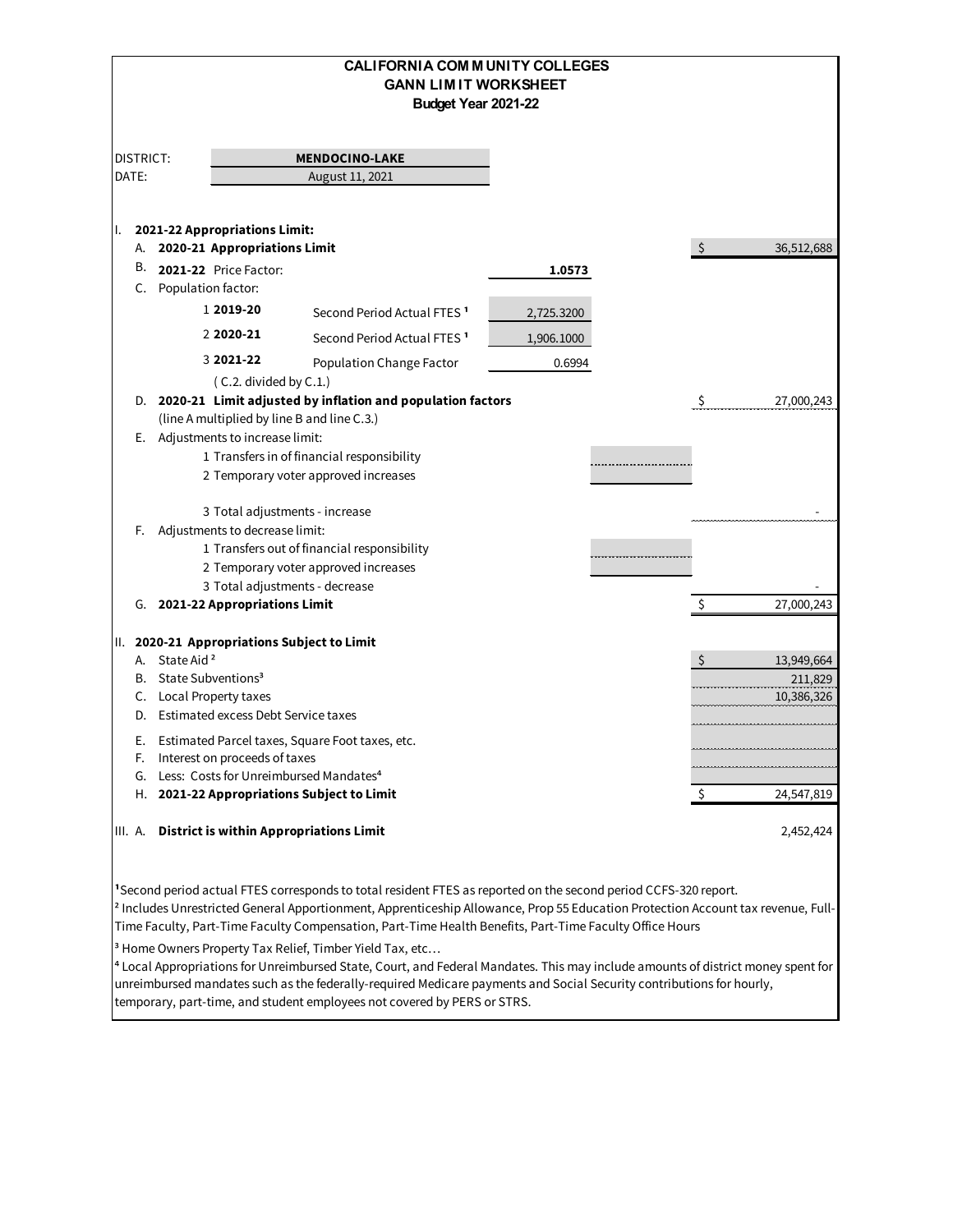# RESOLUTION NO. 08-21-01 MENDOCINO-LAKE COMMUNITY COLLEGE DISTRICT APPROPRIATION LIMIT FOR 2021/2022

BE IT HEREBY RESOLVED that the Board of Trustees of the Mendocino-Lake Community College District, in compliance with Article XIII-B of the State Constitution and Government Code Section 7900 et seq. established its 2020/2021 Appropriation Limit to be \$27,000,243.

BE IT FURTHER RESOLVED that the actual appropriations for the 2021/2022 fiscal year does not exceed this limit, that supporting documentation will be made available to the public for its review, and that any action to set aside this action pursuant to Government Code Section 7910 shall be filed with the Superintendent/President of the District within 60 days of the adoption of the resolution.

ADOPTED this 11th day of August 2021.

| <b>AYES</b>         | <b>NAYES</b> | <b>ABSENTIONS</b> | <b>ABSENT</b> |
|---------------------|--------------|-------------------|---------------|
| Xochilt Martinez    |              |                   |               |
| Noel O'Neill        |              |                   |               |
| Marie Myers         |              |                   |               |
| Robert Jason Pinoli |              |                   |               |
| Ed Nickerman        |              |                   |               |
| John Tomkins        |              |                   |               |
| TeMashio Anderson   |              |                   |               |
|                     |              |                   |               |

Timothy Karas, Ed.D, Secretary Board of Trustees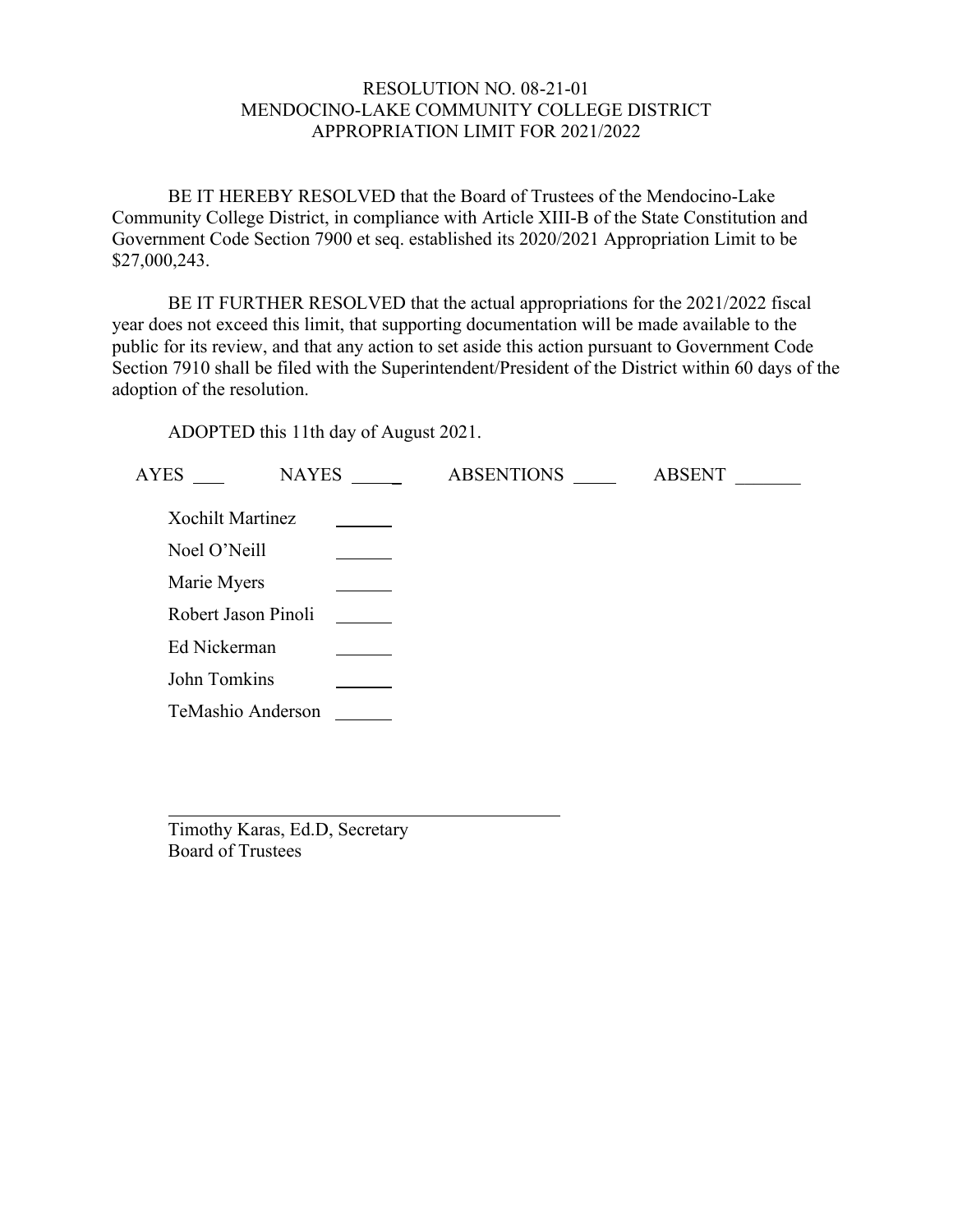# ITEM NO: 6.3 DATE: August 11, 2021

#### SUBJECT: CHILD DEVELOPMENT CENTER CONTRACT – RESOLUTON 08-21-02

#### SYNOPSIS:

The California Department of Education has provided a General Child Care & Development Program Contract (CCTR-0148), with a Maximum Reimbursable Amount of \$223,908.00.

#### RECOMMENDATION:

The Superintendent/President recommends this item be approved as presented.

#### ANALYSIS:

Mendocino-Lake Community College District contracts with the California Department of Education, Child Care Division to provide subsidized childcare and education for children of students, staff and faculty, and community families at Mendocino College Child Development Center.

*Reference Board Policy 6340, Bids and Contracts*

#### MOTION/ACTION:

RESOLVED, that the Board of Trustees of the Mendocino-Lake Community College District does hereby adopt Resolution 08-21-02, California Department of Education Contract Number CCTR-0148 in the amount of \$223,908.00.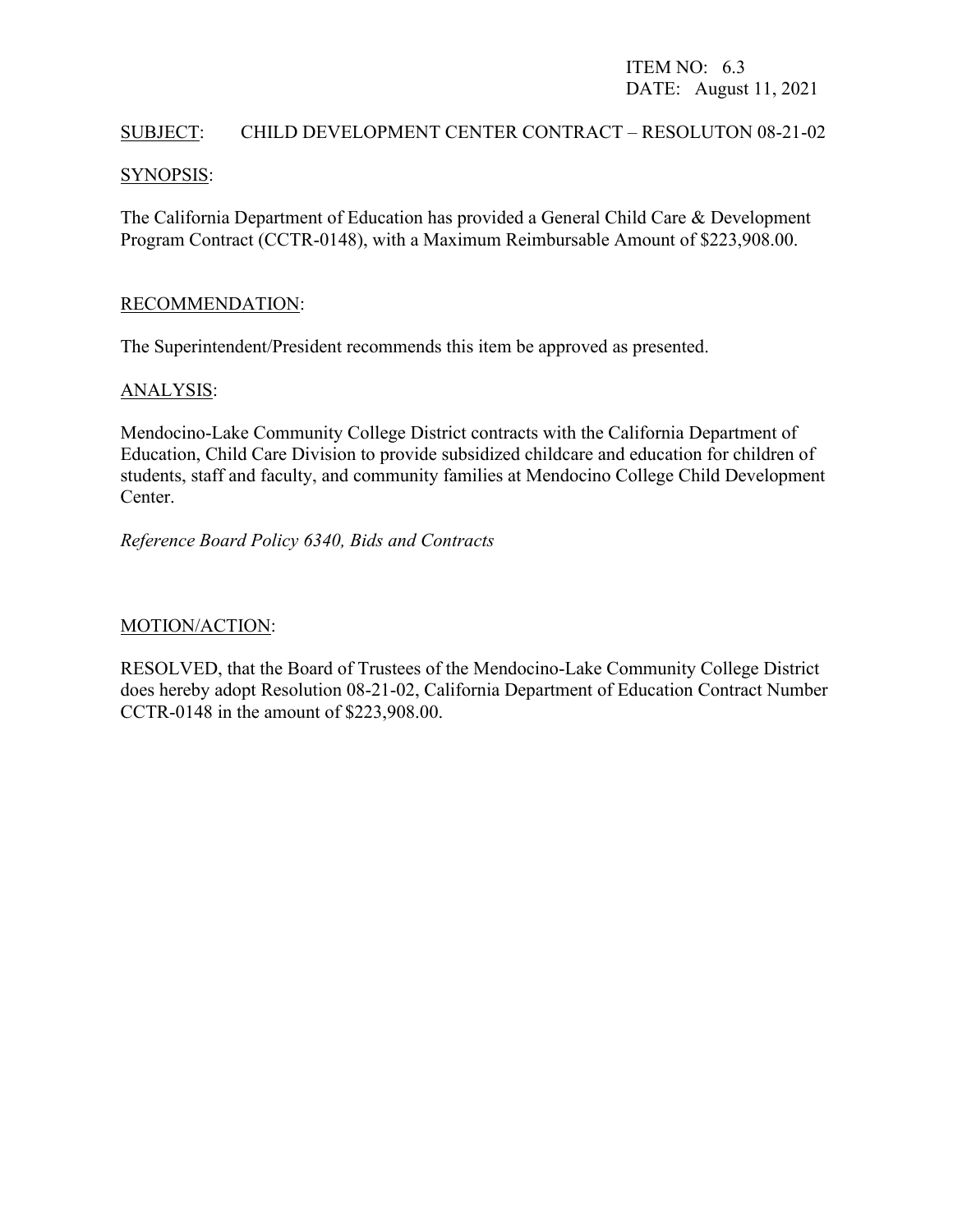# **MENDOCINO-LAKE COMMUNITY COLLEGE DISTRICT BOARD OF TRUSTEES**

# **RESOLUTION 08-21-02**

# **GENERAL CHILD CARE & DEVELOPMENT PROGRAM CONTRACT (CCTR-0148)**

BE IT RESOLVED that the Board of Trustees of the Mendocino-Lake Community College District authorizes entering into local agreement number CCTR-0148 and that the persons who are listed below are authorized to sign the transaction for the Board of Trustees.

| <b>NAME</b>          | TITLE                    |                                   |        | <b>SIGNATURE</b> |  |
|----------------------|--------------------------|-----------------------------------|--------|------------------|--|
| <b>Timothy Karas</b> | Superintendent/President |                                   |        |                  |  |
| Eileen Cichocki      |                          | Vice President of Admin. Services |        |                  |  |
| Ed Nickerman         |                          | <b>Xochilt Martinez</b>           |        |                  |  |
| Robert Jason Pinoli  |                          | John Tomkins                      |        |                  |  |
| Marie Myers          |                          | Noel O'Neill                      |        |                  |  |
| TeMashio Anderson    |                          |                                   |        |                  |  |
| Ayes                 | Noes                     | Abstain                           | Absent |                  |  |

PASSED AND ADOPTED THIS 11th day of August, 2021, by the Board of Trustees of the Mendocino-Lake Community College District of Mendocino and Lake Counties, California.

I, Xochilt Martinez, Clerk of the Board of Trustees of the Mendocino-Lake Community College District, of Mendocino and Lake Counties, California, certify that the foregoing is a full, true and correct copy of a resolution adopted by the said Board at a Board meeting thereof held at a regular public place of meeting and the resolution is on file in the office of said Board.

 $\mathcal{L}_\text{max}$  , and the contribution of the contribution of the contribution of the contribution of the contribution of the contribution of the contribution of the contribution of the contribution of the contribution of t

(Clerk's signature) (Date)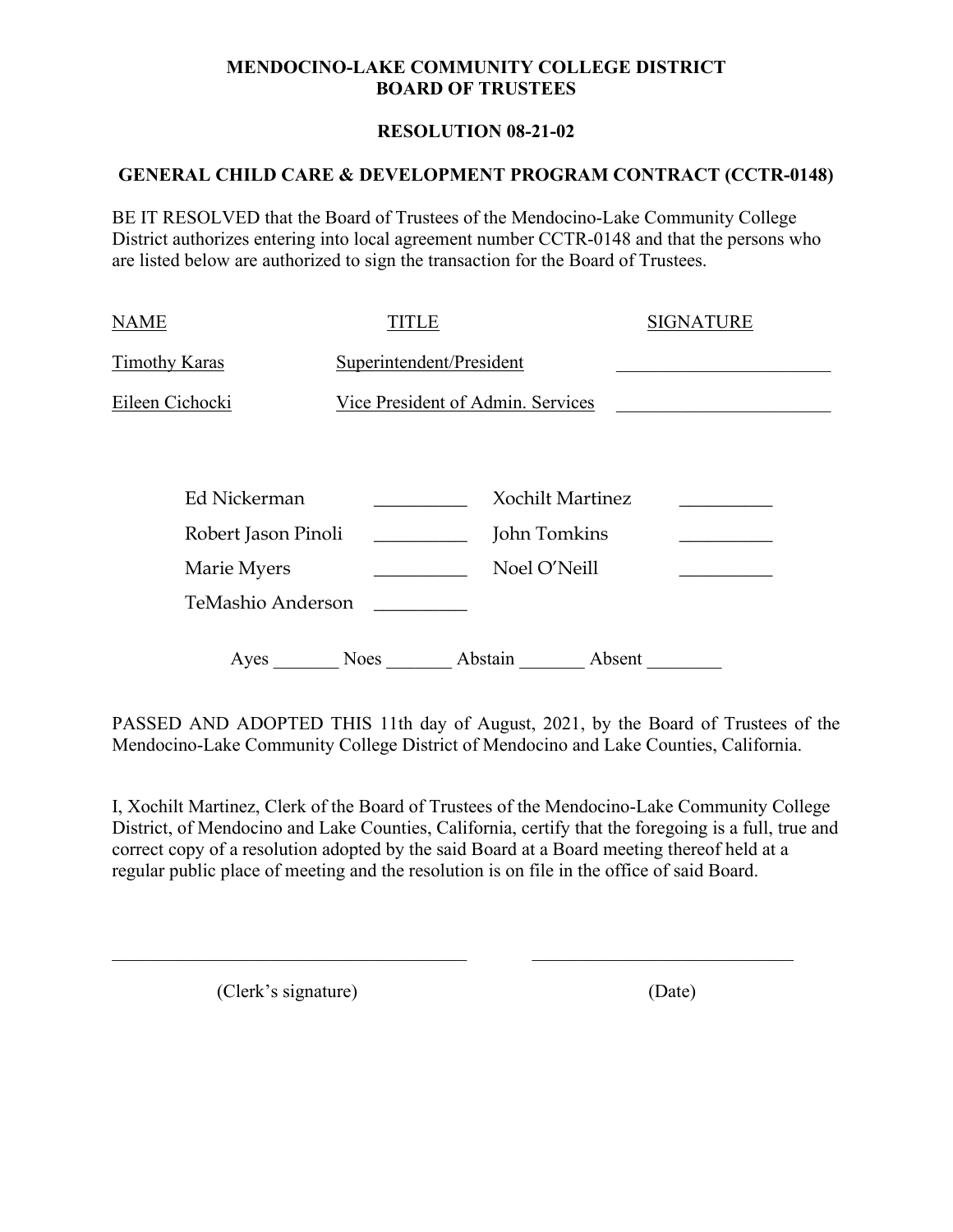# ITEM NO: 6.4 DATE: August 11, 2021

## SUBJECT: CHILD DEVELOPMENT CENTER CONTRACT – RESOLUTON 08-21-03

#### SYNOPSIS:

The California Department of Education has provided a General Child Care & Development Program Contract (CCSP-1295), with a Maximum Reimbursable Amount of \$249,209.00.

#### RECOMMENDATION:

The Superintendent/President recommends this item be approved as presented.

#### ANALYSIS:

Mendocino-Lake Community College District contracts with the California Department of Education, Child Care Division to provide subsidized childcare and education for children of students, staff and faculty, and community families at Mendocino College Child Development Center.

*Reference Board Policy 6340, Bids and Contracts*

#### MOTION/ACTION:

RESOLVED, that the Board of Trustees of the Mendocino-Lake Community College District does hereby adopt Resolution 08-21-03, California Department of Education Contract Number CSPP-1295 in the amount of \$249,209.00.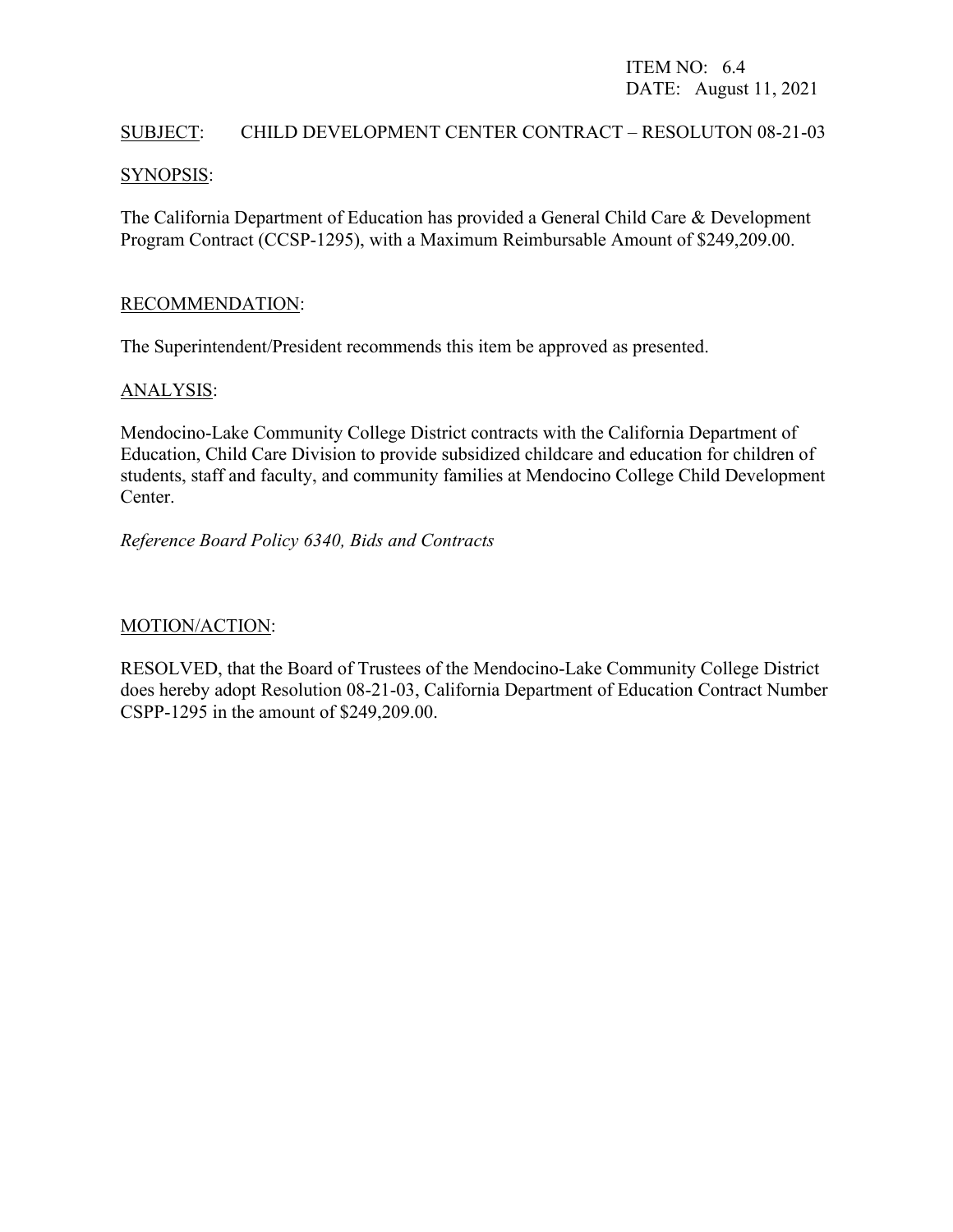# **MENDOCINO-LAKE COMMUNITY COLLEGE DISTRICT BOARD OF TRUSTEES**

# **RESOLUTION 08-21-03**

## **GENERAL CHILD CARE & DEVELOPMENT PROGRAM CONTRACT (CSPP-1295)**

BE IT RESOLVED that the Board of Trustees of the Mendocino-Lake Community College District authorizes entering into local agreement number CSPP-1295 and that the persons who are listed below are authorized to sign the transaction for the Board of Trustees.

| <b>NAME</b>          | TITLE                    |                                   |        | <b>SIGNATURE</b> |
|----------------------|--------------------------|-----------------------------------|--------|------------------|
| <b>Timothy Karas</b> | Superintendent/President |                                   |        |                  |
| Eileen Cichocki      |                          | Vice President of Admin. Services |        |                  |
|                      |                          |                                   |        |                  |
| Ed Nickerman         |                          | <b>Xochilt Martinez</b>           |        |                  |
| Robert Jason Pinoli  |                          | John Tomkins                      |        |                  |
| Marie Myers          |                          | Noel O'Neill                      |        |                  |
| TeMashio Anderson    |                          |                                   |        |                  |
| Ayes                 | Noes                     | Abstain                           | Absent |                  |

PASSED AND ADOPTED THIS 11th day of August, 2021, by the Board of Trustees of the Mendocino-Lake Community College District of Mendocino and Lake Counties, California.

I, Xochilt Martinez, Clerk of the Board of Trustees of the Mendocino-Lake Community College District, of Mendocino and Lake Counties, California, certify that the foregoing is a full, true and correct copy of a resolution adopted by the said Board at a Board meeting thereof held at a regular public place of meeting and the resolution is on file in the office of said Board.

 $\mathcal{L}_\text{max}$  , and the contribution of the contribution of the contribution of the contribution of the contribution of the contribution of the contribution of the contribution of the contribution of the contribution of t

(Clerk's signature) (Date)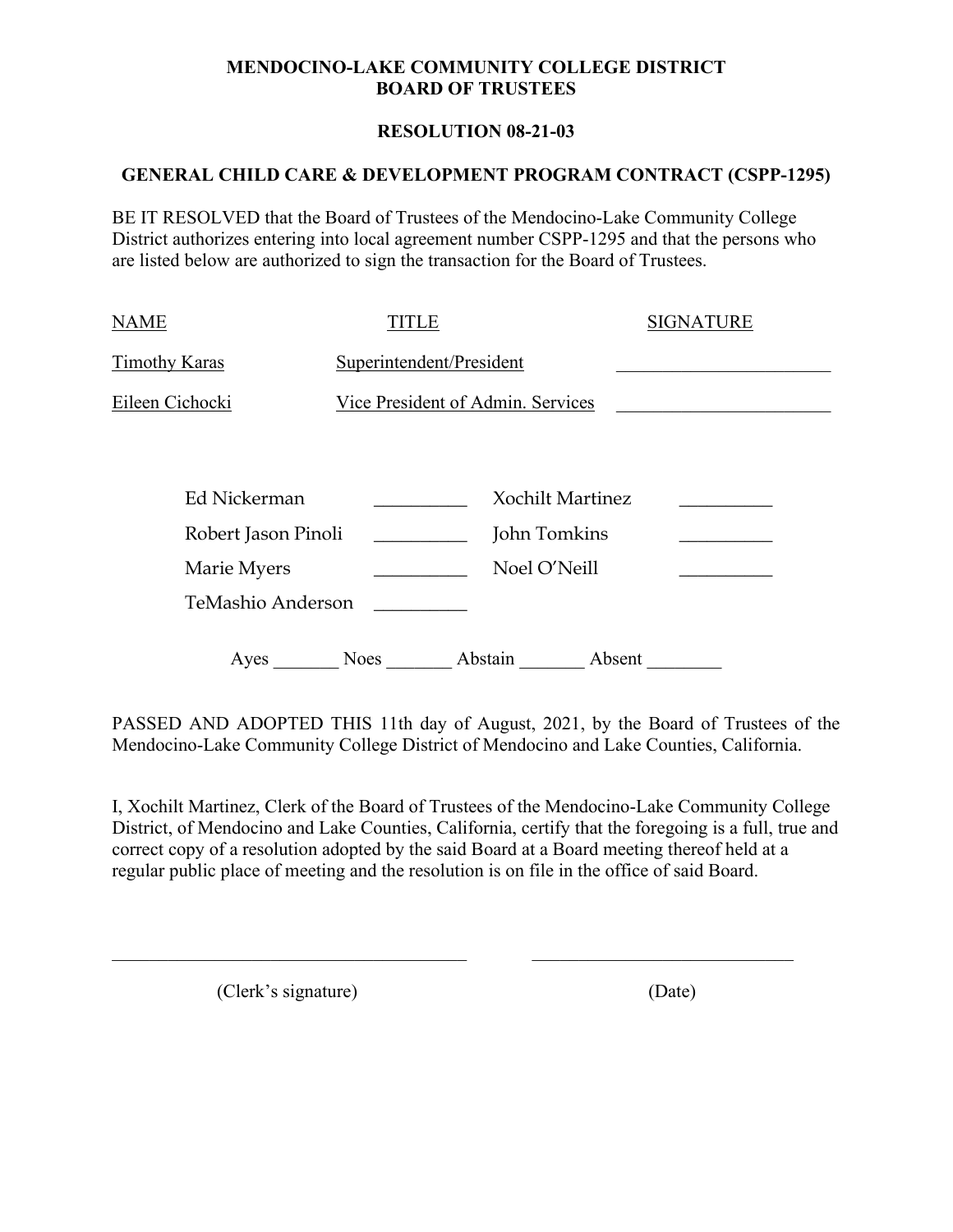# SUBJECT: BOARD POLICY DELETION – SECOND READING

# SYNOPSIS:

Board policies are presented for deletion.

#### RECOMMENDATION:

As part of the ongoing effort to review all policies in the Board Policy Manual in a timely manner, the following Board policies are submitted for the Board's review. As part of the process, all Board Policies are being updated to reflect the standard numbering system used by Community Colleges throughout the state.

The District continues to recognize that all employees, regardless of constituent group, have valuable skills and knowledge outside their employment classification. Any of the units referenced in BP 718 can engage with the District through established human resource procedures to explore potential frameworks and agreements to allow employees hired in staff, management, or confidential positions to teach outside their employment classifications.

Board Policy 718 – Teaching Assignments for Staff –Board Policy 718 conflicts with District practice and does not conform to codes and regulations. Having a board policy that conflicts with District practices is not viable.

US Department of Labor Fair labor Act (FLSA) classified employees are categorized as nonexempt employees. As a non-exempt employee, workers are protected by federal and California labor laws. This includes minimum wage laws, required rest periods, meal breaks, and overtime pay. Faculty are categorized under federal and state laws as exempt employees. A full-time classified employee cannot work in a separate classification simultaneously.

The deletion of this policy does not affect part-time hourly employees (STNC) from accepting a separate instructional assignment. We support part-time employees leveraging multiple assignment options.

The policy deletion was first reviewed by the President's Policy Advisory Committee on April 23, 2021; was shared with constituents for comments or suggestions and finalized by the committee at their meeting on May 21, 2021. As part of the review and discussion there were comments from classified employees requesting the policy not be deleted. There were no objections from the manager, supervisors or confidential employees also mentioned in the policy.

#### MOTION/ACTION:

RESOLVED, that the Board of Trustees of the Mendocino-Lake Community College District does hereby approve deletion of Board Policy 718 as presented.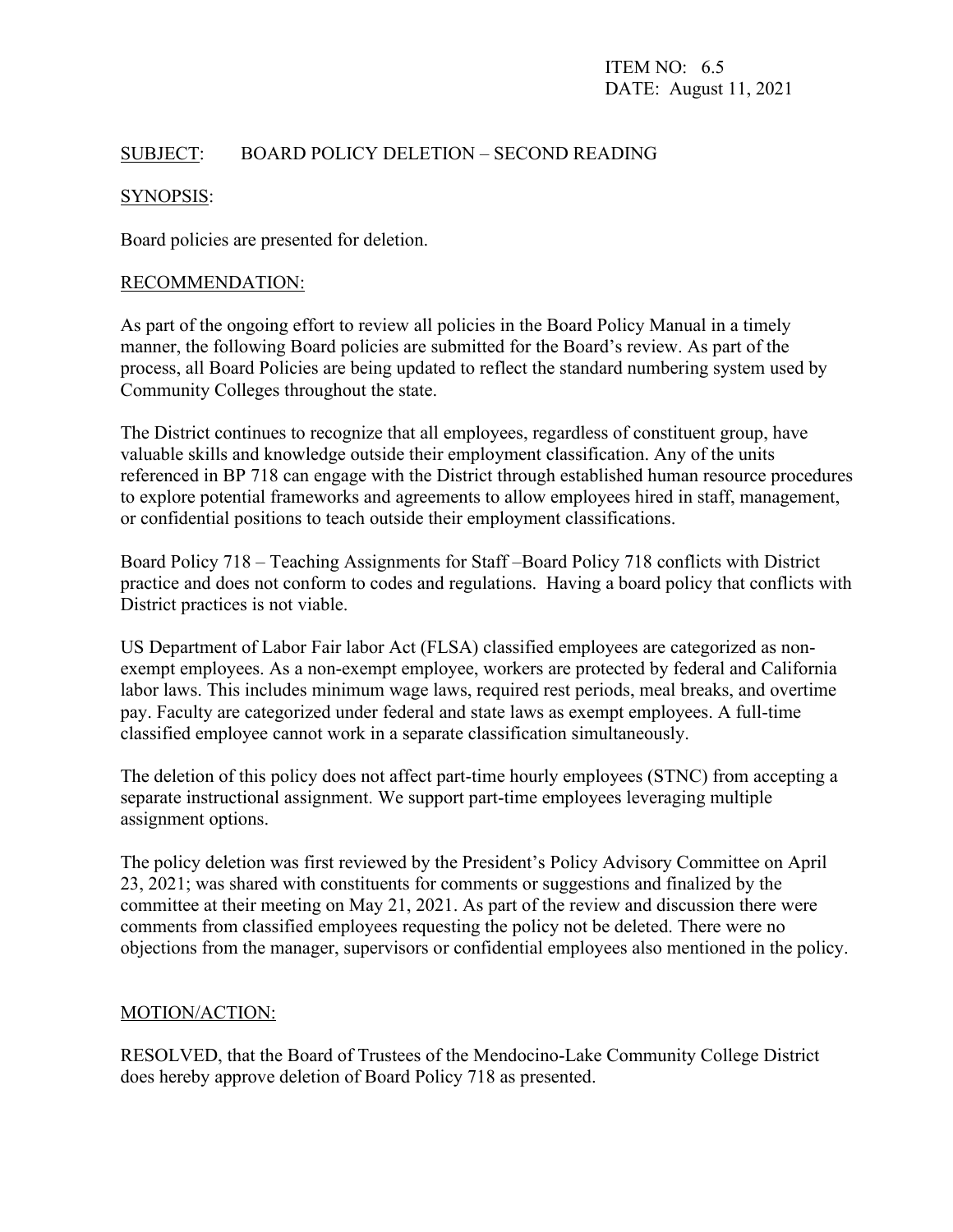# SUBJECT: MENDOCINO COLLEGE FOUNDATION REPORT

#### SYNOPSIS:

This is an informational report from the Mendocino College Foundation staff.

#### ANALYSIS:

The annual AAFG flyer is currently in production and provides the following highlights: The program began in 2007 with 1 student; in 2021 there were 83 recipients; the program has been going for 14 years and in that timeframe we have awarded 735 children an incentive to graduate from high school and attend Mendocino College; over \$735,000 raised in scholarship funds.

The Governance Committee is actively recruiting new board members for the Foundation Board of Directors. Tom Herman, Land Committee chair and Mark DeMeulenaere, Finance Committee chair, have retired/resigned from the board. Thank you to both Tom Herman and Mark DeMeulenaere for your dedication to students and our community over the years!

During their June 1st Foundation Board of Directors meeting, the board approved the 2021/2022 budget and budget for the eleven affiliate organizations

The Foundation has received grant funding from Redwood Credit Union for Food Pantry services to students. The total grant amount totals \$15k - \$10k is allocated to Mendocino County and \$5k is allocated to Lake County. Thank you, Redwood Credit Union!

Projects under consideration for this Fall include: Fall Newsletter from the Foundation and Giving Tuesday campaign to support the Student Emergency Fund at Mendocino College.

The next Foundation Board of Directors meeting will be held on Tuesday, August 3<sup>rd</sup> via Zoom.

#### **Special thanks to the following individuals, businesses, and service clubs for their recent donations and support in excess of \$500:**

Redwood Credit Union - Food Pantry Bradford Family Foundation- Scholarships Katrina & Jonathan Frey – Adopt A Fifth Grader Program John Tomkins – Lake County Friends of Mendocino College – Shakespeare at the Lake Judy Conard – Lake County Friends of Mendocino College – Shakespeare at the Lake Jonathon Middlebrook- Friends of the Theatre Arts – in Honor of Andrew Stein & Mary Lou Leonard

Our Mission: The Foundation supports Mendocino College in educating leaders, fostering intellectual growth and enriching lives by creating opportunities to invest in a better future for our students and communities.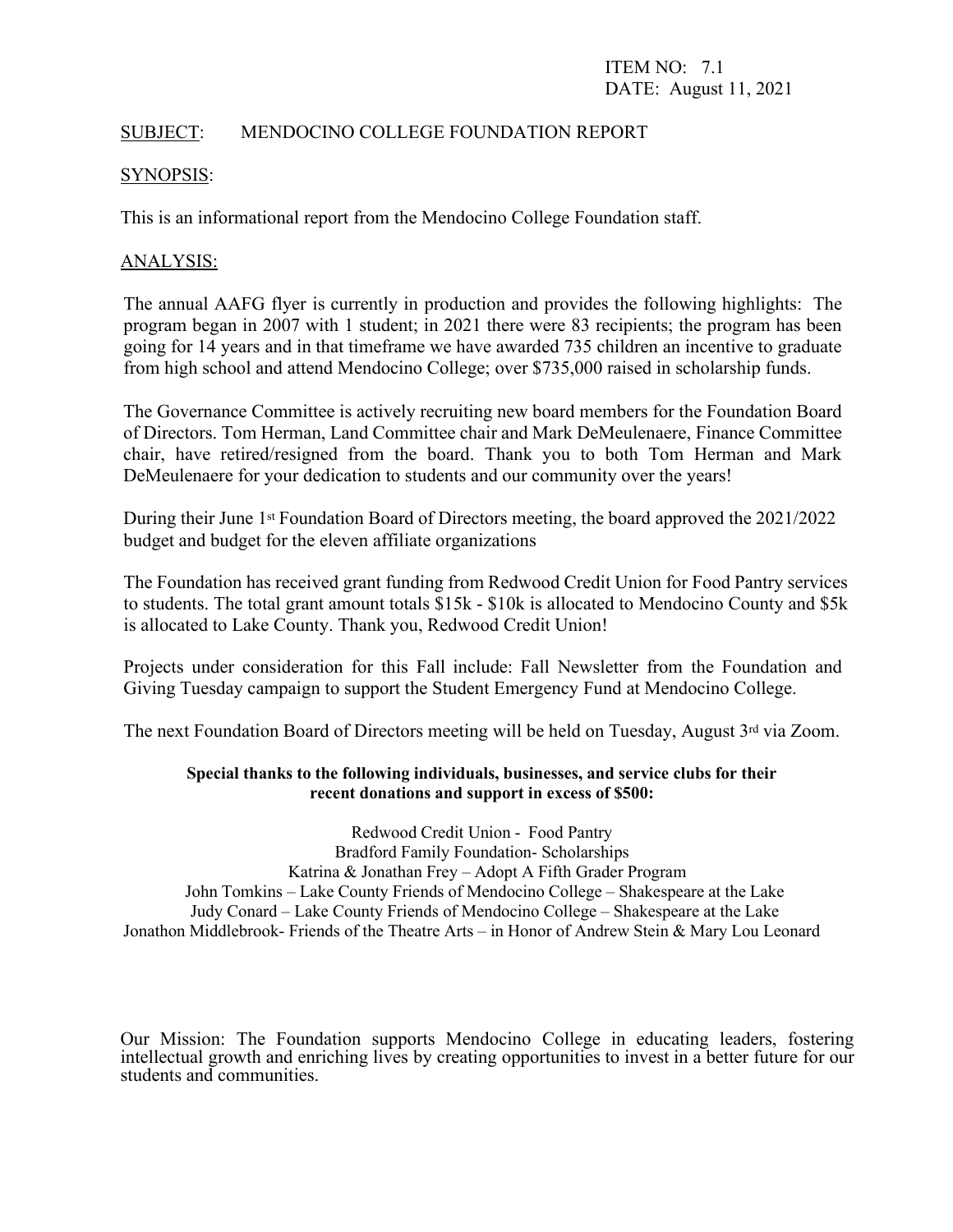ITEM NO: 7.2 DATE: August 11, 2021

# SUBJECT: CONSTITUENT GROUP REPORTS

#### SYNOPSIS:

A report from the Constituent Groups to the Board of Trustees is submitted as information.

# ANALYSIS:

#### *Academic Senate:*

The following report was submitted by Academic Senate President Catherine Indermill:

The summer months allow faculty to engage in varied activities, many teach summer classes, some are engaged in Professional Development activities and we are developing our Fall classes. This summer, two groups of faculty have been researching and developing materials to share with other faculty that will support equitable and inclusive classroom practices.

The cost of textbooks can be, and often is, a barrier for students. Some do not enroll in a class if it requires an expensive text, some do not purchase the text at all. A Mendocino College survey shows: 37% have gone without the required materials, 35% take fewer classes, 42% borrow materials, 17% did not register for a course, and 11% did not enroll for a semester. For a number of years, the Academic Senate for California Community Colleges (ASCCC) has encouraged faculty state-wide to use low-to-zero cost textbooks whenever possible. This can be difficult due to issues with copyright regulations, high-quality content, aligning information with the requirements of the Course Outline of Record, etc. The ASCCC Open Educational Resources Initiative (OERI) supports local OER implementation through professional development, technical support and resources. **Senator John Rall** (English) is our OErI Liaison. Under his leadership, a cadre of eight faculty have been researching, developing training materials and preparing an In Service Workshop related to the adoption of alternative educational materials. Ralls' summer cadre includes:

- Pamela Heston (Administration of Justice / PT Faculty)
- Lisa Rosenstreich (Art / FT Faculty) Anne Shirako (Library / PT Faculty)
- 
- Jennifer Justice (Alternative Media Technician)
- Melissa Nole (Child Development / FT Faculty)
- 
- Alison Finch (Library / PT Faculty) Robert Parmenter (Library / FT Faculty)
	- Rebecca Montes (Dean of Instruction

Student Learning Outcomes are not new, but the Student Learning Outcomes Team (SLOT) has been working to increase the frequency of Course-level Student Learning Outcome (CSLO) assessments to better evaluate equity-related data. The Academic Senate formally via Resolution supported the SLOT Plan to accomplish this. Slot Chair, **Neeka Aguirre** (History) and committee members developed a *Toolkit* available to all faculty. The toolkit includes support and instruction for faculty to help with writing, rewriting, and assessing SLOs as well as analyzing the data from SLO assessment. In addition, the Team has set up laboratory-style work sessions scheduled throughout the Fall semester to support faculty with all aspects of CSLO assessment.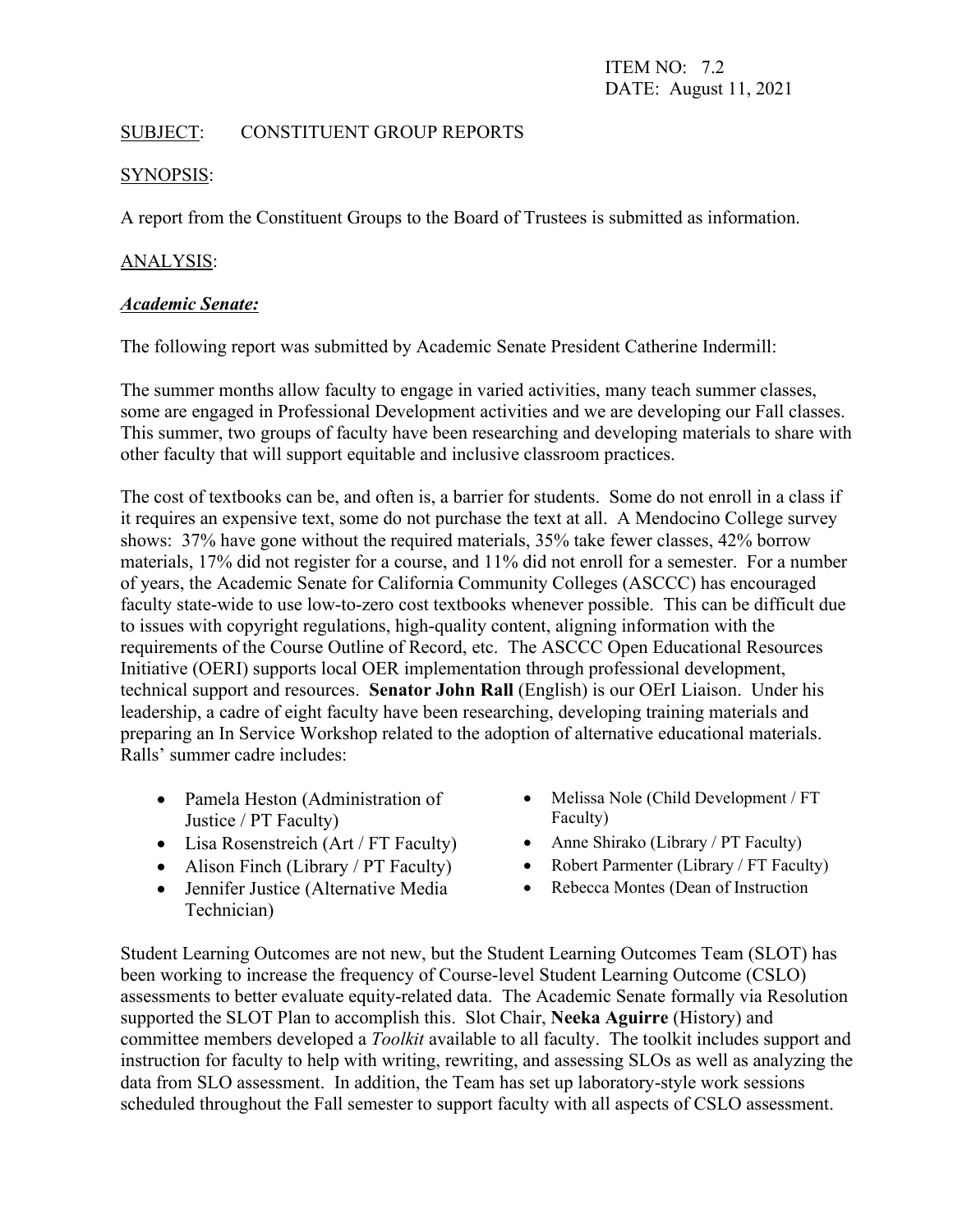The core theme of the materials is how to keep equity-mindedness in the forefront during all phases of the SLO process. Aguirre's Team includes:

- 
- Nicholas Petti (Culinary Arts) Brianna Zuber (Biology)
- 
- Valentine Velazquez-Zvierkova (Spanish)
- Greg Allen (Chemistry) Taylor Cannon (Sociology / PT Faculty)
	-
- Vincent Poturica (English) Rebecca Montes (Dean of Instruction)

The efforts of these faculty will help provide additional tools for all faculty to continue supporting student success equitably and inclusively.

# *Classified Senate:*

The following report was submitted by Classified Senate President Lauren Simmonds:

The Classified Senate held elections in June for the 2021/2022 school year. Now serving the Classified Senate in the various capacities are:

| Lauren Simmonds, President | Isabel Lopez, Vice President |
|----------------------------|------------------------------|
| Nancy Heth, Secretary      | Karen Cavanaugh, Treasurer   |
| Tony Novelli, Senator      | Naoto Horiguchi, Senator     |
| Mayra Sanchez, Senator     | Chenfei Xu, Senator          |

Classified staff began the gradual return to working on campus over the summer on a part time basis and are now preparing to be on campus full time. We look forward to the fall semester and the increase of students on campus who will be attending some of the on-ground classes being offered. We are committed to maintaining the safety of staff and students through consistent sanitization, masks, social distancing, and hybrid student support services.

The Classified Mendo Cares Leadership Team has begun implementation of our commitments to creating and maintaining a supportive campus environment for students to feel welcomed and comfortable on our campus.

Some of the commitments accomplished by the Mendo Cares Team include:

- 1. Quarterly Newsletter to keep all staff/faculty informed and engaged
- 2. Distributing Branded Lanyards with ID Holders to all full time MC Staff/Faculty
- 3. Magnetized Name Tags for Full Time Staff/Faculty
- 4. Warm Referrals to ensure student satisfaction
- 5. Smiling During Phone Calls
- 6. Following the 10-foot rule of Greeting and Assisting Students

The Classified Elf Pack has already begun planning for the December 2, 2021 FunRaiser. We hope to see you there!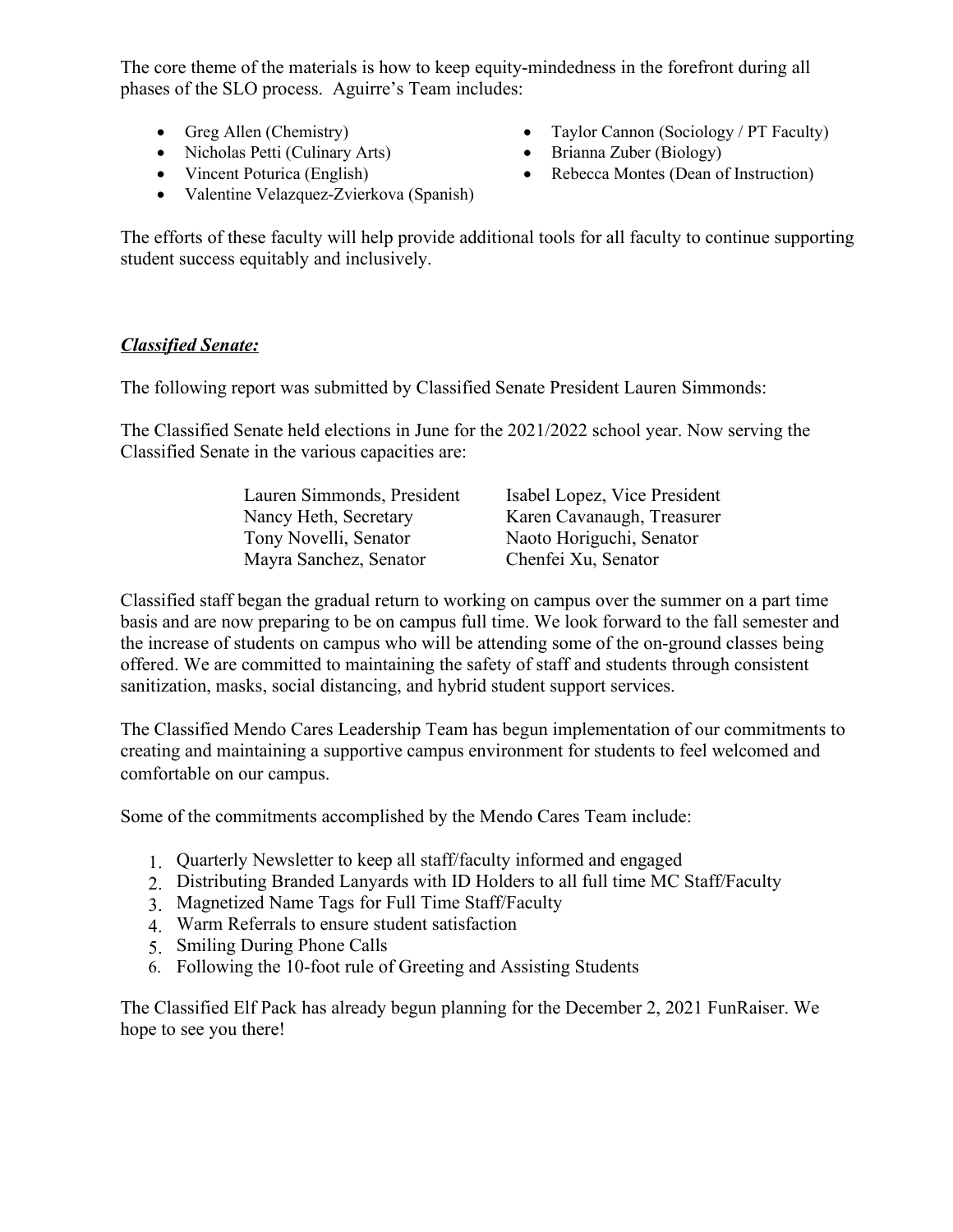# *Management/Supervisory/Confidential:*

The following report was submitted by Management Team President Janet Daugherty:

The Management Team met on July  $28<sup>th</sup>$  to review and discuss the re-opening message which was later shared with the college employees and staff members.

With our phased-in approach to returning to work on campus, the Management Team looks forward to the start of the fall semester and the ability to once again provide our students with the one-on-one face-to-face service and assistance Mendocino College is famous for providing!

*Oral reports by other constituent group leaders may be presented at the meeting.*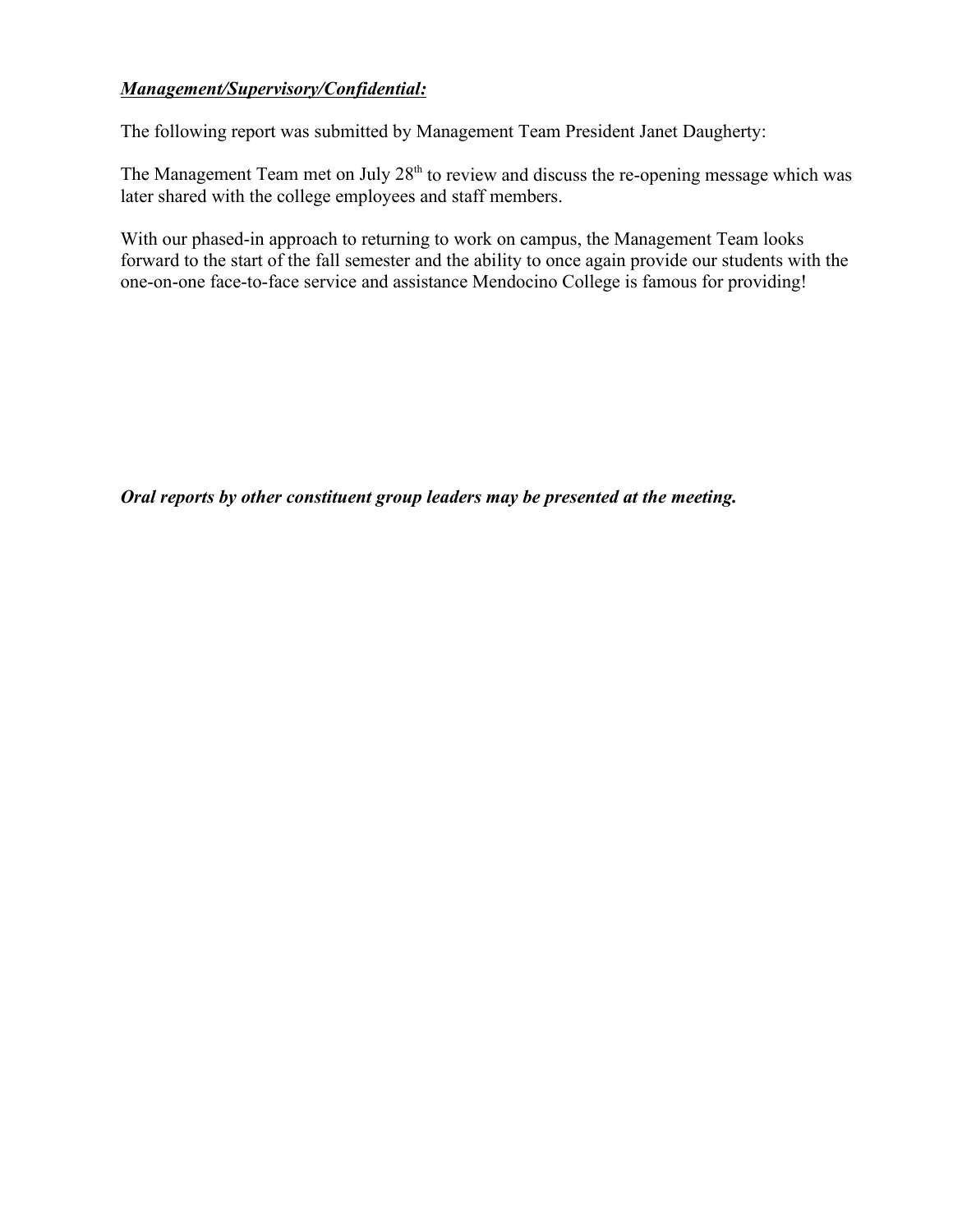# SUBJECT: ESTABLISHMENT OF BOARD POLICIES AND PROCEDURES AD-HOC COMMITTEE

# SYNOPSIS:

Board of Trustees Ad-Hoc committee for reviewing section #2 board policies and procedures.

# ANALYSIS:

The Board of Trustees will establish an ad-hoc committee to review and present for adoption any suggested additions and/or revisions to the board policies and procedures in section two.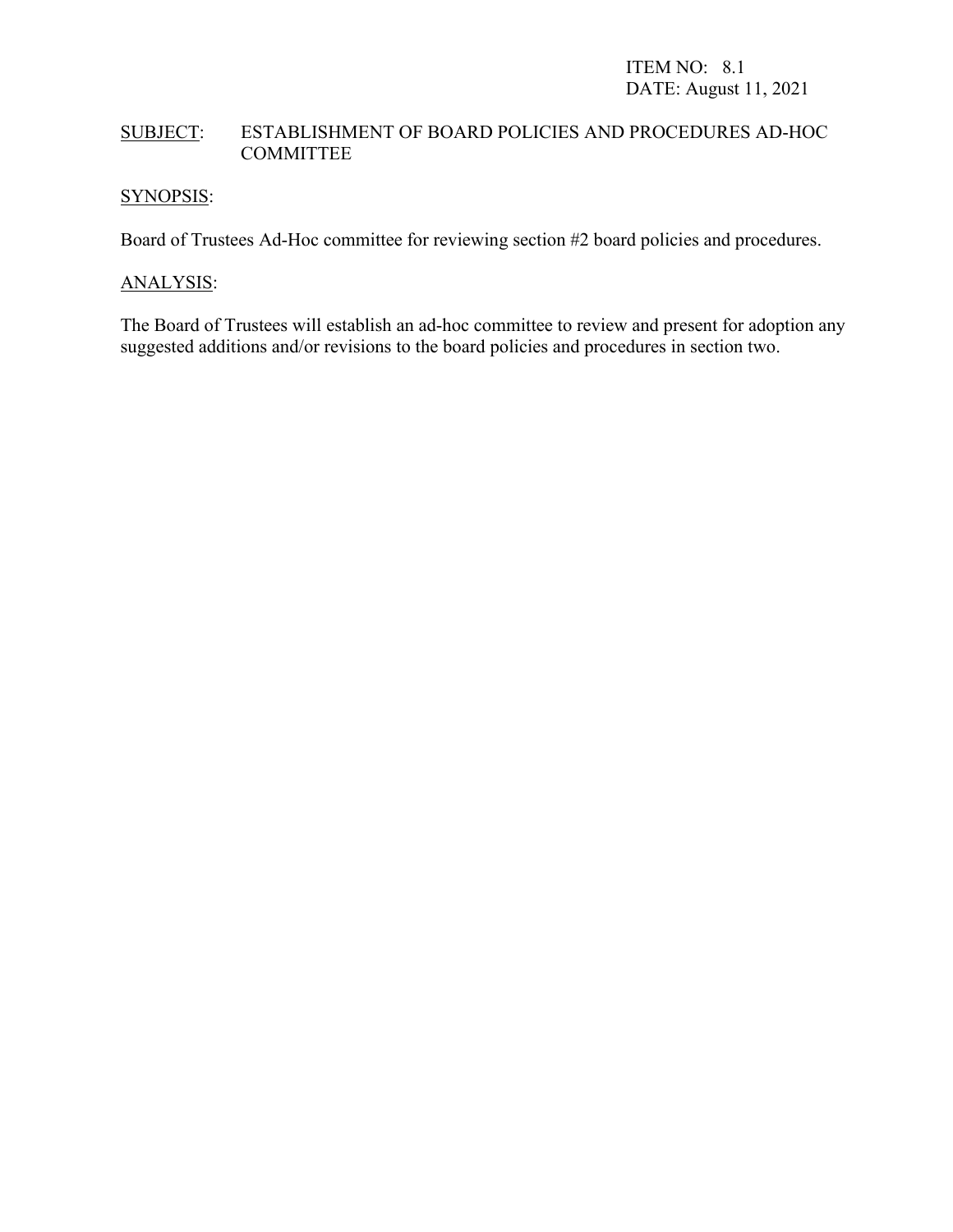# SUBJECT: TRUSTEE DECORUM

# SYNOPSIS:

The President of the Board of Trustees members will lead the discussion.

# ANALYSIS:

The President of the Board of Trustees will lead the discussion on Trustee Decorum.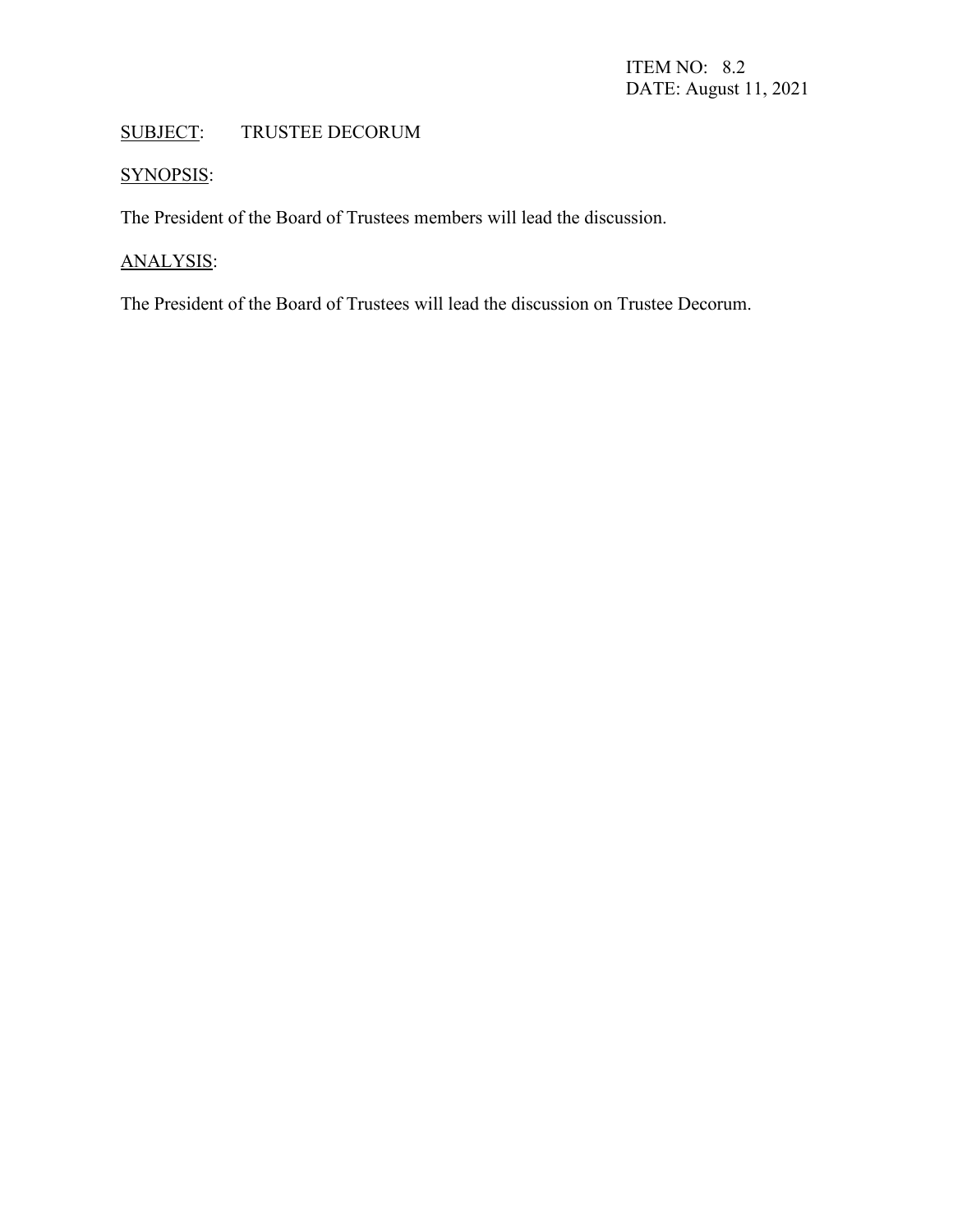# SUBJECT: TRUSTEE REPORTS

# SYNOPSIS:

Individual Trustees share their Board related activities with the full Board.

# ANALYSIS:

# *Oral reports by Trustees may be presented at the meeting.*